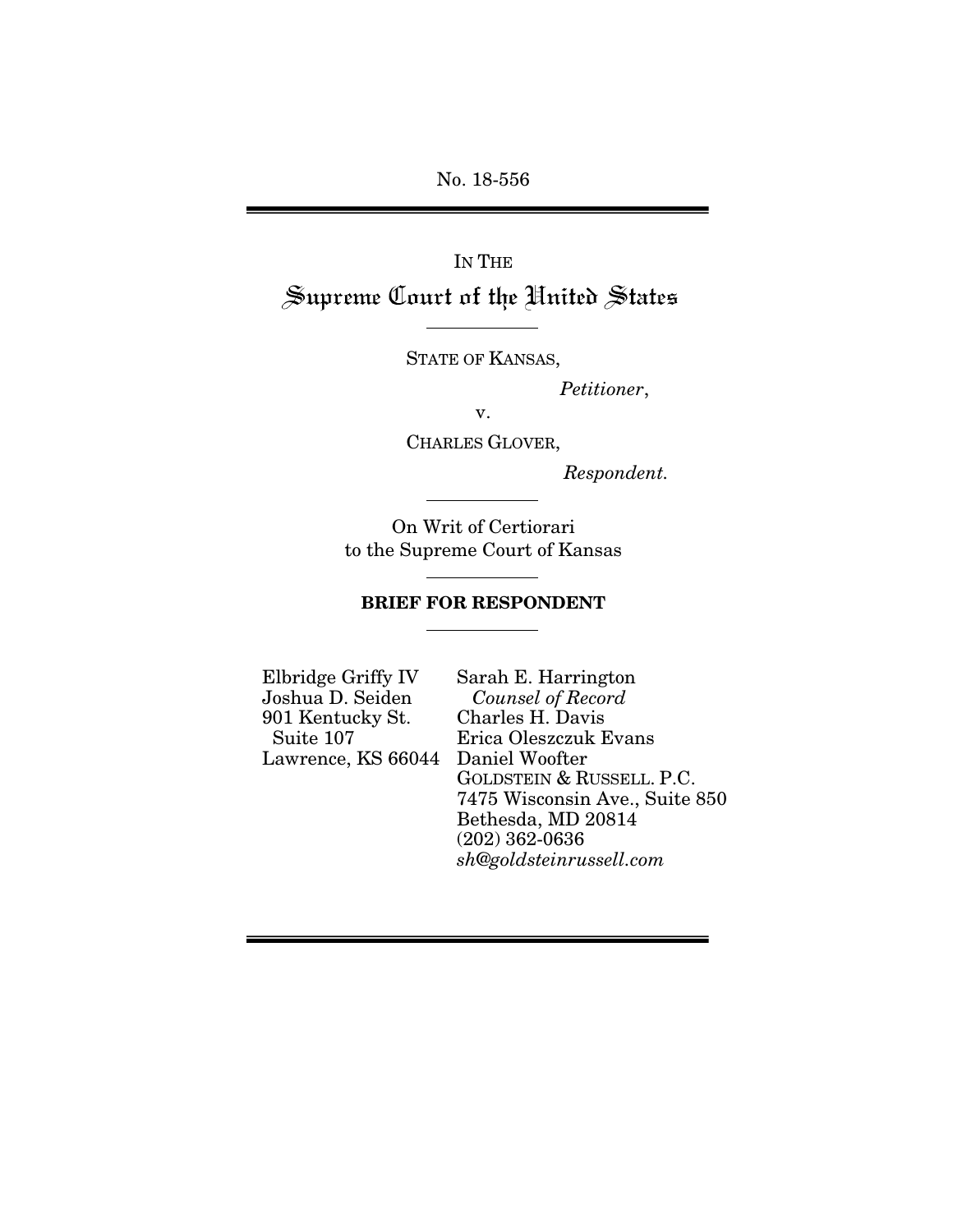# QUESTION PRESENTED

Whether the Fourth Amendment, U.S. Const. amend. IV, always permits a police officer to seize a motorist when the only thing the officer knows is that the motorist is driving a vehicle registered to someone whose license has been revoked.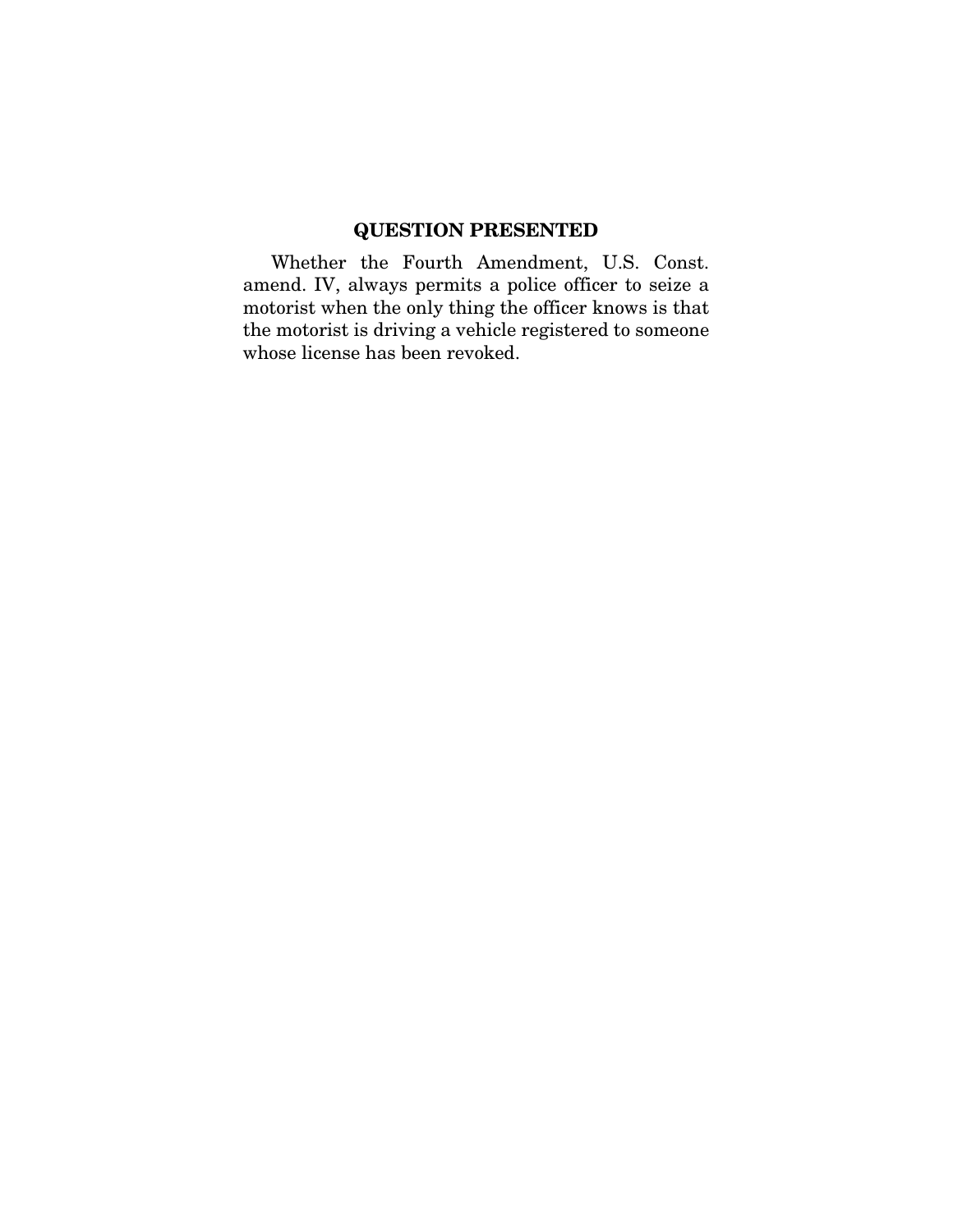# TABLE OF CONTENTS

| KANSAS FAILED TO ESTABLISH THAT<br>DEPUTY MEHRER HAD REASONABLE<br>SUSPICION TO SEIZE GLOVER  10                                                                                                     |  |  |  |  |
|------------------------------------------------------------------------------------------------------------------------------------------------------------------------------------------------------|--|--|--|--|
| The Isolated Fact That A Car On The Road Is<br>$\mathbf{L}$<br>Owned By An Unlicensed Driver Does Not<br><b>Establish Reasonable Suspicion That The</b><br>Driver Is Engaged In Illegal Activity  10 |  |  |  |  |
| A. Reasonable Suspicion Must Be Assessed<br>in Light of the Totality of Circumstances 12                                                                                                             |  |  |  |  |
| Kansas Did Not Establish That It Is<br><b>B.</b><br>Reasonable to Infer That an Unlicensed<br>Driver Is Driving His Car  19                                                                          |  |  |  |  |
| The Balance Of Government And Private<br>II.<br>Interests Does Not Support Kansas's                                                                                                                  |  |  |  |  |
| The Government's Law-Enforcement<br>A.<br>Interest in This Category of Seizures<br>Does Not Justify Its Reliance on an<br><b>Unsupported and Unparticularized</b>                                    |  |  |  |  |
| В.<br>Roving Traffic Stops Impose a Serious<br>Burden on Individuals' Freedom  46                                                                                                                    |  |  |  |  |
|                                                                                                                                                                                                      |  |  |  |  |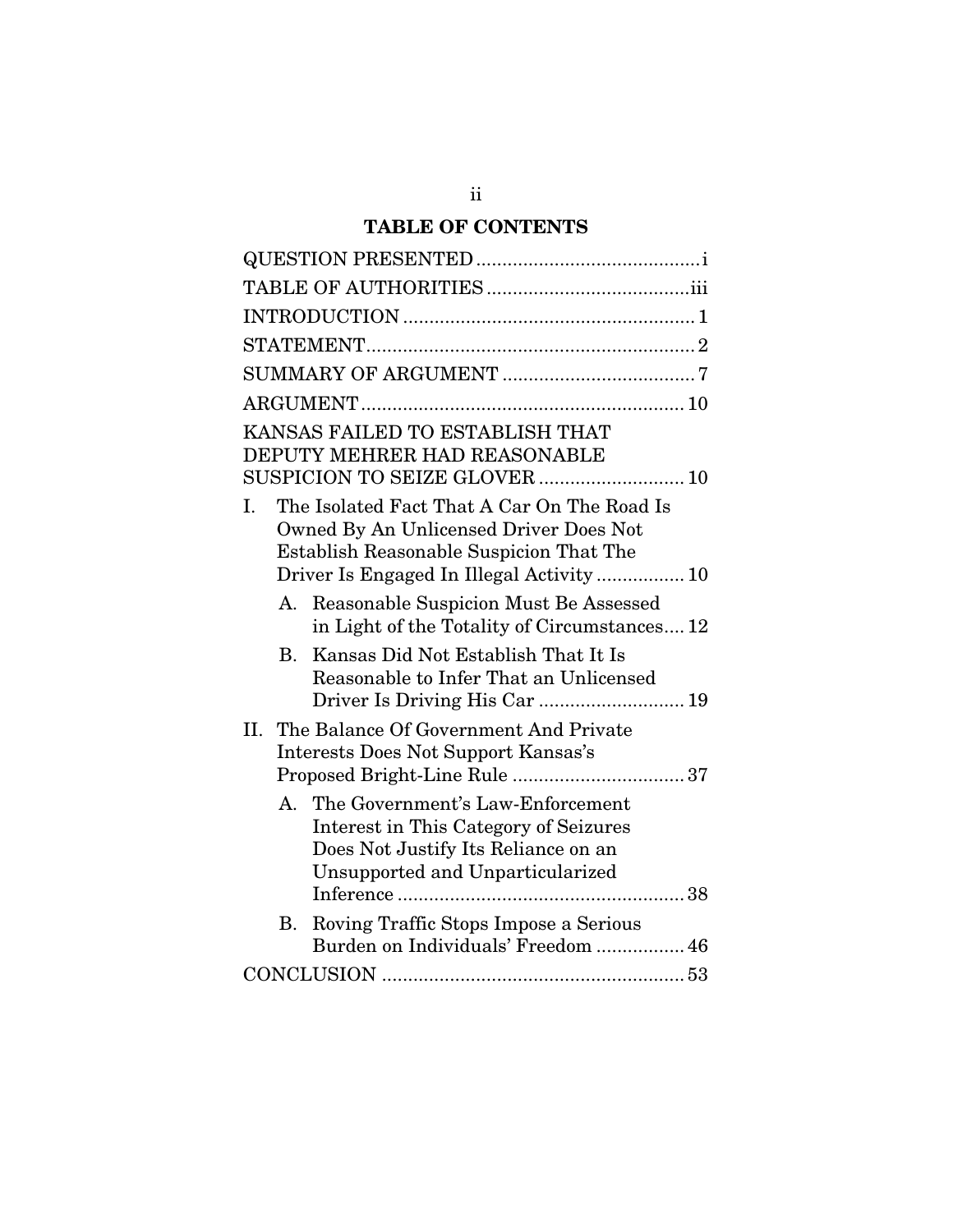# TABLE OF AUTHORITIES

# Cases

| Adams v. Williams,                      |
|-----------------------------------------|
| Berkemer v. McCarty,                    |
| Brayman v. Nat'l State Bank of Boulder, |
| Brigham City v. Stuart,                 |
| Brown v. Texas,                         |
| Camara v. Mun. Court,                   |
| City of Indianapolis v. Edmond,         |
| Commonwealth v. Deramo,                 |
| Delaware v. Prouse,                     |
| Dunaway v. New York,                    |
| Florida v. Rodriguez,                   |
| Heien v. North Carolina,                |
| Hiibel v. Sixth Judicial Dist. Court,   |
| Illinois v. Caballes,                   |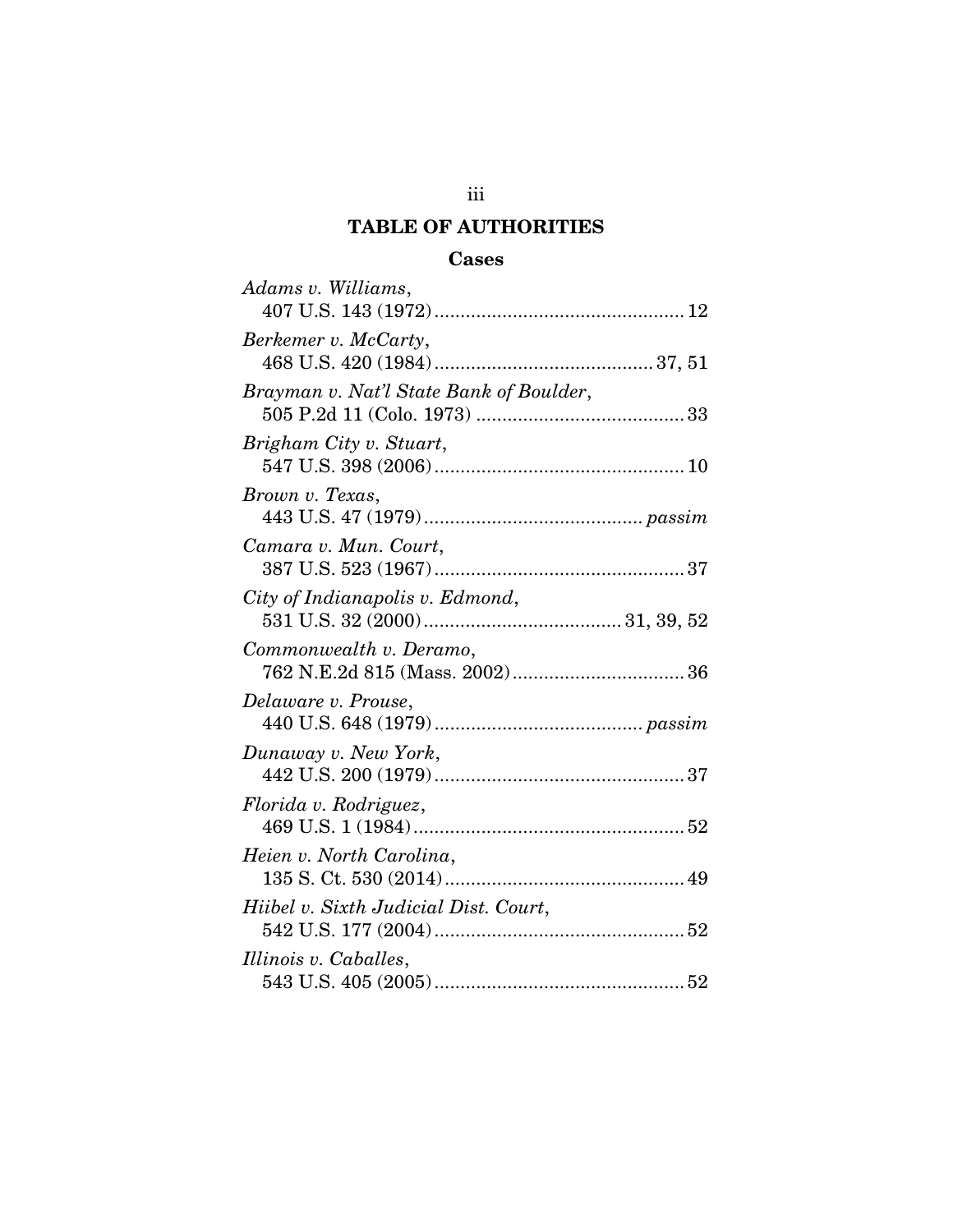| Illinois v. Lidster,                                            |
|-----------------------------------------------------------------|
|                                                                 |
| Illinois v. Wardlow,                                            |
|                                                                 |
| Kyllo v. United States,                                         |
|                                                                 |
| Maryland v. Wilson,                                             |
|                                                                 |
| Muhammad v. State,                                              |
| 934 A.2d 1059 (Md. Ct. Spec. App. 2007) 31, 32                  |
| Navarette v. California,                                        |
|                                                                 |
| New York v. Class,                                              |
|                                                                 |
| Ornelas v. United States,<br>517 U.S. 690 (1996) 11, 12, 18, 29 |
|                                                                 |
| Pennsylvania v. Mimms,                                          |
| Privette v. Faulkner,                                           |
|                                                                 |
| Riley v. California,                                            |
|                                                                 |
| Rodriguez v. United States,                                     |
|                                                                 |
| State v. Donis,                                                 |
|                                                                 |
| State v. Hamic,                                                 |
| 129 P.3d 114 (Kan. Ct. App. 2006)  36                           |
| State v. Pike,                                                  |
| 551 N.W.2d 919 (Minn. 1996) 35, 36                              |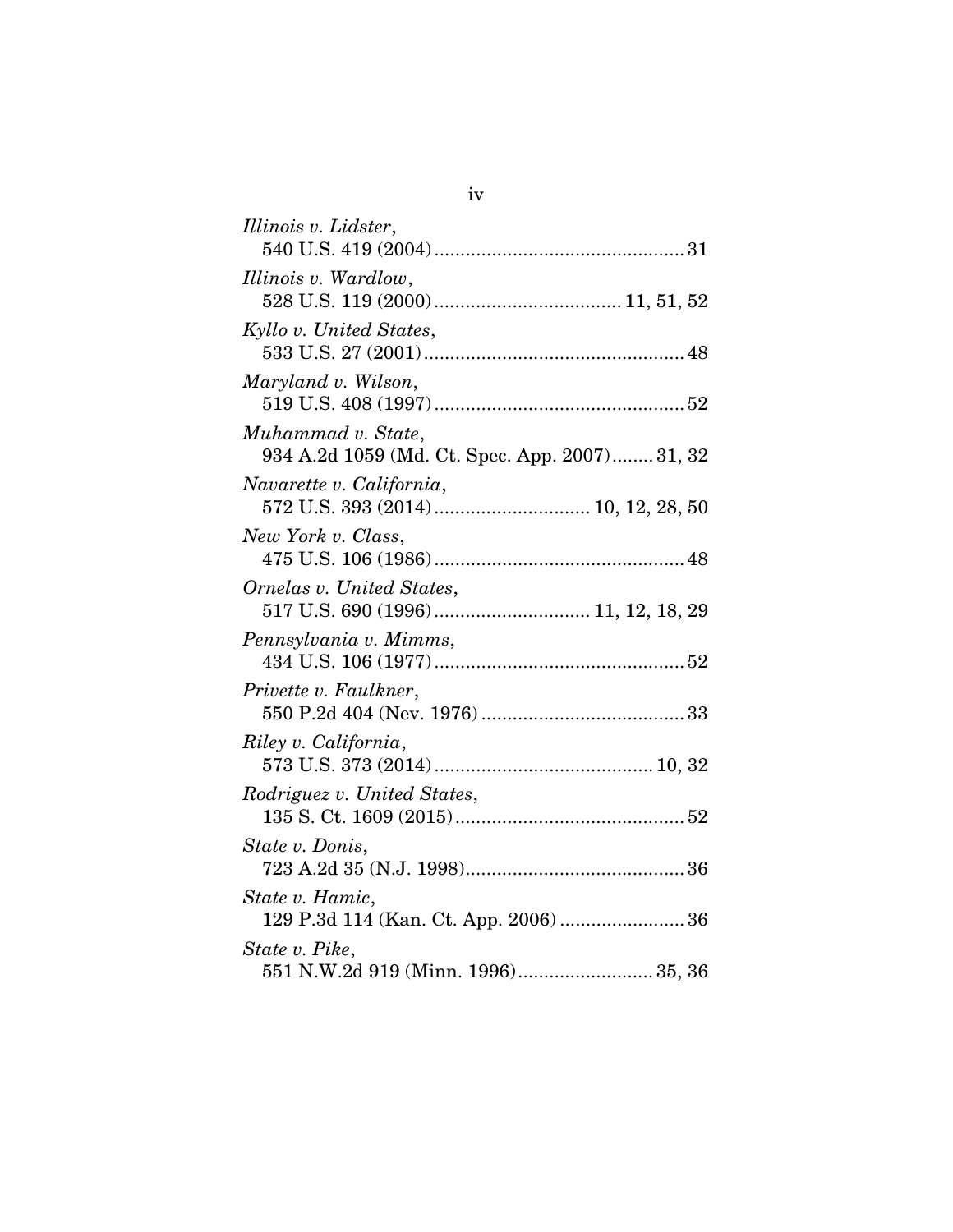| State v. Smith,                                                           |
|---------------------------------------------------------------------------|
| State v. Tozier,                                                          |
| State v. Vance,<br>790 N.W.2d 775 (Iowa 2010) 35, 36                      |
| Terry v. Ohio,                                                            |
| United States v. Arvizu,<br>534 U.S. 266 (2002)  12, 16, 17, 26           |
| United States v. Brignoni-Ponce,                                          |
| United States v. Cortez,                                                  |
| United States v. Cortez-Galaviz,<br>495 F.3d 1203 (10th Cir. 2007) 26, 35 |
| United States v. Jones,                                                   |
| United States v. Martinez-Fuerte,                                         |
| United States v. Mendenhall,                                              |
| United States v. Montoya de Hernandez,                                    |
| United States v. Pyles,                                                   |
| United States v. Sharpe,                                                  |
| United States v. Sokolow,                                                 |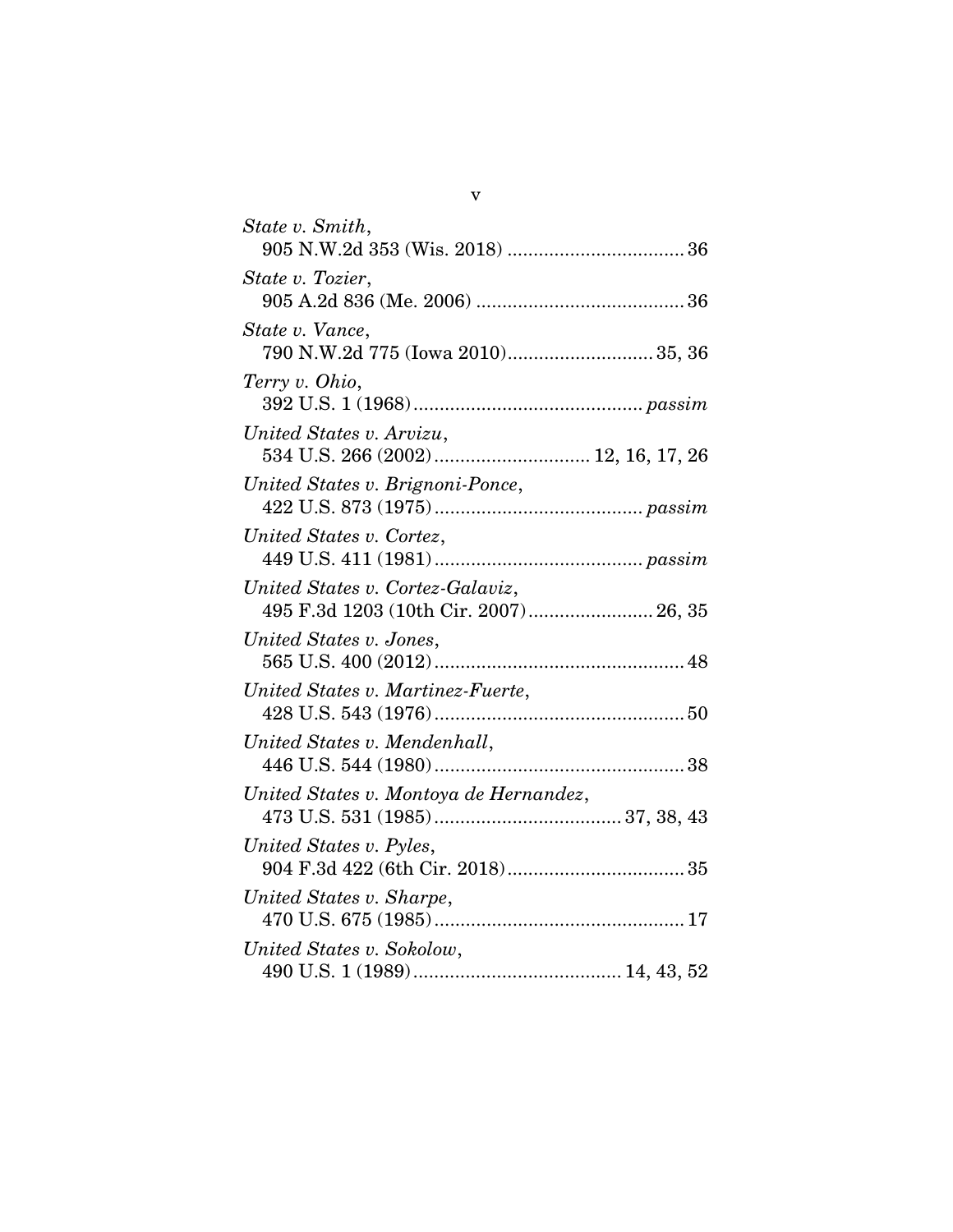| Utah v. Strieff,        |  |
|-------------------------|--|
| Whren v. United States, |  |
| Ybarra v. Illinois,     |  |

# Constitutional Provisions

## **Statutes**

# Other Authorities

| The 10 States with the Most Suspended / Revoked |
|-------------------------------------------------|
| <i>Licenses</i> , Insurify (June 4, 2018),      |
| https://insurify.com/insights/the-10-states-    |
| with-the-most-suspended-revoked-licenses/24     |
| AAA Found. for Traffic Safety, 2018 Traffic     |
| Safety Culture Index (June 2019),               |
| https://aaafoundation.org/wp-content/uploads/   |
| 2019/06/2018-TSCI-FINAL-061819                  |
|                                                 |
| AAA Found. for Traffic Safety, Unlicensed to    |
|                                                 |
| Am. Ass'n of Motor Vehicle Adm'rs, Best         |
| <b>Practices Guide to Reducing Suspended</b>    |
| Drivers (2013), https://www.aamva.org/          |
| WorkArea/DownloadAsset.aspx?id=372341           |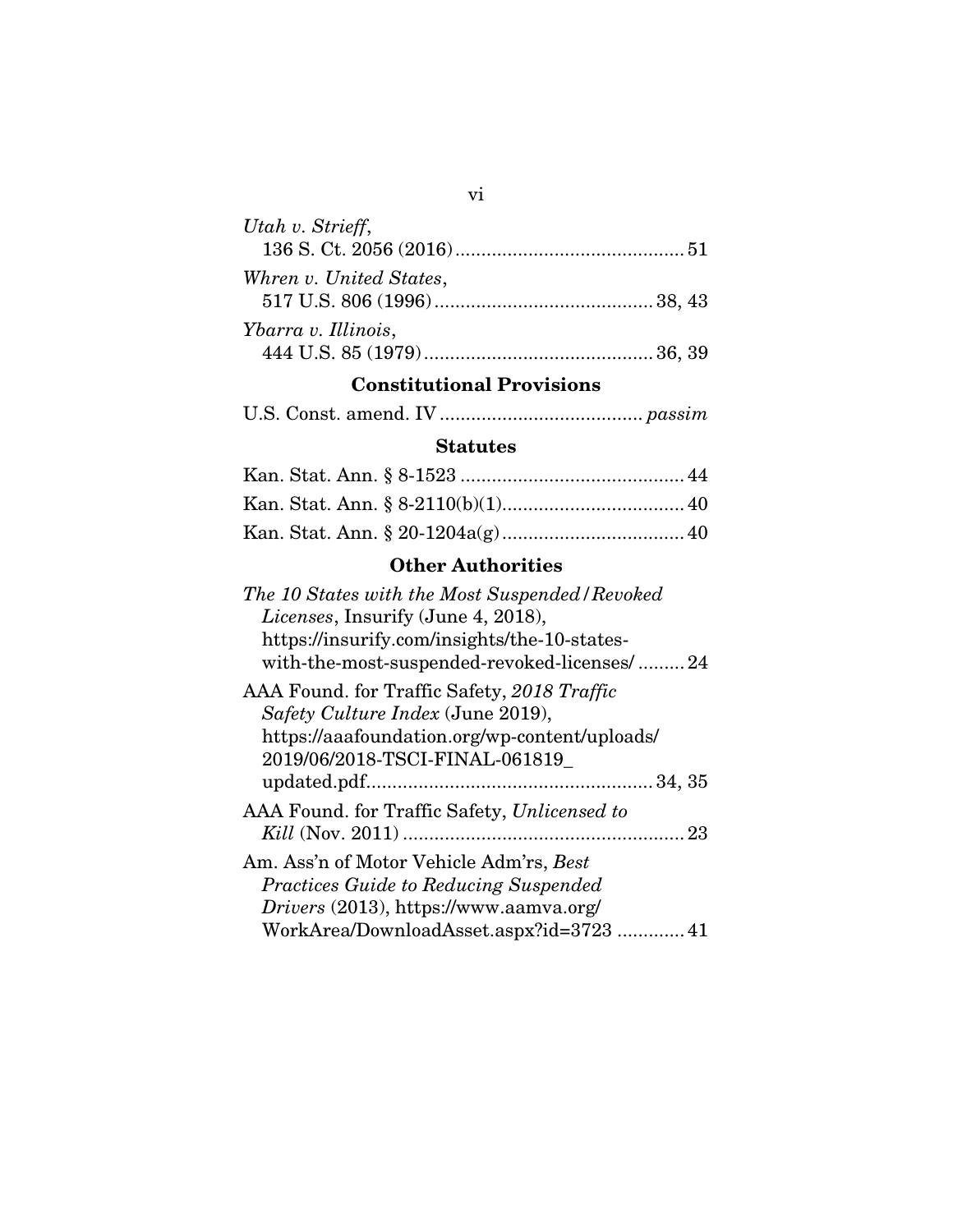# vii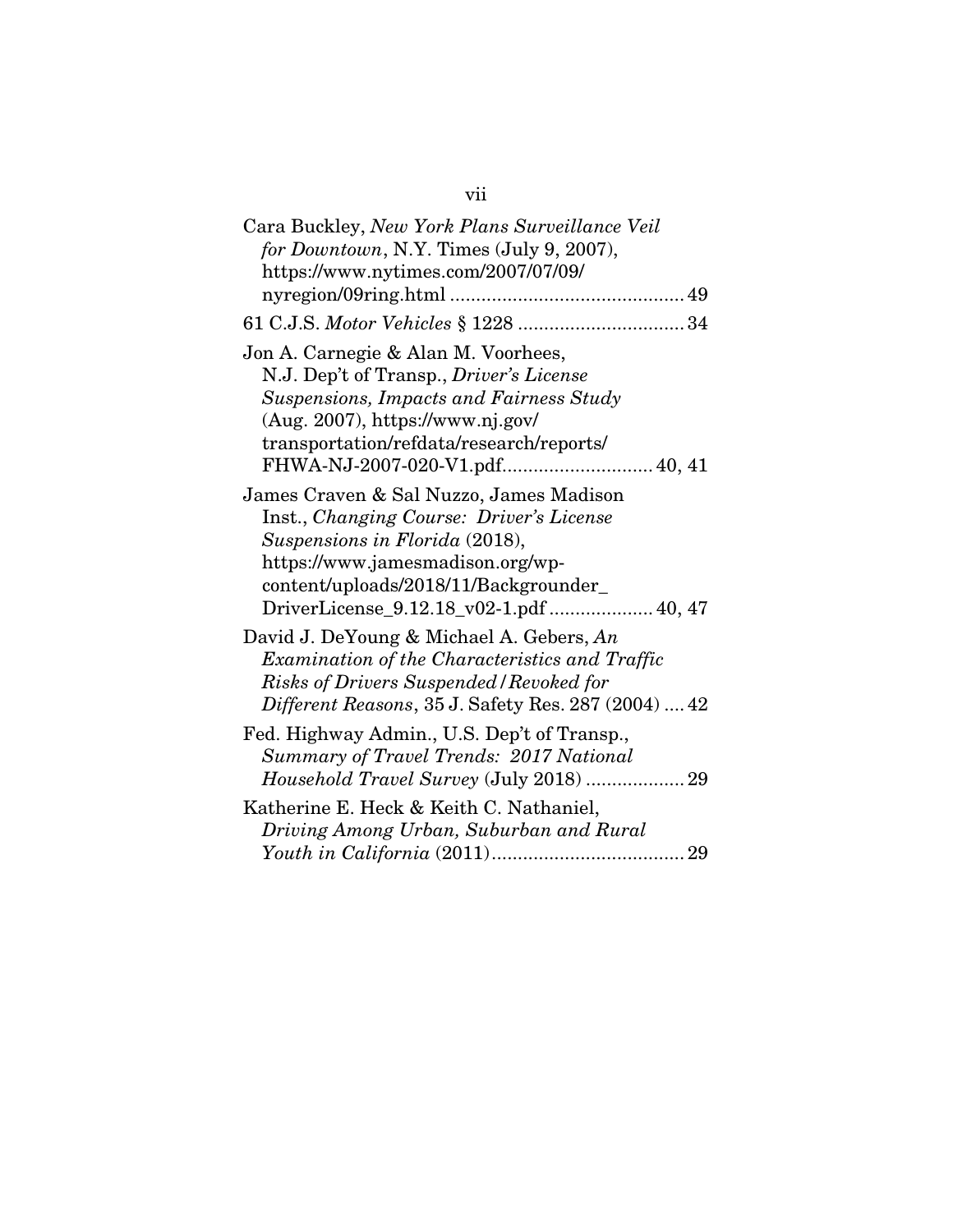| Peter Holley, Airbnb for Cars Is Here. And the   |
|--------------------------------------------------|
| Rental Car Giants Are Not Happy, Wash. Post      |
| (Mar. 30, 2018),                                 |
| https://www.washingtonpost.com/news/             |
| innovations/wp/2018/03/30/airbnb-for-cars-is-    |
| here-and-the-rental-car-giants-are-not-happy/    |
|                                                  |
| Kan. Dep't of Transp., Teen Driving Statewide    |
| Statistics, http://www.ksdot.org/burtrafficsaf/  |
| teen/pdf/teenstats.pdf                           |
|                                                  |
| Allison Klein & Josh White, <i>License Plate</i> |
| Readers: A Useful Tool for Police Comes with     |
| Privacy Concerns, Wash. Post (Nov. 19, 2011),    |
| https://www.washingtonpost.com/local/license-    |
| plate-readers-a-useful-tool-for-police-comes-    |
| with-privacy-concerns/2011/11/18/                |
| gIQAuEApcN_story.html?utm_term=                  |
|                                                  |
| Lawrence, Kansas, USA - Sunrise, Sunset, and     |
| Daylength, April 2016, Timeanddate.com,          |
| https://www.timeanddate.com/sun/usa/             |
| lawrence?month=4&year=2016                       |
|                                                  |
| Nat'l Highway Traffic Safety Admin., Reasons     |
| for Driver License Suspension, Recidivism,       |
| and Crash Involvement Among Drivers with         |
| Suspended / Revoked Licenses (Jan. 2009) 41      |

# viii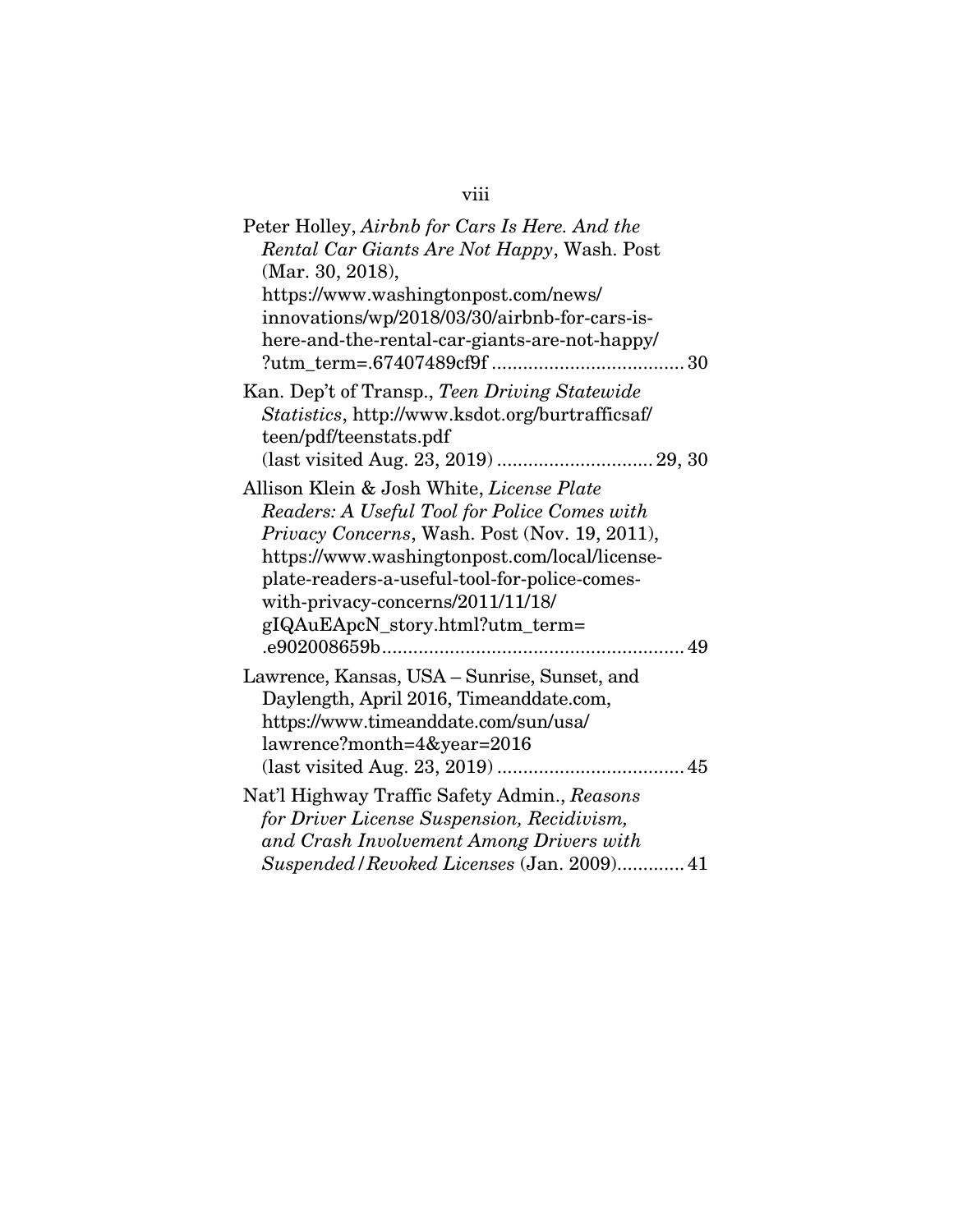| Mario Salas & Angela Ciolfi, Legal Aid Justice |  |
|------------------------------------------------|--|
| Ctr., Driven by Dollars: A State-by-State      |  |
| Analysis of Driver's License Suspension Laws   |  |
| for Failure to Pay Court Debt (Fall 2017),     |  |
| https://www.justice4all.org/wp-                |  |
| content/uploads/2017/09/Driven-by-             |  |
|                                                |  |
| Joseph Shapiro, How Driver's License           |  |
| Suspensions Unfairly Target the Poor, NPR      |  |
| (Jan. 5, 2015), https://www.npr.org/2015/01/   |  |
| 05/372691918/how-drivers-license-              |  |
| suspensions-unfairly-target-the-poor 41        |  |
| U.S. Gov't Accountability Office, GAO-10-217,  |  |
| License Suspensions for Nondriving Offenses:   |  |
| Practices in Four States that May Ease the     |  |
| Financial Impact on Low-Income Individuals     |  |
|                                                |  |
| Kaveh Waddell, How License-Plate Readers       |  |
| Have Helped Police and Lenders Target the      |  |
| Poor, The Atlantic (Apr. 22, 2016),            |  |
| https://www.theatlantic.com/technology/        |  |
| archive/2016/04/how-license-plate-readers-     |  |
| have-helped-police-and-lenders-target-the-     |  |
|                                                |  |
| Weather History for Lawrence, KS, The Old      |  |
| Farmer's Almanac, https://www.almanac.com/     |  |
| weather/history/KS/Lawrence/2016-04-28 (last   |  |
|                                                |  |
|                                                |  |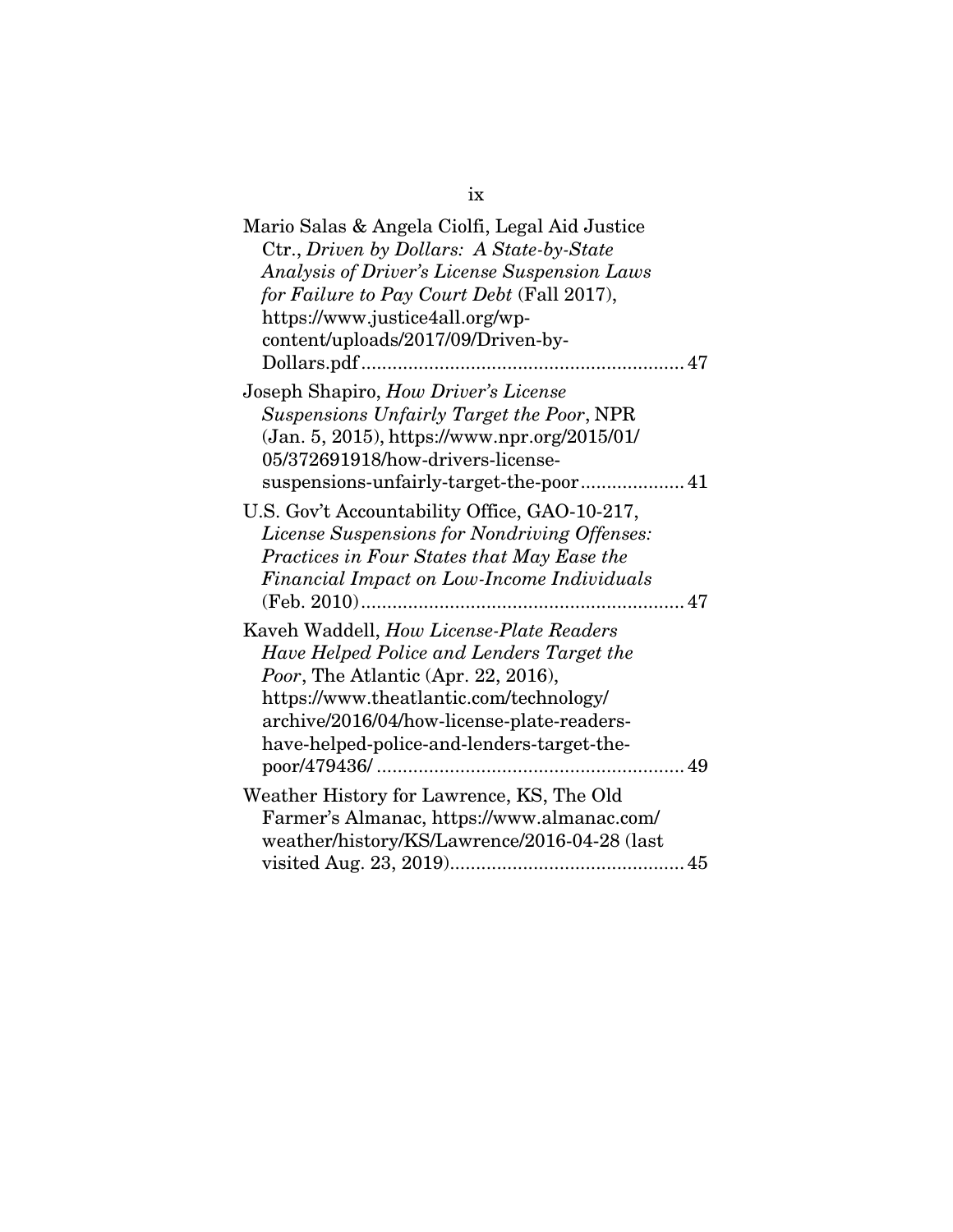### INTRODUCTION

Right now, millions of people in the United States have a suspended or revoked driver's license. A large proportion of those people—indeed, a large majority in some States—lose their license for reasons totally unrelated to traffic safety. When a driver loses his license, he and his family must rely on other drivers (a spouse, a driving-age child, a child-care provider, a neighbor) to meet the family's basic needs. Under Kansas's proposed rule, when the unlicensed driver is the only registered owner of the family's car or cars, any of those other drivers can be pulled to the side of the road at any moment merely for driving a lawfully registered and insured car in a completely lawful manner. Those law-abiding drivers would have no way of avoiding a traffic stop (or many traffic stops) merely because a *different* driver had his license suspended or revoked. The Fourth Amendment does not permit that sort of unjustified intrusion on personal privacy.

Kansas asks this Court to adopt a bright-line constitutional rule that a seizure is always reasonable under the Fourth Amendment when a law-enforcement officer knows only that a car on the road is owned by an unlicensed driver. This Court has never permitted officers to rely on that type of one-size-fits-all rule in assessing the reasonableness of a seizure. To the contrary, whether an officer has reasonable suspicion must always be assessed with reference to the totality of circumstances and inferences the officer drew in light of his experience and training. Kansas would have the Court throw out that framework in a case where Kansas chose to rely on one fact and one fact alone—and where Kansas opted not to argue that the seizing officer's inference was based on his experience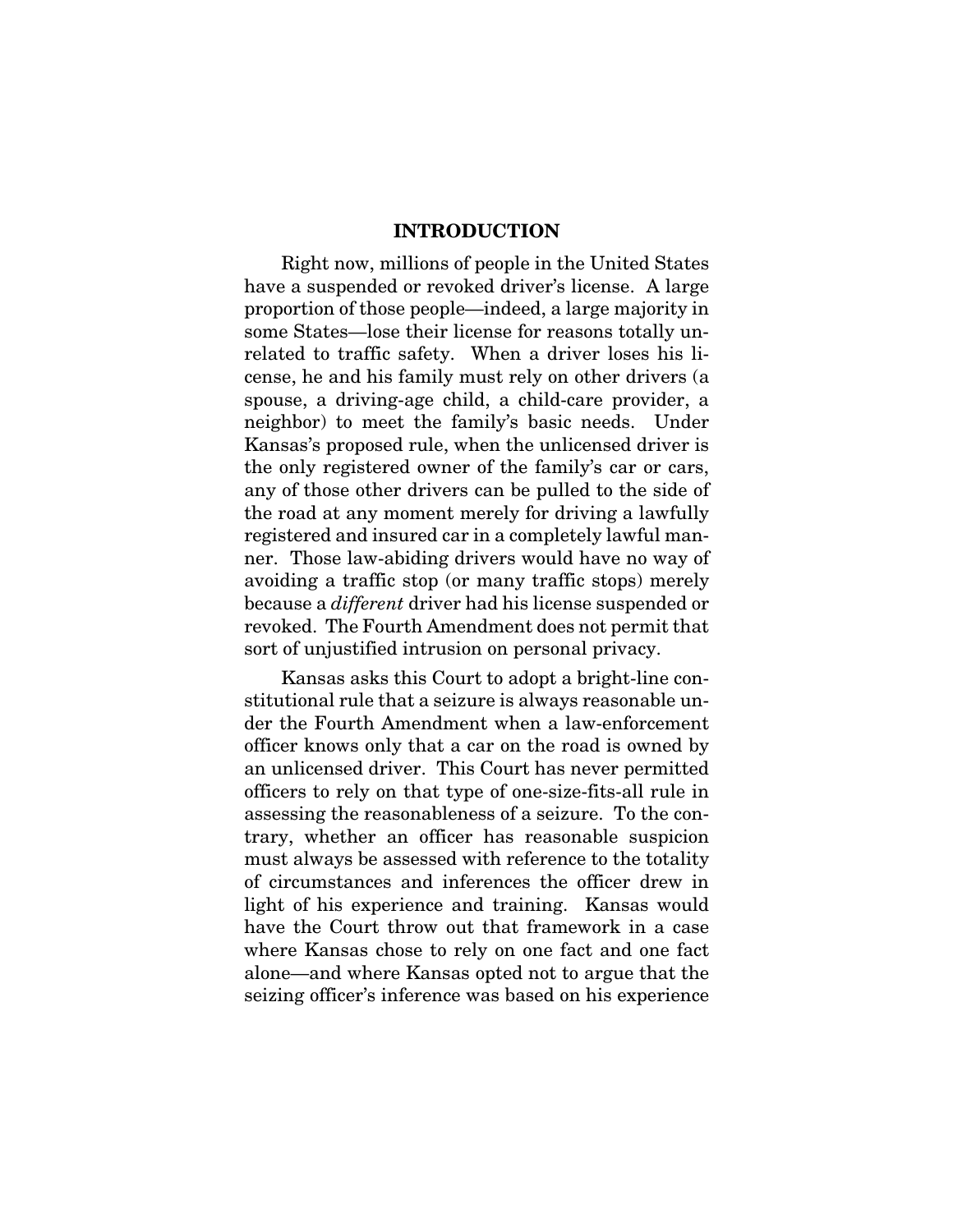and training. When the reasonableness of a stop is challenged, the State must satisfy its burden with evidence; it cannot simply stipulate to reasonableness. The Court should not excuse Kansas's failure to meet its burden in this case.

#### STATEMENT

1. On April 28, 2016, Douglas County Sheriff's Deputy Mark Mehrer was on routine patrol when he observed a 1995 Chevrolet pickup truck. Pet. App. 3, 22. Although Deputy Mehrer did not observe any traffic violations, he ran the truck's license plate through the Kansas Department of Revenue's file service, which revealed that the truck was registered to respondent Charles Glover and that Glover had a revoked Kansas driver's license. *Id.* at 3-4, 23. Although Deputy Mehrer had not seen the driver and made no attempt to identify the driver, he initiated a traffic stop based solely on his assumption that the owner of the truck would be the driver. *Id.* at 3-5, 23. After confirming that Glover was in fact driving the truck, Deputy Mehrer issued a traffic citation to Glover and then allowed him to drive away. *Id.* at 39-40.

2. Petitioner Kansas charged Glover with driving as a habitual violator. Pet. App. 4. Glover filed a motion to suppress the evidence obtained at the traffic stop, arguing that Deputy Mehrer lacked reasonable suspicion of criminal activity when he seized Glover in the traffic stop. *Ibid.* The district court decided the suppression motion based solely on the party's stipulated facts. *Ibid.* The stipulation included seven entries: (1) "Deputy Mark Mehrer is a certified law enforcement officer employed by the Douglas County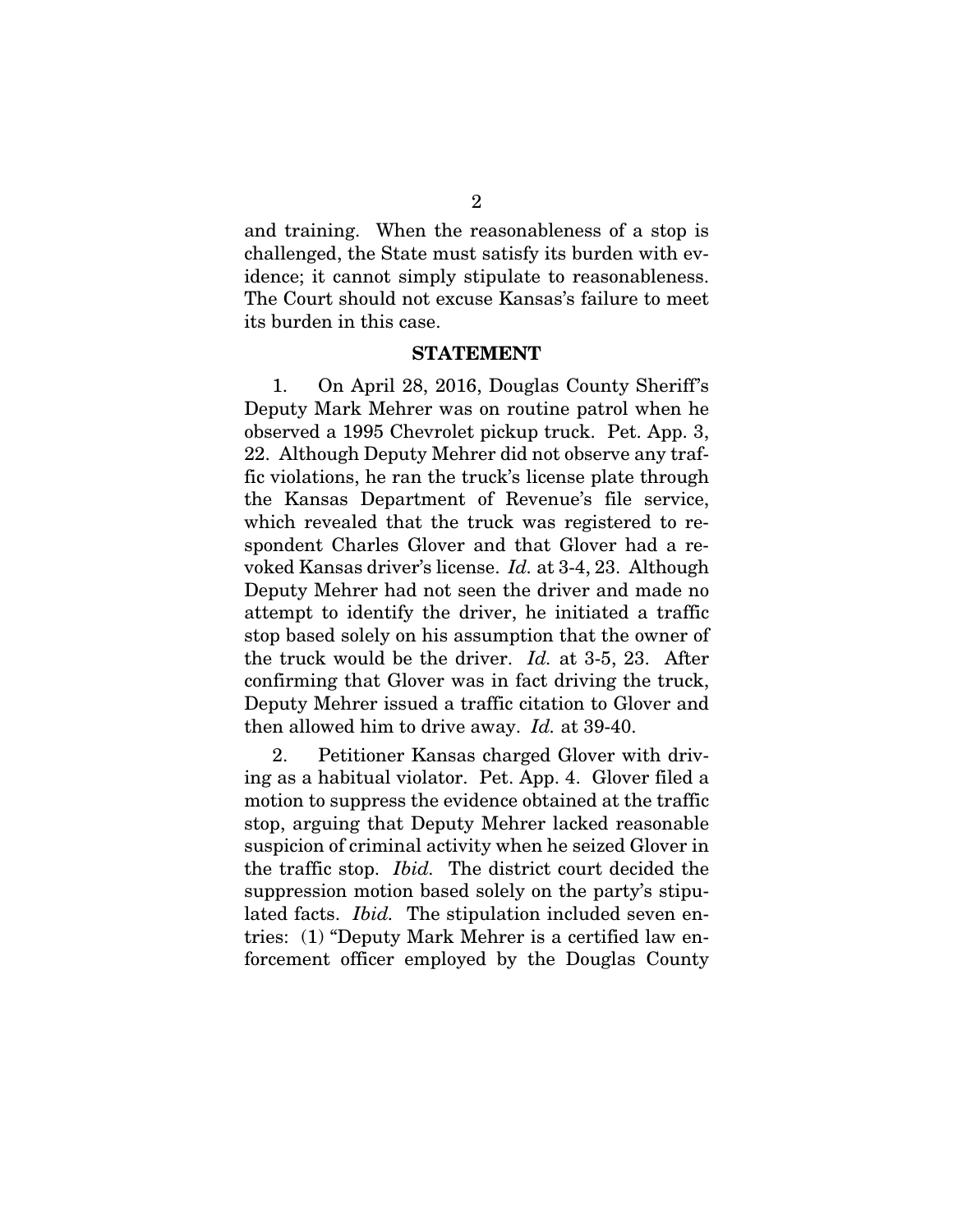Kansas Sheriff's Office"; (2) "[o]n April 28, 2016, Deputy Mehrer was on routine patrol in Douglas County when he observed a 1995 Chevrolet 1500 pickup truck with Kansas plate 295ATJ"; (3) Deputy Mehrer ran Kansas plate 295ATJ through the Kansas Department of Revenue's file service," and "[t]he registration came back to a 1995 Chevrolet 1500 pickup truck"; (4) "Kansas Department of Revenue files indicated the truck was registered to Charles Glover Jr.," and "[t]he files also indicated that Mr. Glover had a revoked driver's license in the State of Kansas"; (5) "Deputy Mehrer assumed the registered owner of the truck was also the driver, Charles Glover Jr."; (6) "Deputy Mehrer did not observe any traffic infractions, and did not attempt to identify the driver [of] the truck," but "[b]ased solely on the information that the registered owner of the truck was revoked, Deputy Mehrer initiated a traffic stop"; and (7) "[t]he driver of the truck was identified as the defendant, Charles Glover Jr." *Id.* at 60-61.

Because Deputy Mehrer chose not to testify at the suppression hearing, *see* Pet. App. 35-43, the facts contained in the stipulation constitute the entirety of the record relevant to the suppression motion. The record thus contains no evidence about Deputy Mehrer's training or experience as a law-enforcement officer, including his previous experience with unlicensed drivers. The record contains no information about what motivated Deputy Mehrer to run a plate check, requiring us to assume that Glover did nothing suspicious. The record contains no information about whether the Kansas Department of Revenue's database returned additional information, such as the reason Glover's license was suspended or whether Glover had previously been cited for driving without a valid license.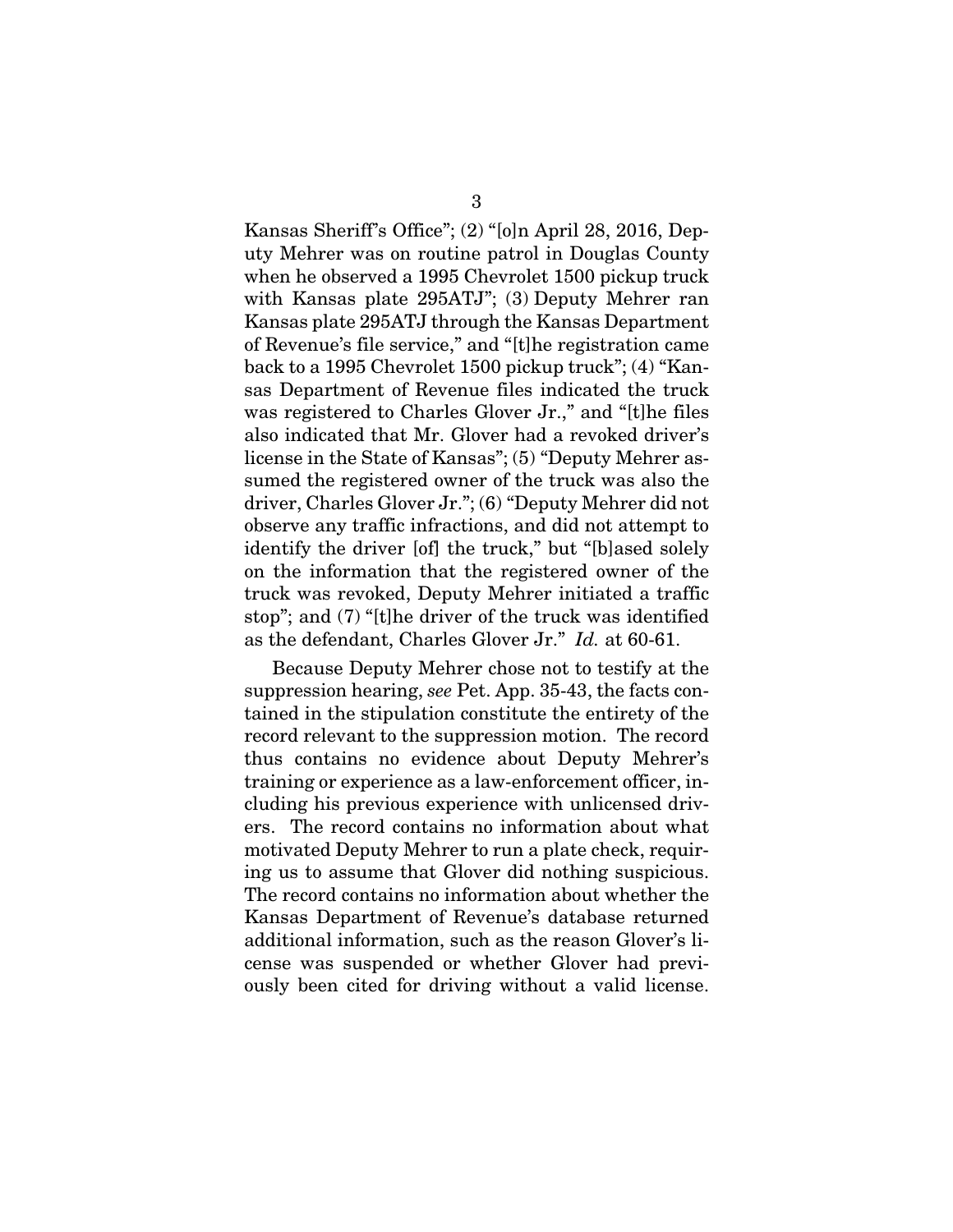The stipulation also contains no information about the location at which the Deputy seized Glover, including whether it was in an urban area or was on a highway, and whether Glover was driving on a single-lane road or a multi-lane avenue. The stipulation also contains no information about the time of day or the weather conditions at the time of the seizure. *Id.* at 60-61.<sup>1</sup>

After considering the parties' written submissions on the suppression motion, Pet. App. 38; *see id.* at 47- 57 (motion to suppress and response), the state trial judge granted the motion, *id.* at 39. Kansas had argued that the Deputy had reasonable suspicion sufficient to justify the seizure of Glover under the Fourth Amendment "[b]ased solely on the fact that Glover was the registered owner of the truck and had a revoked driver's license." *Id.* at 51. Although Kansas urged that "the determinative issue before th[e] Court [wa]s whether the inference of a registered owner of a vehicle being the driver of the vehicle is reasonable," *id.* at 53-54, Kansas offered no statistical, factual, or testimonial evidence—indeed, no evidence of any kind—to explain or justify that inference, *see id.* at 50-57.

<sup>&</sup>lt;sup>1</sup> The Notice to Appear (Pet. App. 44-46) that Kansas issued to Glover includes some additional details that were not included in the stipulation upon which the district court exclusively relied. In particular, the Notice to Appear states that Glover was traveling westbound at the intersection of 23rd Street and Iowa Street in Lawrence, Kansas, when he was stopped. *Id.* at 45. A cursory examination of that intersection on Google Maps reveals it to be in a well-developed commercial area with regular stoplights and multiple lanes of traffic in each direction. The Notice to Appear also reveals that Glover was stopped at 7:40 a.m., well after the start of daylight. *Id.* at 44; *see* n.14, *infra*.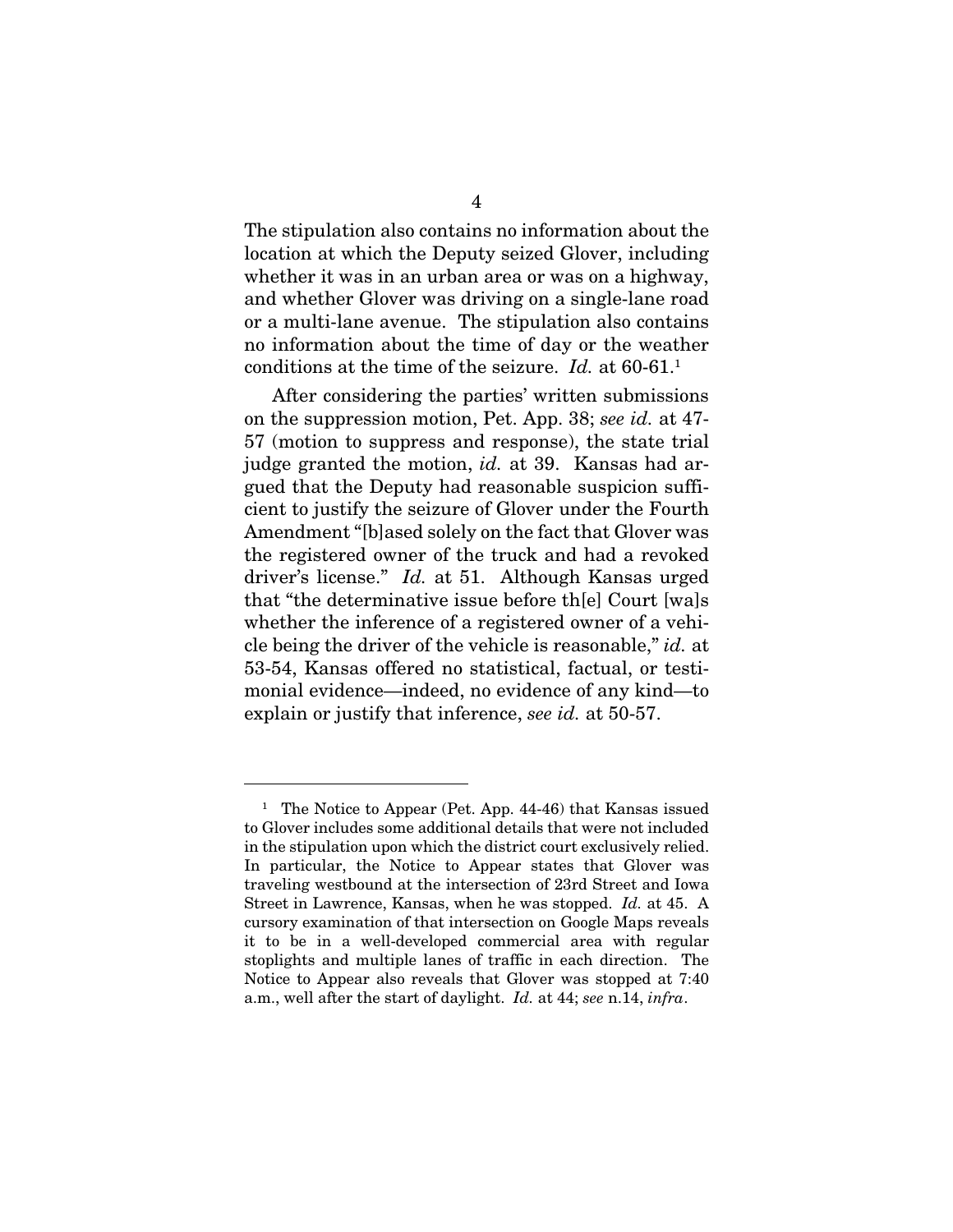The trial judge acknowledged that other courts have permitted a traffic stop based on the inference that the owner of a car is likely to be its driver, but noted that those cases generally involved "factors present that were not present in this case." Pet. App. 38. The trial judge held that an officer does not have reasonable suspicion under the Fourth Amendment to initiate a traffic stop based only on the knowledge that the owner of a car on the road has a suspended license. Assessing the reasonableness of Deputy Mehrer's inference based on her own experience and observations, the judge explained that, although she had three cars registered in her own name, she drove only one of them while her husband and daughter drove the other two. *Ibid.* "And," she elaborated," "that's true for a lot of families that if there are multiple family members and multiple vehicles, that somebody other than the registered owner often is driving that vehicle." *Id.* at 38- 39.

3. Kansas appealed, and the Kansas Court of Appeals reversed. Pet. App. 21-34. The court held that an officer always has reasonable suspicion to seize a driver to investigate whether the driver is unlicensed "if, when viewed in conjunction with all of the other information available to the officer at the time of the stop, the officer knows the registered owner of the vehicle has a suspended license" and when "the officer is unaware of any other evidence or circumstances from which an inference could be drawn that the registered owner is not the driver of the vehicle." *Id.* at 33. The court reversed the trial court's suppression order. *Id.* at 34.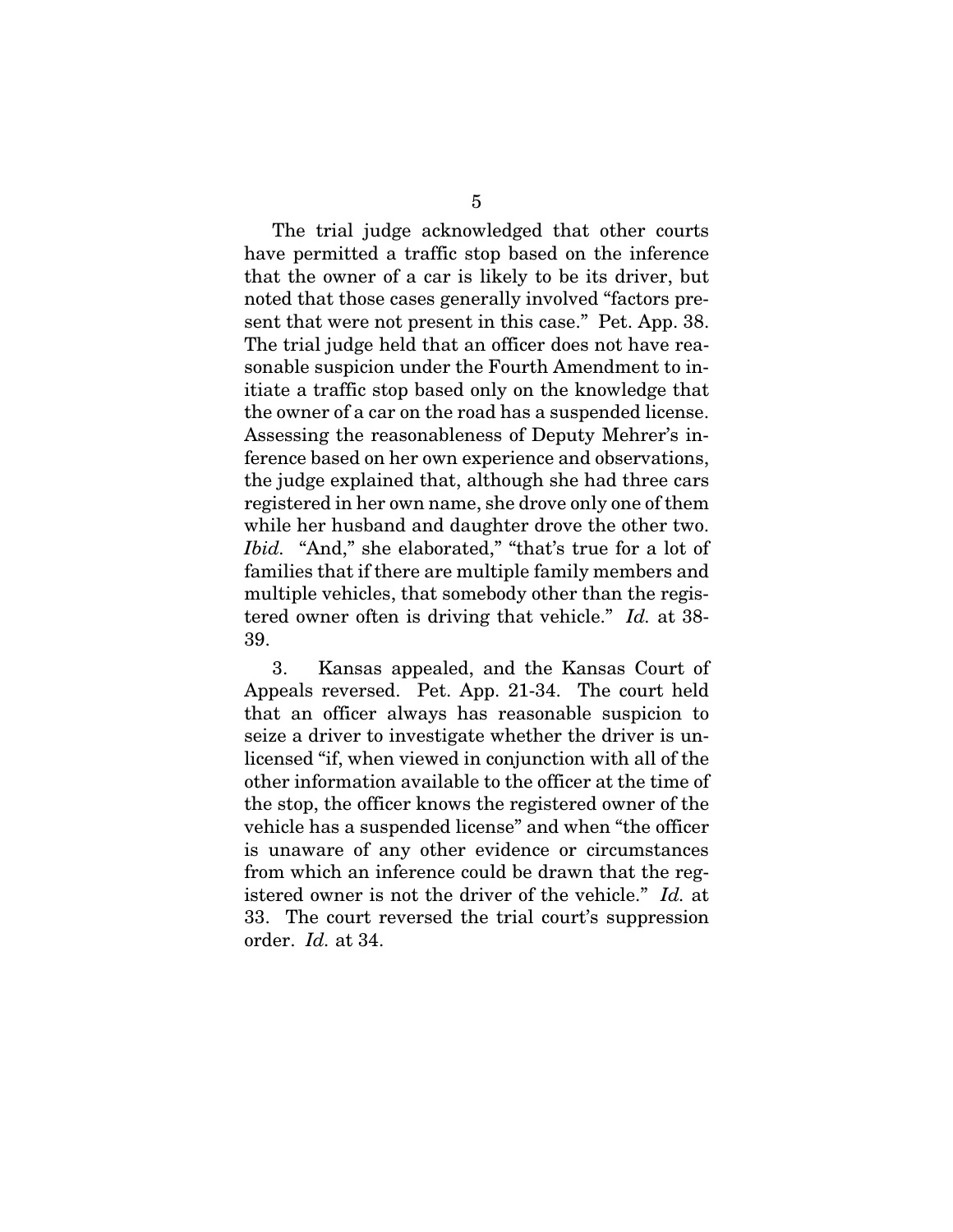4. The Kansas Supreme Court reversed. Pet. App. 1-19. The court analyzed whether, on the "limited facts" of the stipulation, "spotting a vehicle owned by an unlicensed driver provides reasonable suspicion that an unlicensed motorist is driving the car." *Id.* at 9. Emphasizing that reasonable suspicion must be determined "on a case-by-case basis under a totality-ofthe-circumstances analysis," *id.* at 19, the court concluded that the State must provide "*some* more evidence" beyond the bare fact of a registered owner's license revocation to show that an officer had reasonable suspicion for a particular stop, *id.* at 18. The court noted that the parties' "stipulation provides no additional facts supporting an inference that Glover was driving" and explained that "a person with a revoked driver's license commits no crime by simply owning and registering a vehicle" or "by allowing another licensed driver to use the registered vehicle." *Id.* at 8-9.

The Kansas Supreme Court rejected the State's proposed "bright-line, owner-is-the-driver presumption," Pet. App. 18, in part because recognizing such a presumption in this case would require the court to credit inferences with literally no evidentiary support in the record, *id.* at 9-12. The court explained that the inference that a car's owner is likely its driver is contrary to "common experience in Kansas communities [that] suggests families may have several drivers sharing vehicles legally registered in the names of only one or two family members." *Id.* at 11. In addition, the court explained, the officer had to assume "that the owner will likely disregard the suspension or revocation order and continue to drive," which impermissibly "presumes a broad and general criminal inclination on the part of suspended drivers." *Id.* at 12.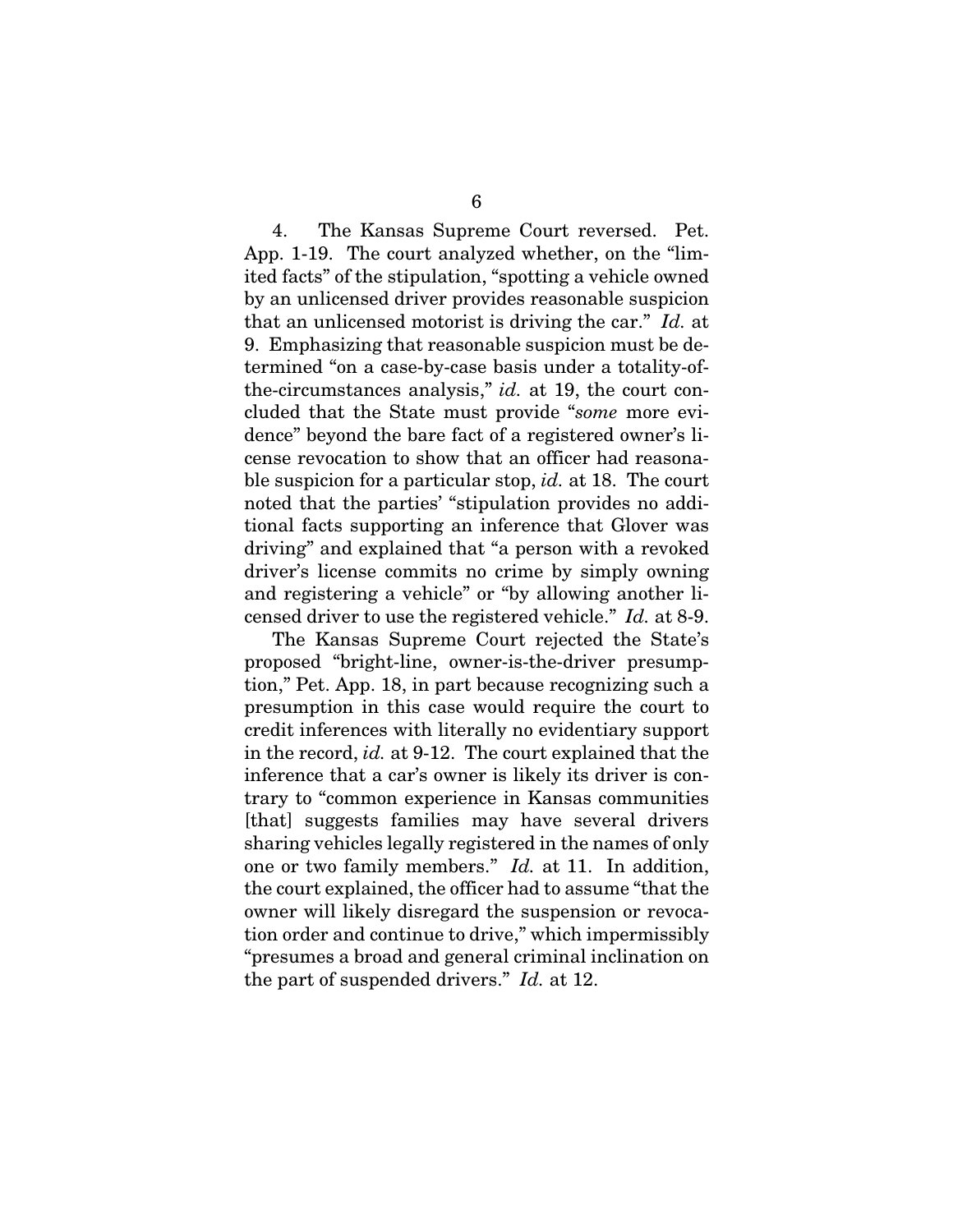The Kansas Supreme Court also explained that accepting the State's proposed bright-line rule would have the effect of "reliev[ing] the State of its burden by eliminating the officer's need to develop specific and articulable facts . . . on the determinative issue of whether the registered owner is driving the vehicle, not whether the vehicle is being driven." Pet. App. 14. And the court expressed concern that the State's proposed rule would lead to gamesmanship, "motivat[ing] officers to avoid confirming the identity of the driver because learning facts that suggest the registered owner is not driving undermines reasonable suspicion." *Ibid.*

The court stressed that its holding was narrow, limited to the (absence of) facts in this particular case: it "recognize[d] that in other cases, the State, by presenting some more evidence, may meet its burden." Pet. App. 19. The court "decline[d] to delineate the type of corroborating evidence that will satisfy the State's burden" because it could not "imagine all the ways the gap could be filled." *Ibid*. The court reiterated that "the State did not present any such evidence here." *Ibid.*

### SUMMARY OF ARGUMENT

I. A State bears the burden of establishing that every seizure is reasonable under the Fourth Amendment. Whether a particular stop is reasonable can be assessed only with reference to the totality of circumstances that led to the seizure. In this case, there is only one circumstance: the officer observed a moving car that was owned by an unlicensed driver. That is it. Based on that fact alone, Kansas would have this Court hold as a constitutional matter that it is always reasonable for an officer to infer that a car is being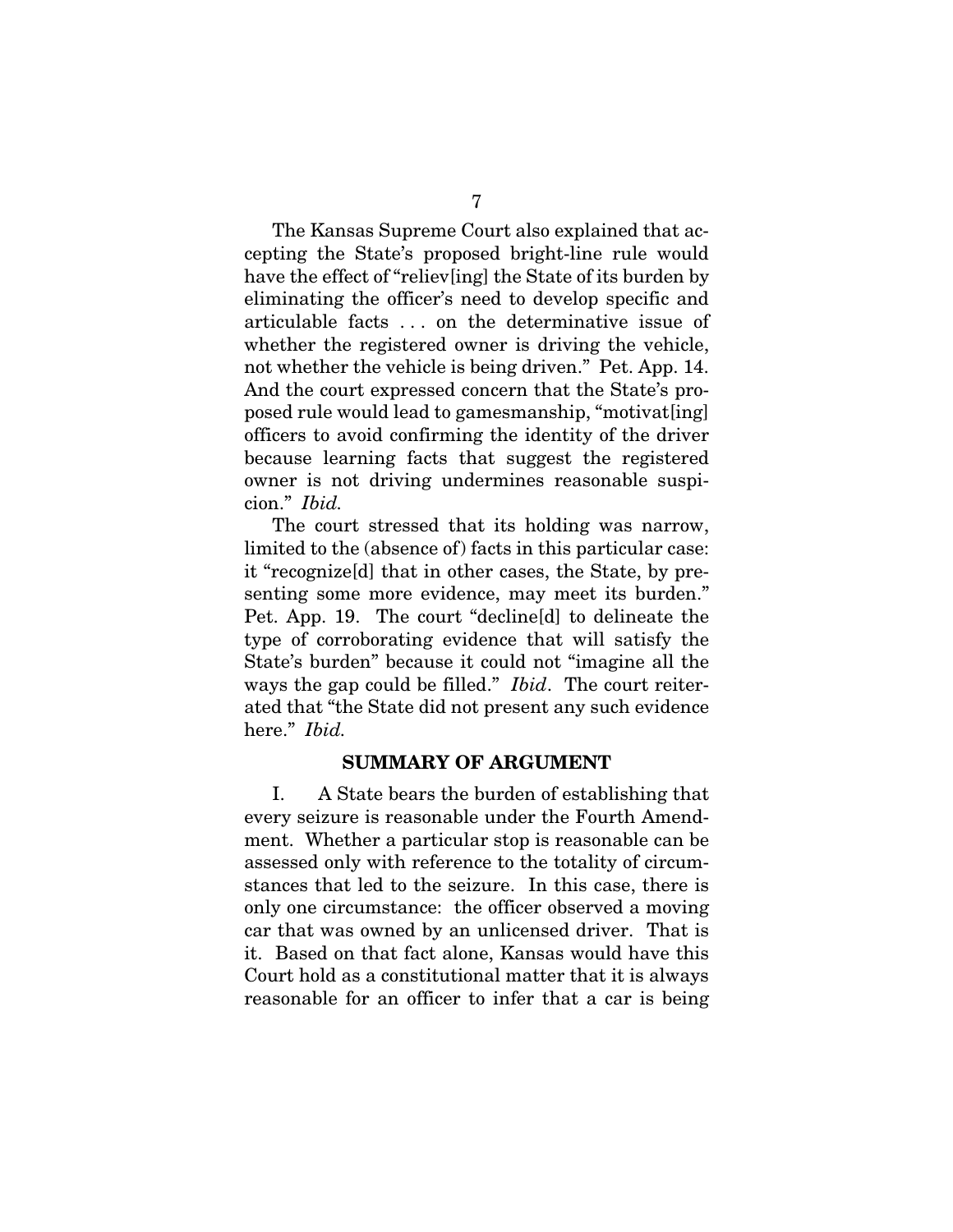driven by its unlicensed owner—and therefore always reasonable to stop a car owned by an unlicensed driver when that is the only thing the officer knows about the car.

This Court has never accepted a probabilistic approach to determining reasonable suspicion. Although reliable probabilities and statistics might be a relevant factor in assessing the reasonableness of a stop, the Court has repeatedly rejected officers' exclusive reliance on probabilities and statistics to establish reasonable suspicion. That is for good reason: statistics and probabilities are easy to manipulate and are rarely (if ever) particularized to the person who is seized. This case is not a good candidate for departing from that longstanding approach. Although Kansas and its amici attempt to justify their proposed one-size-fits-all inference with statistical data, the evidence they would rely on is misplaced and misleading—and it certainly does not support an inference that a car is likely being driven by its unlicensed owner.

To be sure, an officer need not support an assertion of reasonable suspicion with statistical proof, but may rely on inferences that are reasonable in light of his experience and training as a law-enforcement officer. But in this case, Kansas offered neither evidence nor assertion that Deputy Mehrer's inference was grounded in his experience and training. The Court should not excuse Kansas's failure to establish reasonable suspicion by accepting a post hoc rationalization that lacks a foundation in relevant data.

II. In assessing whether a police practice or a particular seizure is reasonable under the Fourth Amendment, courts must balance the government's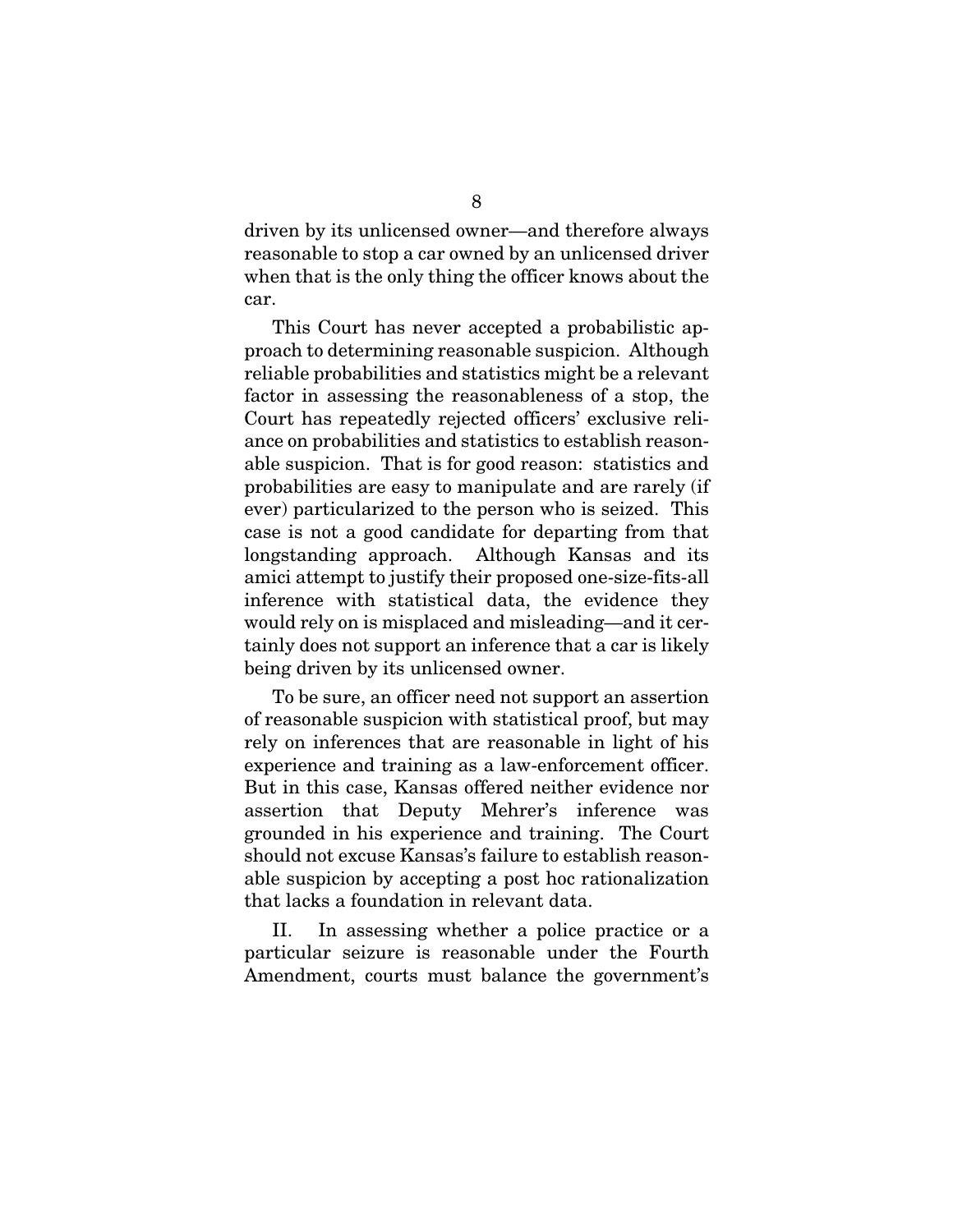law-enforcement interests against individuals' privacy interests. Here, the balance is not even close.

Although Kansas asserts a safety interest in keeping unlicensed drivers off the road, it fails to mention that in many places, a large proportion of license suspensions have nothing to do with traffic safety. All States, including Kansas, suspend licenses for nondriving reasons. And the inference Kansas seeks to constitutionalize would be relevant only when an officer has no independent reason to stop the driver because the driver is complying with every applicable traffic law—a feat that this Court has recognized is quite difficult. In those circumstances, Kansas's purported interest in keeping unsafe drivers off the road is tenuous at best and certainly insufficient to justify the intrusion on privacy that a traffic stop imposes.

Kansas and its amici seek to trivialize the degree of intrusion inherent in a traffic stop; but they do not tell the whole story. This Court has recognized that traffic stops cause fear and anxiety in drivers and their passengers. That would be particularly true when a driver's only "offense" is using a car registered to an unlicensed driver while abiding by all applicable traffic laws. A teenaged driver will rarely be the registered owner of a car, but if her registered-owner parent has a license suspension, she will be subject to traffic stops at any time for no reason other than the fact that she is driving the family car. Once a traffic stop is validly initiated, moreover, officers may engage in a range of intrusive practices without exceeding the permissible bounds of the stop. Such an invasion of personal privacy should not be permitted based only on an unsupported inference about the probability that an unlicensed driver will continue to drive—and here,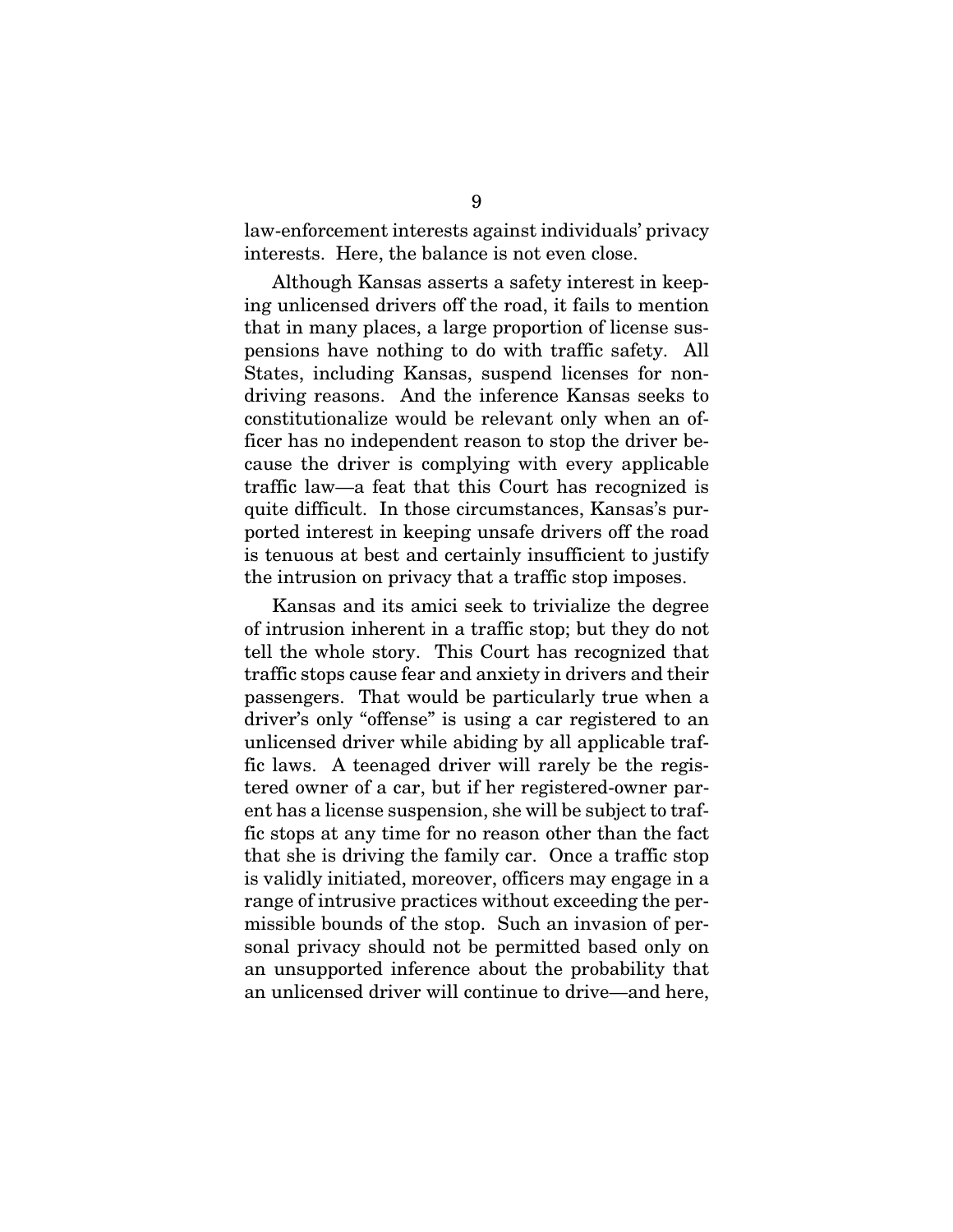based on no actual evidence of the circumstances of the stop or the officer's reasons for making the inference.

#### ARGUMENT

## KANSAS FAILED TO ESTABLISH THAT DEPUTY MEHRER HAD REASONABLE SUSPICION TO SEIZE GLOVER

A State cannot justify a seizure under the Fourth Amendment by simply stipulating that it was reasonable. And this Court has never found reasonable suspicion based on statistical probabilities alone. The Court should reject Kansas's proposed bright-line rule that an officer always has reasonable suspicion to stop a car when he knows only that it is owned by an unlicensed driver. Such a rule is not justified by law-enforcement needs and would pose a significant threat to the privacy interests of millions of law-abiding drivers.

## I. The Isolated Fact That A Car On The Road Is Owned By An Unlicensed Driver Does Not Establish Reasonable Suspicion That The Driver Is Engaged In Illegal Activity.

The Fourth Amendment ensures that individuals have the right to be free from "unreasonable searches and seizures." U.S. Const. amend. IV. "As the text makes clear, 'the ultimate touchstone of the Fourth Amendment is "reasonableness."'" *Riley v. California*, 573 U.S. 373, 381 (2014) (quoting *Brigham City v. Stuart*, 547 U.S. 398, 403 (2006)). Although ordinarily a search or seizure must be based on a warrant supported by probable cause, this Court has long permitted brief "investigative stops"—including traffic stops—when an officer can articulate a "reasonable suspicion" of criminal activity. *Navarette v. California*, 572 U.S. 393, 396-397 (2014); *Terry v. Ohio*, 392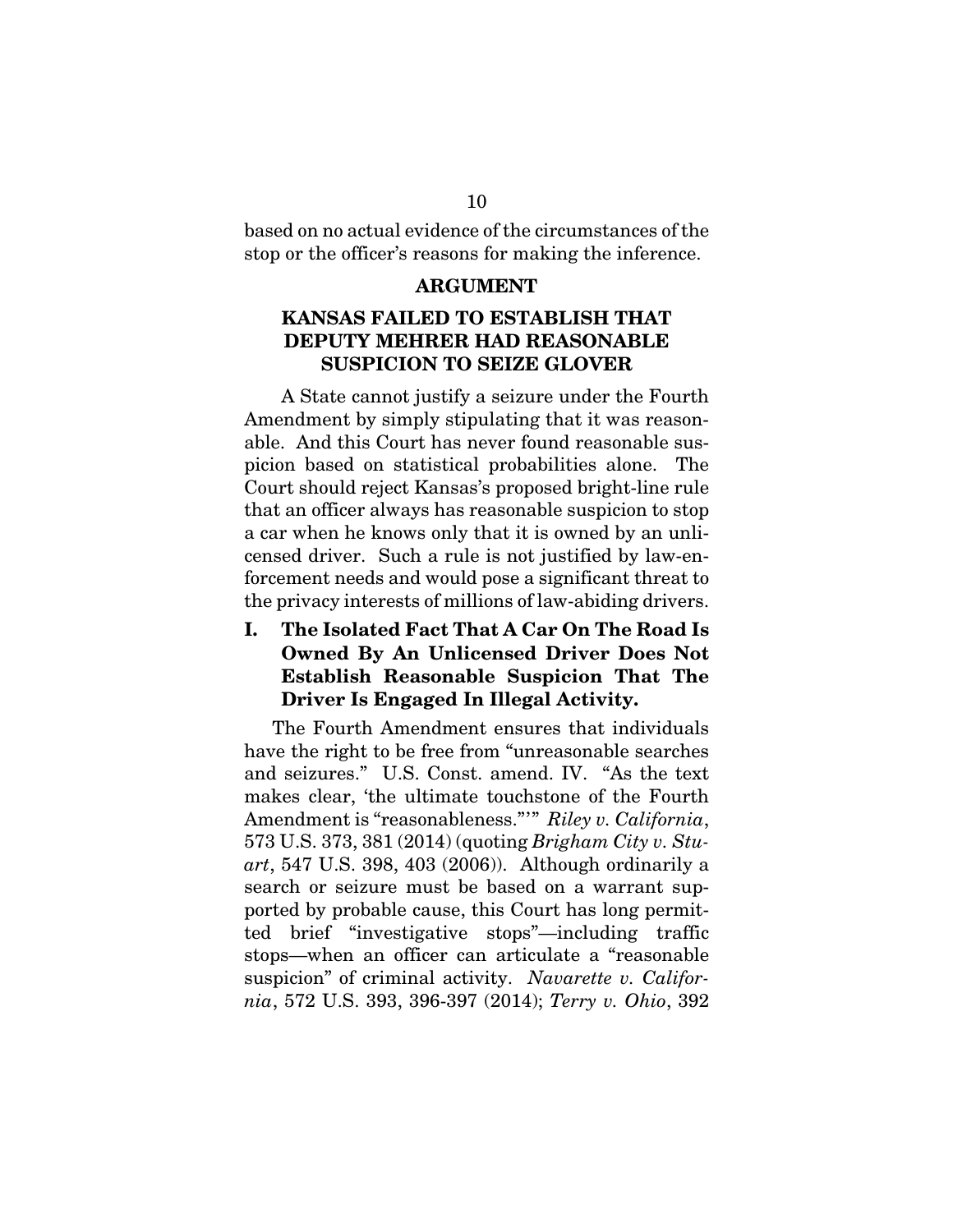U.S. 1, 19-30 (1968). The reasonable-suspicion standard is intended to balance the government's general interest in enforcing the law against the public's interest in being free from unwarranted governmental intrusion, and whether a search or seizure is reasonable depends on the context in which it is undertaken. *United States v. Brignoni-Ponce*, 422 U.S. 873, 880- 883 (1975); *Terry*, 392 U.S. at 20-21.

A State bears the burden of establishing that an officer had a reasonable suspicion of illegal activity at the time of a seizure by creating a record that would support such a conclusion. *Ornelas v. United States*, 517 U.S. 690, 699-700 (1996); *Brown v. Texas*, 443 U.S. 47, 52 (1979); *Delaware v. Prouse*, 440 U.S. 648, 659 (1979); *see Illinois v. Wardlow*, 528 U.S. 119, 140 (2000) (Stevens, J., concurring in part and dissenting in part) ("It is the State's burden to articulate facts sufficient to support reasonable suspicion."). Kansas did not come close to meeting its burden in this case. Although it may be relatively easy in many cases for a police officer to establish reasonable suspicion that a driver is violating a traffic-related law, an officer must do so in *every case* in which such a stop is challenged. The Fourth Amendment requires a State to actually do the work required to establish reasonable suspicion when a seizure is challenged. The Fourth Amendment does not incorporate vague demographic averages; it requires that an officer demonstrate "a particularized suspicion" that "the particular person stopped" was engaged in criminal activity. *United States v. Cortez*, 449 U.S. 411, 417-418 (1981). Kansas failed to satisfy its burden in this case.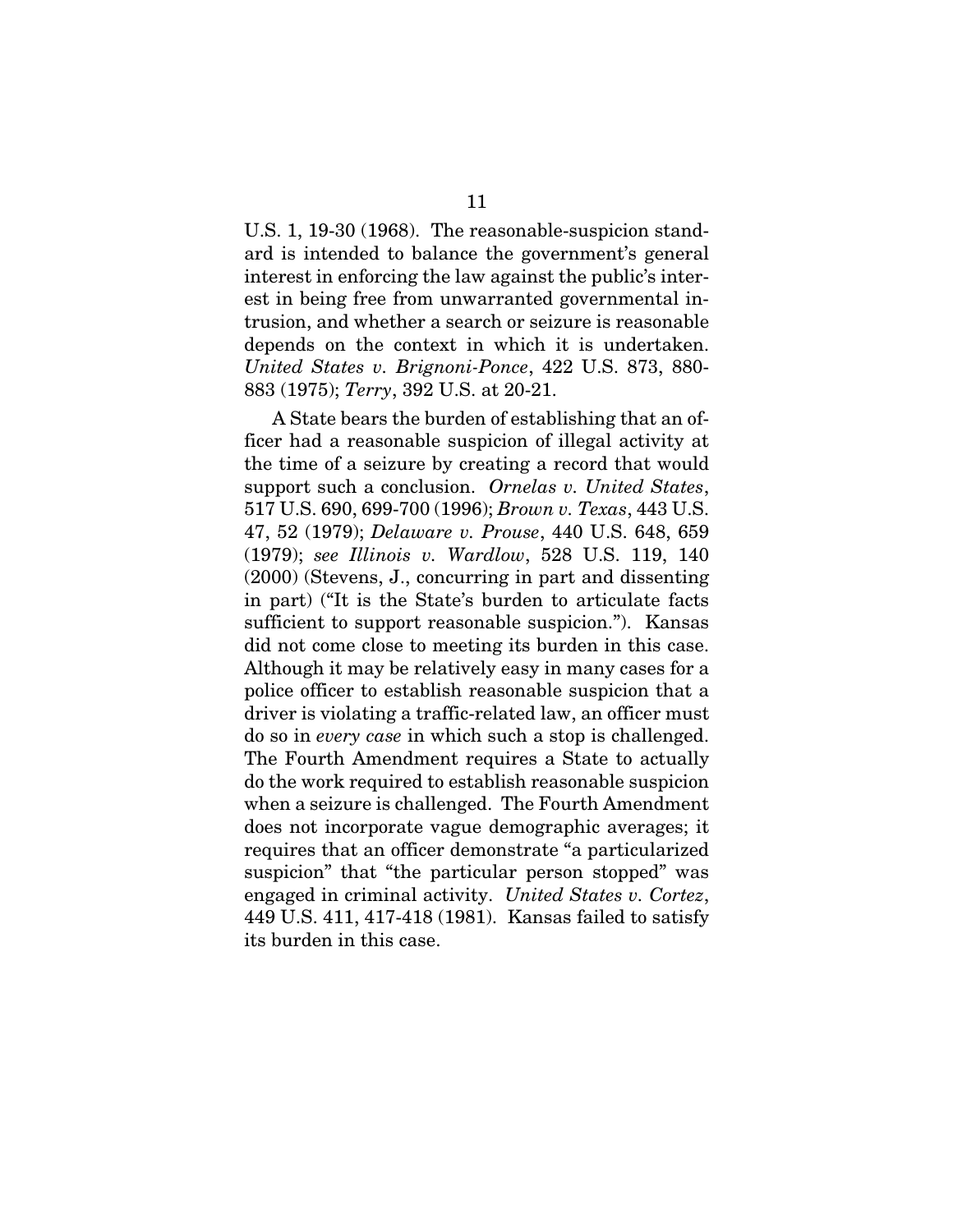### *A. Reasonable Suspicion Must Be Assessed in Light of the Totality of Circumstances.*

The Court has explained that "the concept of reasonable suspicion is somewhat abstract," *United States v. Arvizu*, 534 U.S. 266, 274 (2002), and that "[a]rticulating precisely what 'reasonable suspicion' . . . mean[s] is not possible," *Ornelas*, 517 U.S. at 695. The Court has therefore "deliberately avoided reducing it to a neat set of legal rules," *Arvizu*, 534 U.S. at 274 (internal quotation marks omitted), explaining instead that "[o]ne simple rule will not cover every situation" when assessing whether a particular type of evidence can support reasonable suspicion, *Adams v. Williams*, 407 U.S. 143, 147 (1972).

1. Out of that lack of clarity emerges at least one clear rule: whether an officer has reasonable suspicion at the time of a seizure can be determined only in context, with reference to the totality of the relevant circumstances and understood in light of the experience and training of the officer who makes the stop. *E.g.*, *Navarette*, 572 U.S. at 397. That type of assessment is impossible in this case because Kansas presented no evidence about the circumstances of the stop or about Deputy Mehrer's experience and training. Indeed, Kansas disclaimed the need to rely on any such evidence by drafting a stipulation that expressly relies on one fact and only one fact: that the owner of the truck had a revoked license. Pet. App. 61.

Kansas belatedly attempts (Pet. Br. 19) to manufacture a "totality of circumstances" out of the single circumstance relevant here, but its efforts are belied by its own stipulation in the trial court. Kansas stipulated below that Deputy Mehrer seized Glover "[b]ased *solely* on the information that the registered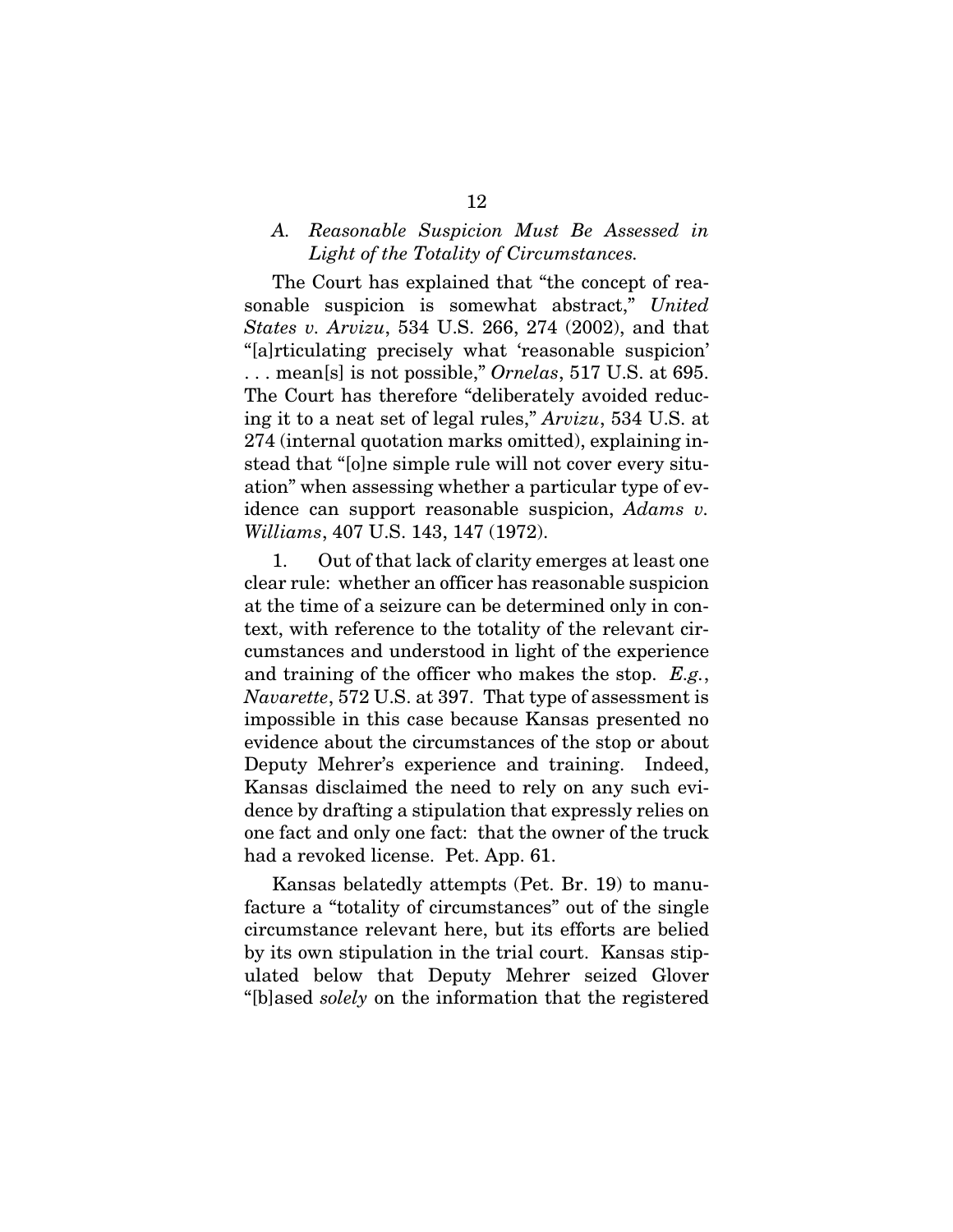owner of the truck was revoked." Pet. App. 61 (emphasis added). That is literally the *only* historical fact Kansas offered to establish reasonable suspicion. Kansas tries to stretch that single fact into a "totality of the circumstances" by contending that Deputy Mehrer "knew that Glover was the registered owner of the vehicle, that Glover's license was revoked, and that it was unlawful to operate a vehicle in Kansas without a valid driver's license." Pet. Br. 19; *see also*  U.S. Br. 9. The Deputy also knew that he was in Kansas, that he was a law-enforcement officer, and that it was April—but the totality-of-circumstances standard does not simply stack up everything an officer happened to know at the time of the stop and then find reasonable suspicion if the stack is high enough. By his own admission, the *only* fact that Deputy Mehrer thought relevant to determining reasonable suspicion was "that the registered owner of the truck was revoked." Pet. App. 61. That single fact was insufficient *standing alone* to establish reasonable suspicion.

It is undisputed that Deputy Mehrer did not observe Glover commit any traffic infraction or engage in any other suspicious behavior before he initiated the traffic stop. Pet. App. 60-61. It is also undisputed that Deputy Mehrer made no "attempt to identify the driver." *Id.* at 61. The only information he had pertained to the truck, not the driver: he knew that the truck's owner had a revoked license. But there is nothing illegal about driving a truck owned by an unlicensed driver—as long as there is a validly licensed driver behind the wheel. The *only* thing that would distinguish between legal and illegal activity in this context is the identity of the driver. And Deputy Mehrer, by his own admission, knew nothing about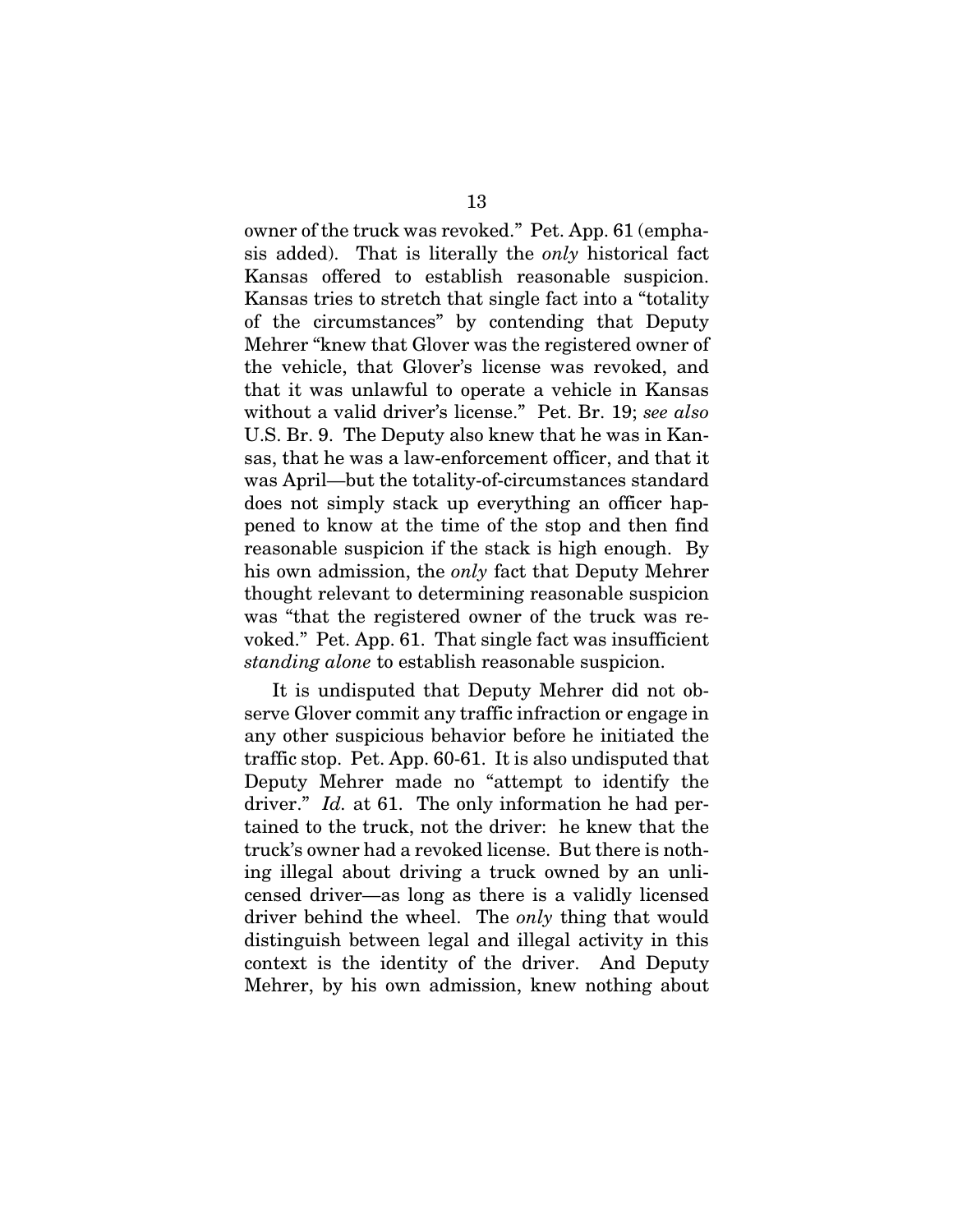that and made no attempt to learn anything about it. *Ibid.*

Of course, an officer need not actually observe illegal activity in order to initiate a traffic stop. Where an officer does witness illegal activity, he has probable cause to initiate the stop. Reasonable suspicion is a lower standard that permits an officer to infer the possibility of illegal activity based on the totality of facts he encounters, coupled with reasonable inferences he may draw in light of his experience and training as a police officer. *Brignoni-Ponce*, 422 U.S. at 884-887; *Terry*, 392 U.S. at 20-30. It is well settled that reasonable suspicion may arise from a series of acts, each of which is innocent standing alone. *United States v. Sokolow*, 490 U.S. 1, 9 (1989). But the "essence" of the reasonable-suspicion analysis is that "the totality of the circumstances—the whole picture—must be taken into account" and that "assessment of the whole picture must yield a particularized suspicion . . . that the *particular individual* being stopped is engaged in wrongdoing." *Cortez*, 449 U.S. at 417-418. Here, the whole picture comprises one fact—a fact that has nothing to do with the particular individual being stopped.

2. This Court has repeatedly declined to accept bright-line rules that a single fact is per se sufficient to establish reasonable cause in all cases. It should adhere to that approach here.

In *Brignoni-Ponce*, for example, the Court considered whether border-patrol officers had reasonable suspicion to stop a car near the Mexican border to investigate whether the occupants were aliens. 422 U.S. at 874-876. "[T]he officers relied on a single factor to justify stopping [the defendant's] car: the apparent Mexican ancestry of the occupants." *Id.* at 885-886.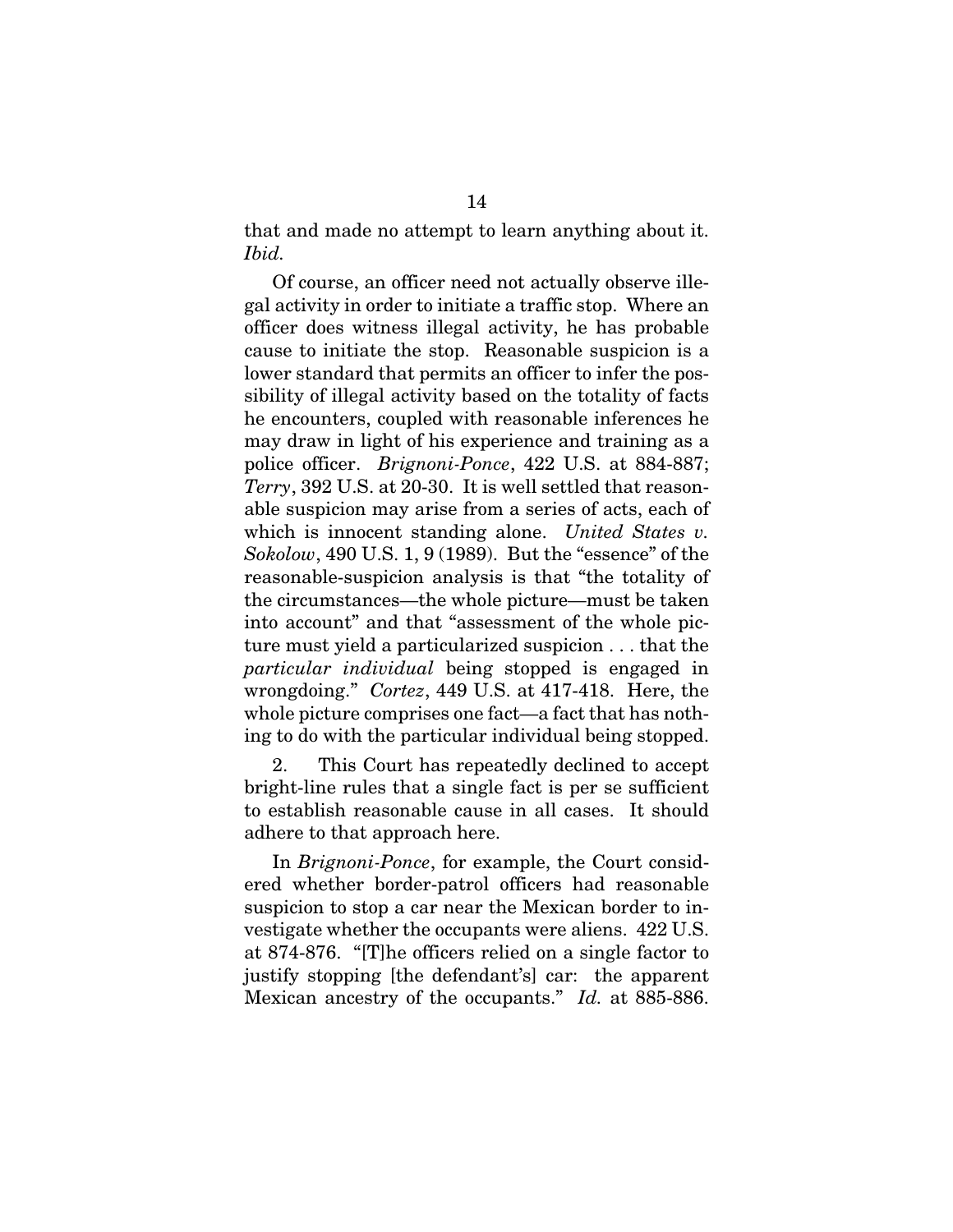The government argued that the officers' specialized training enabled them to "recognize the characteristic appearance of persons who live in Mexico, relying on such factors as the mode of dress and haircut." *Id.* at 885. The Court acknowledged that "[t]he likelihood that any given person of Mexican ancestry is an alien is high enough to make Mexican appearance a relevant factor," but held that "standing alone it does not justify stopping all Mexican-Americans to ask if they are aliens." *Id.* at 886-887.

The Court reached a similar conclusion in *Brown v. Texas*, *supra*, when it held that a defendant's presence "in a neighborhood frequented by drug users, standing alone, is not a basis for concluding that [the defendant] himself was engaged in criminal conduct." 443 U.S. at 52. The Court in *Brown* explained that a finding of reasonable suspicion must be based on "objective facts" "in the record." *Id.* at 51, 52. And the Court emphasized that, although inferences an officer may draw based on his training and experience can form the basis of reasonable suspicion, an officer's assertion that an individual "looked suspicious" is not entitled to deference in the reasonable-suspicion analysis. *Id.* at 49, 52 n.2.

The same result is required in this case. Although a person who appears to be of Mexican descent may have a higher likelihood of being an alien than a person who does not, *see Brignoni-Ponce*, 422 U.S. at 886 n.12, and a person who is present in a high-crime area may have a higher likelihood of being engaged in criminal activity than a person in a low-crime area, that type of statistical likelihood has never been found sufficient on its own to establish reasonable suspicion. So too here. Even if it is true that a truck owned by an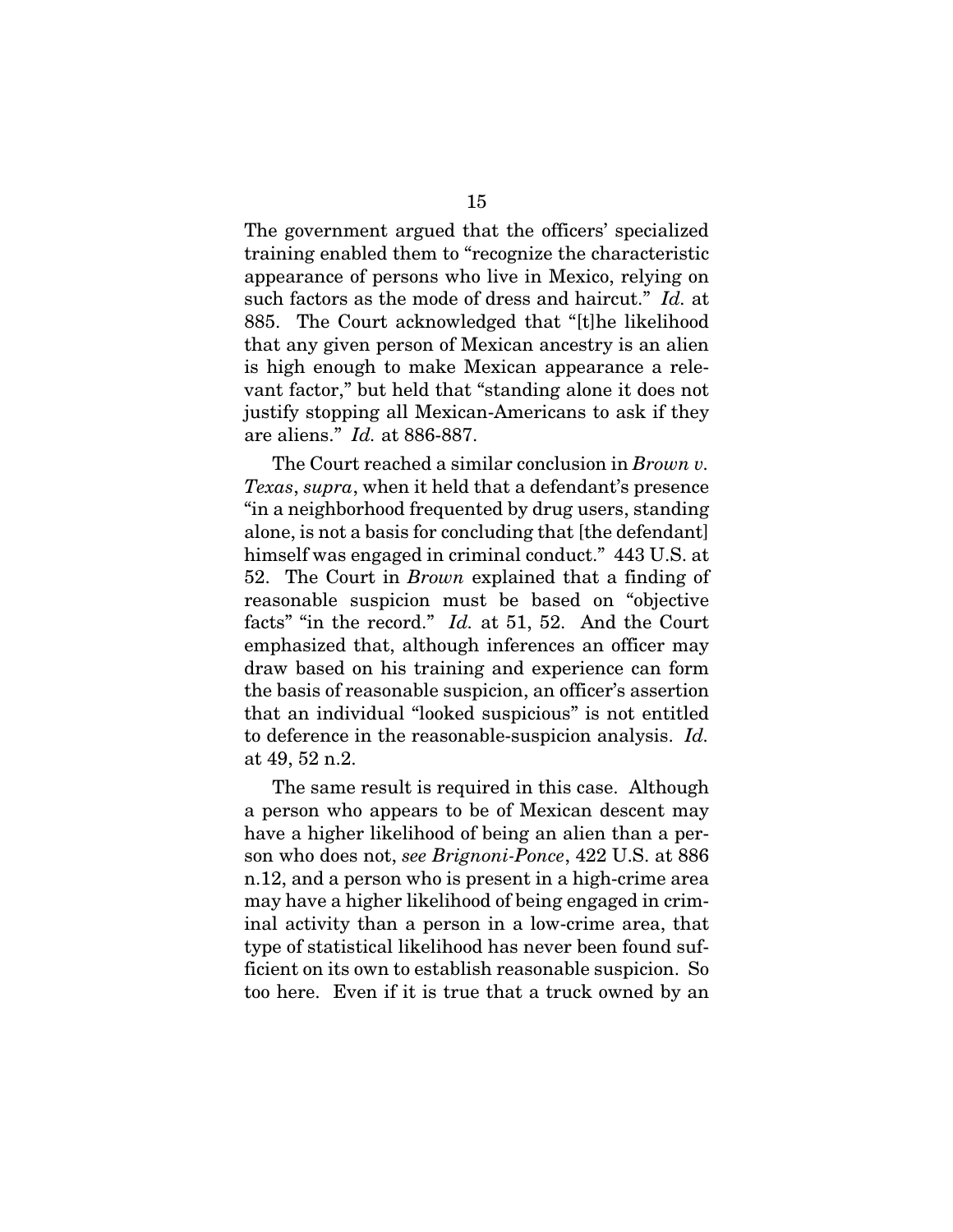unlicensed driver is more likely to be driven by an unlicensed driver than a car with a licensed owner is, that fact alone is insufficient to establish reasonable suspicion when the actual "activity" of the driver is "no different from the activity of other [drivers]." *Brown*, 443 U.S. at 52.

There is no precedent in this Court's cases for adopting such a bright-line rule. To the contrary, even when the Court has found reasonable suspicion based on the totality of circumstances, the Court has cautioned that such a finding in one case may or may not suggest that a seizure was reasonable in a case with similar facts. *Arvizu*, 534 U.S. at 275 ("[I]n many instances the factual 'mosaic' analyzed for a reasonablesuspicion determination would preclude one case from squarely controlling another."); *Terry*, 392 U.S. at 30 ("Each case of this sort will, of course, have to be decided on its own facts.").

3. This case stands in stark contrast to cases in which the Court has found reasonable suspicion based on the totality of circumstances. In *Arvizu*, for example, the Court found reasonable suspicion based on a "mosaic" of factors. 534 U.S. at 275. In a hearing on the defendant's suppression motion, the officer testified about the circumstances leading up to the stop (sensors along dirt roads commonly used by smugglers were tripped during a shift-change of border-patrol agents; the defendant was in a type of car the officer knew was commonly used by smugglers; the car slowed dramatically when the officer approached; the driver and occupants behaved suspiciously; and the car took a route that appeared calculated to avoid a check point) and about his "own experience and spe-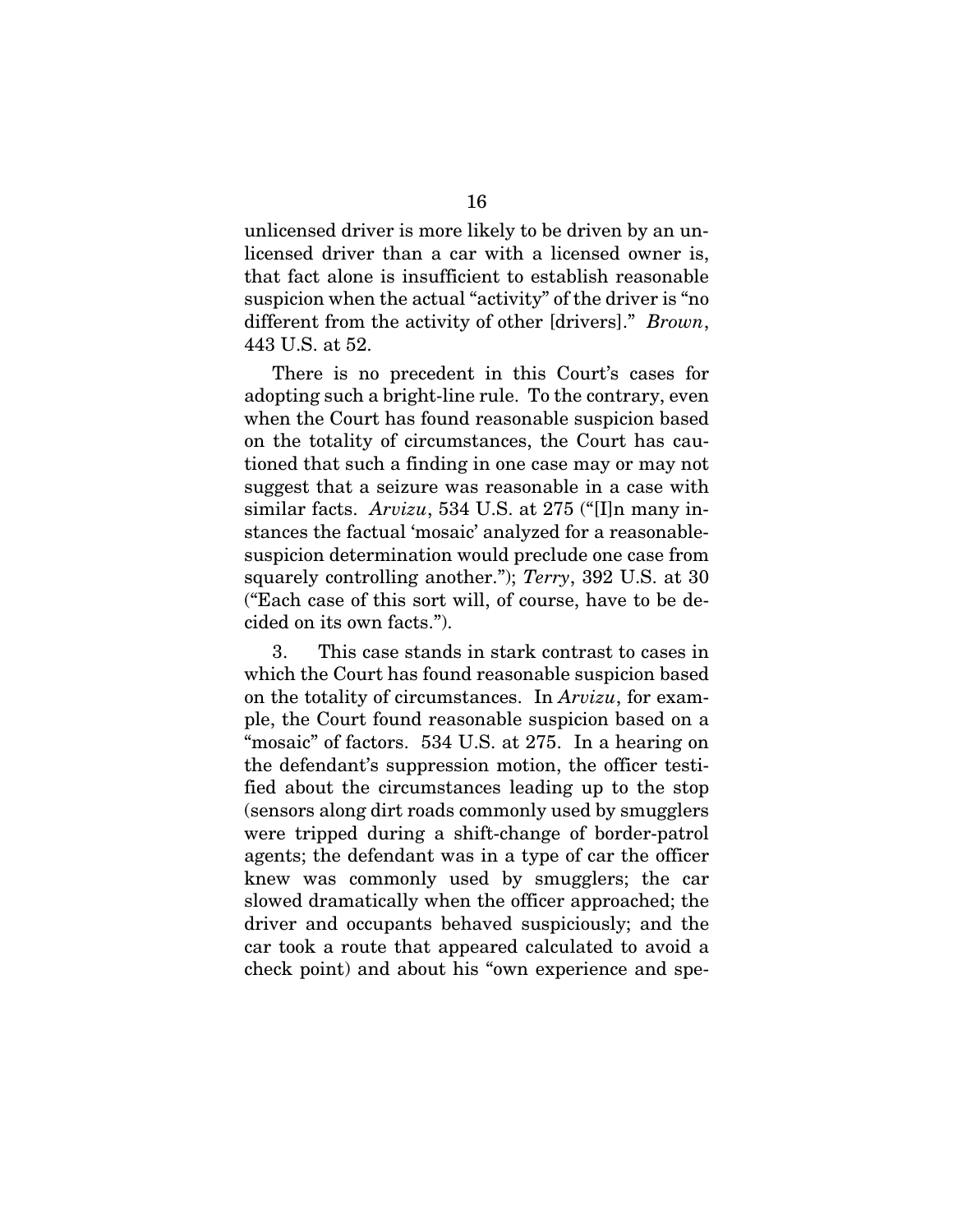cialized training" from which he deduced that the occupants of the car might be breaking the law. *Id.* at 268-274. The Court noted that, although "each of the[] factors alone [wa]s susceptible of innocent explanation," "[t]aken together," and assessed "in light of" the officer's "specialized training and familiarity with the customs of the area's inhabitants," "they sufficed to form a particularized and objective basis for [the officer's] stopping the vehicle, making the stop reasonable within the meaning of the Fourth Amendment." *Id.* at 276-278; *accord United States v. Sharpe*, 470 U.S. 675, 682 n.3 (1985) (reciting record evidence and explaining that, although "[p]erhaps none of these facts, standing alone, would give rise to a reasonable suspicion," "taken together as appraised by an experienced law enforcement officer, they provided clear justification to stop the vehicles and pursue a limited investigation").

The situation in *United States v. Cortez*, *supra*, was similar. There, the officers testified that they had studied physical evidence of the movement patterns of an individual who ferried undocumented aliens on foot into the United States from Mexico and that the defendant's movements fit that pattern. 449 U.S. at 413- 415. In holding that the officers had reasonable suspicion that the defendant was engaged in illegal activity, *id.* at 417-422, the Court emphasized that the assessment of whether the stop was reasonable "must be based upon all of the circumstances" and must examine whether those circumstances are such that "a trained officer [may] draw[] inferences and make deductions" that would support reasonable suspicion that "the particular individual being stopped is engaged in wrongdoing." *Id.* at 418.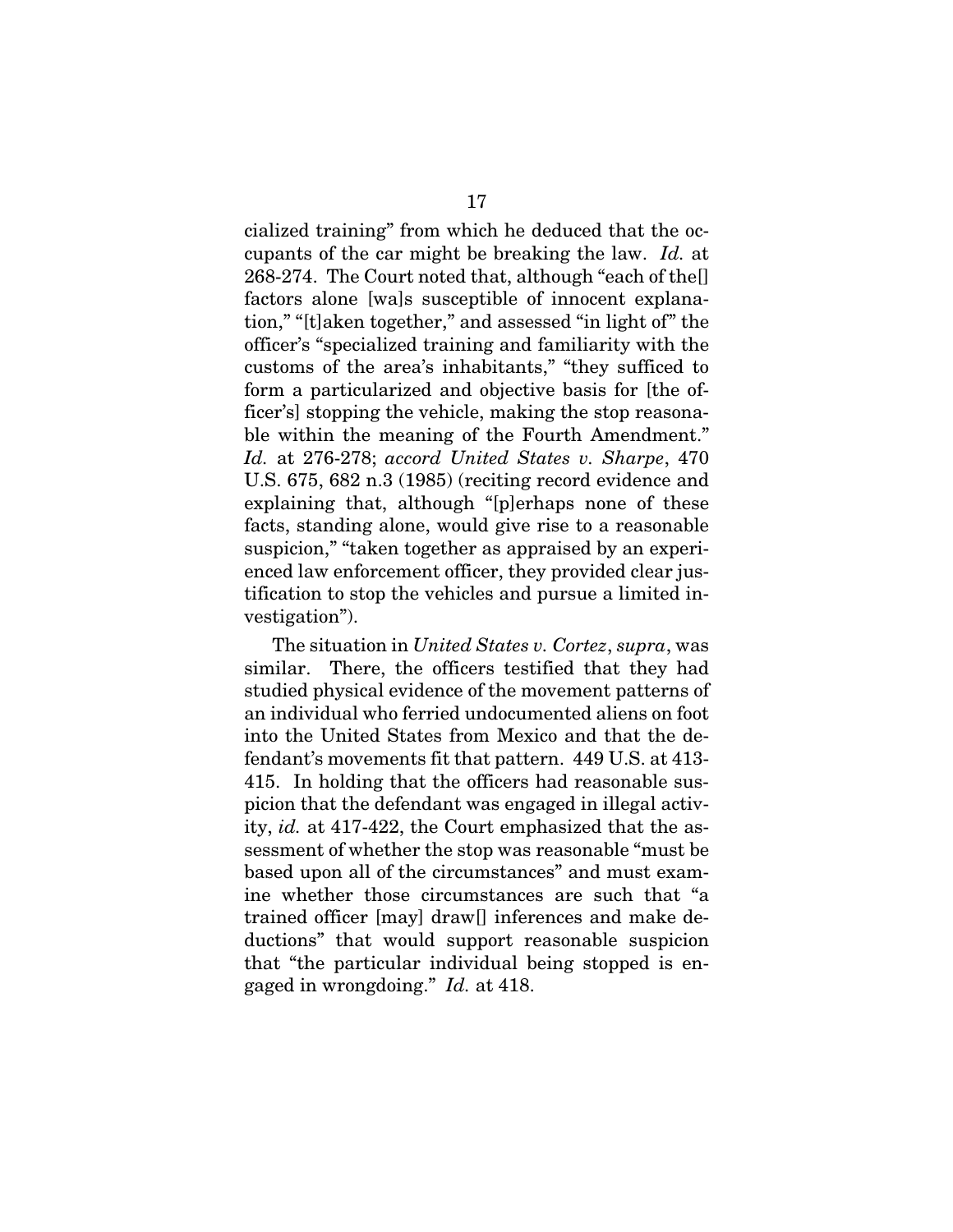And in *Ornelas v. United States*, *supra*, the Court found that officers had reasonable suspicion of drug smuggling based on the age and model of car the defendants used, the State in which the car was registered, the defendants' late-night and reservation-less arrival at a motel, and information returned from a government database of known and suspected drug traffickers. 517 U.S. at 691-692. In upholding the officers' seizure of the defendants (and in finding probable cause for the subsequent search based on additional observed facts), the Court emphasized that one officer was "a 20-year veteran of the Milwaukee County Sheriff's Department with 2 years specializing in drug enforcement" and the other was "a detective with approximately 25 years of law enforcement experience" who had been "assigned for the past 6 years to the drug enforcement unit." *Ibid.*

4. Kansas and its amici attempt to soften the scope of the bright-line rule they seek by emphasizing that an officer cannot stop a car based on this lone fact if the officer actually has evidence that the driver is not the owner. But that is no safeguard at all. Of course an officer cannot initiate a traffic stop to investigate whether a car's unlicensed owner is driving the car when the officer already knows that he is not. The question here is whether he can initiate such a stop when he knows nothing about the driver and when the only fact that would make the observed behavior illegal is the identity of the driver. Kansas's concession that identifying facts about the driver may be readily available to an officer only underscores that this is a context in which the ordinary totality-of-circumstances analysis should apply rather than a brightline rule.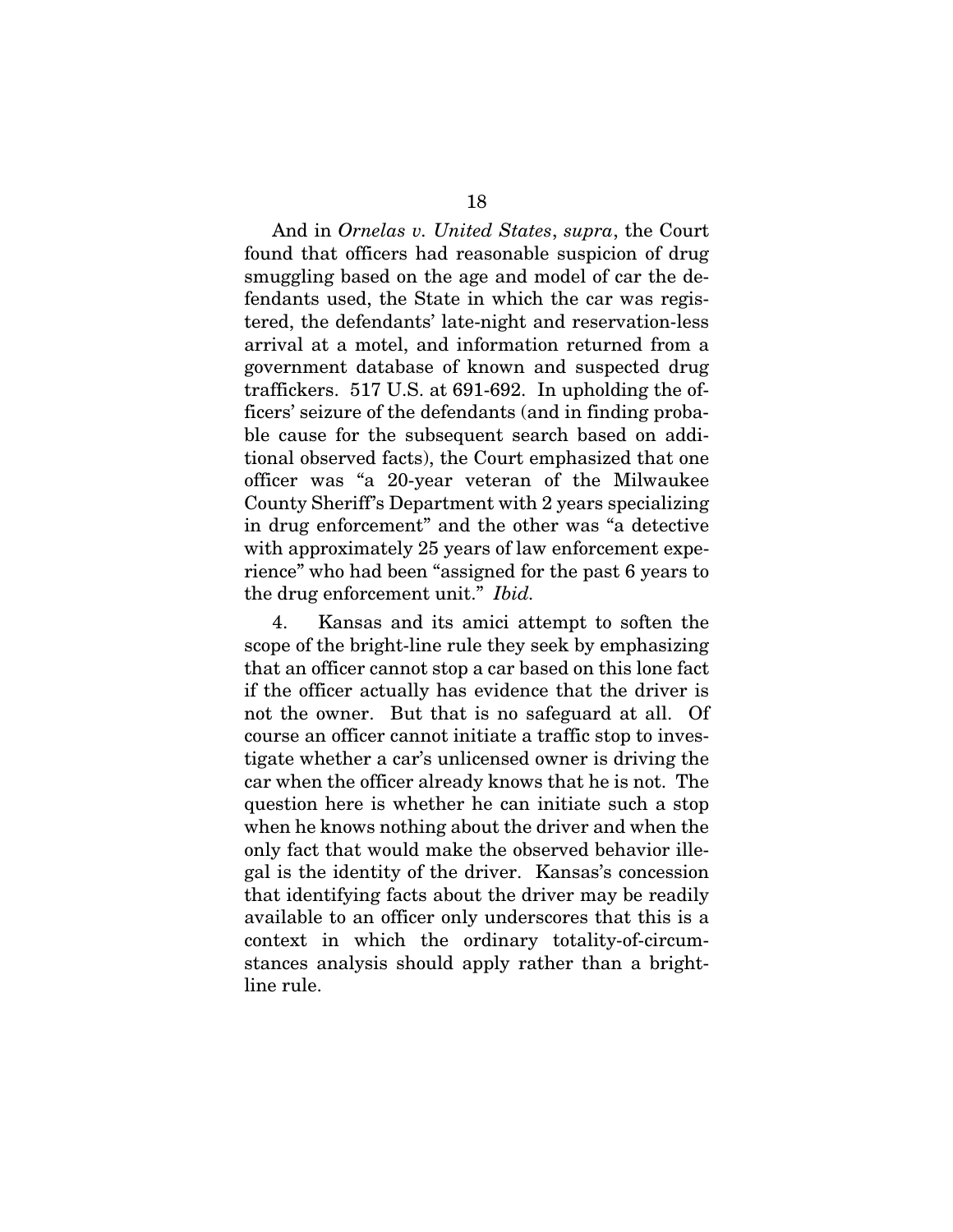Kansas's proposed safeguard is deficient for an additional reason: Kansas and its amici fail to explain how it would apply in practical terms. The burden is on the government to establish reasonable suspicion and it would be impossible in almost all cases for a defendant to establish that an officer in fact had reason to believe that the driver of a car was not the registered owner. But Kansas and its amici stop short of suggesting that officers would have an affirmative duty to disclose suspicion-negating information in their possession. Notably, Kansas did not even attempt to establish *in this case* that Deputy Mehrer lacked information that might negate the inference he relied on.

## *B. Kansas Did Not Establish That It Is Reasonable to Infer That an Unlicensed Driver Is Driving His Car.*

Kansas readily concedes that the only basis for Deputy Mehrer's stop was his assumption that a car on the road is probably being driven by its registered owner, even when the owner lacks a valid license. Pet. App. 61. And because the record contains no information about Glover's driving history or about Deputy Mehrer's experience with unlicensed drivers, Kansas's only option is to argue for a one-size-fits-all holding that a police officer is *always* entitled to infer that a car is being driven by its owner. The Court should reject Kansas's invitation to constitutionalize that bright-line rule, or even to adopt it in this case. The Court has never found that that type of probability *standing alone* is sufficient to create reasonable suspicion. *Brown*, 443 U.S. at 52 (a defendant's presence in "a neighborhood frequented by drug users, standing alone, is not a basis for concluding that [the defendant]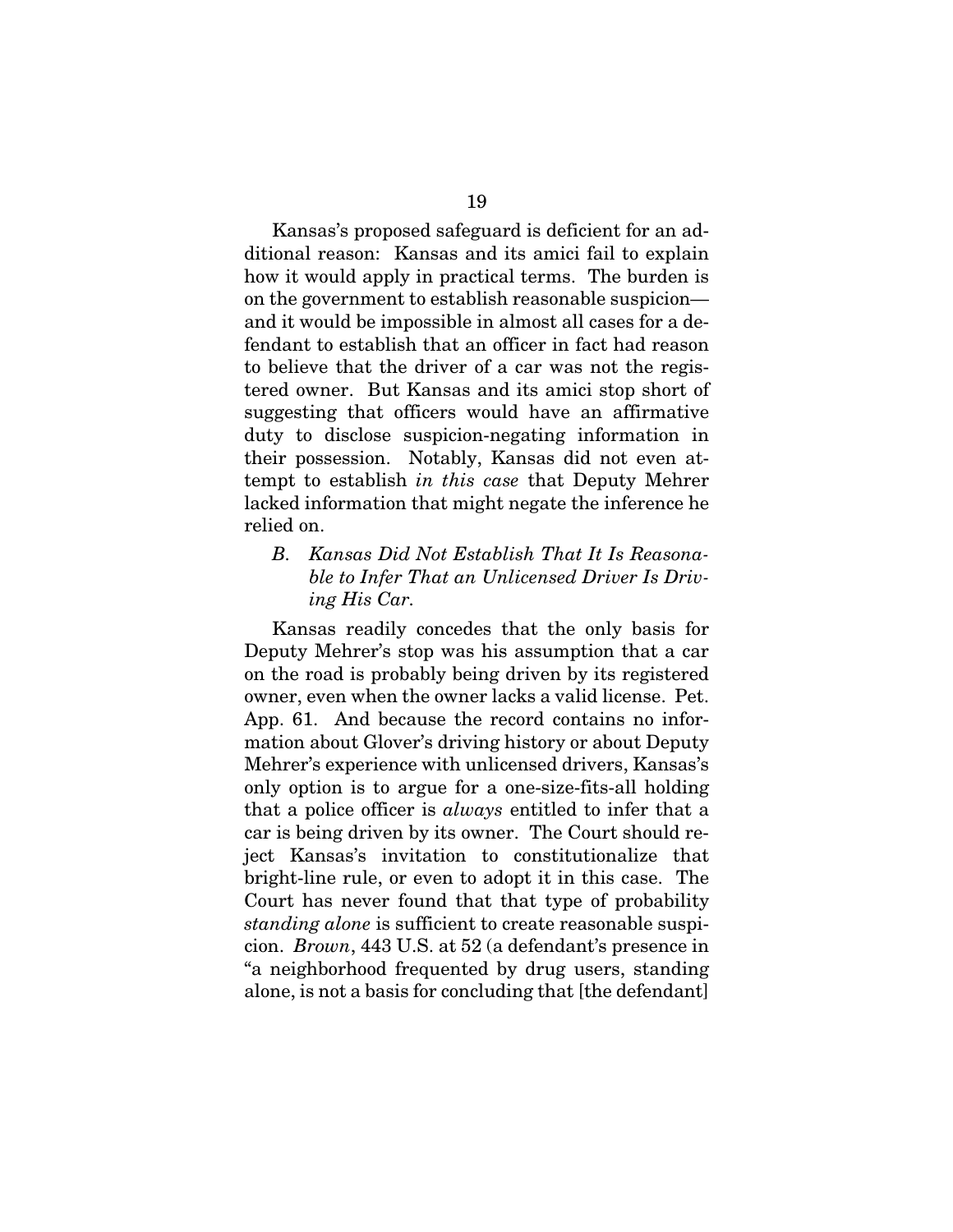himself was engaged in criminal conduct"); *Brignoni-Ponce*, 422 U.S. at 886-887 ("The likelihood that any given person of Mexican ancestry is an alien is high enough to make Mexican appearance a relevant factor, but standing alone it does not justify stopping all Mexican-Americans to ask if they are aliens."). The Court has good reason for its reluctance to permit reliance on probabilities or statistics alone to establish reasonable suspicion. Statistics are easy to manipulate to purport to demonstrate whatever their proponents wish to demonstrate. And, as illustrated by this case, it is easy to misapply statistics from one data set to a distinct data set without consideration or explanation of whether such application is appropriate. The Court should reject Kansas's attempt to constitutionalize its inference that a car is likely driven by its unlicensed owner because the inference is statistically unsupported and because Kansas did not even attempt to establish that Deputy Mehrer's inference is entitled to deference based on his experience or training as a police officer.

*First*, the purported statistical "evidence" offered by Kansas, the amici States, and the United States does not clearly support an inference that a car is sufficiently likely to be driven by its unlicensed owner at any given moment. Far from it.

All three briefs rely on the statistic that "as many as 75% of suspended drivers continue to drive." Pet. Br. 14 (citation omitted); U.S. Br. 14; *see also* Okla. Br. 15. Even if that statistic is accurate, it says nothing about how likely it is that a suspended driver is driving his car at any particular moment. Consider the following stylized (but realistic) example. Suppose a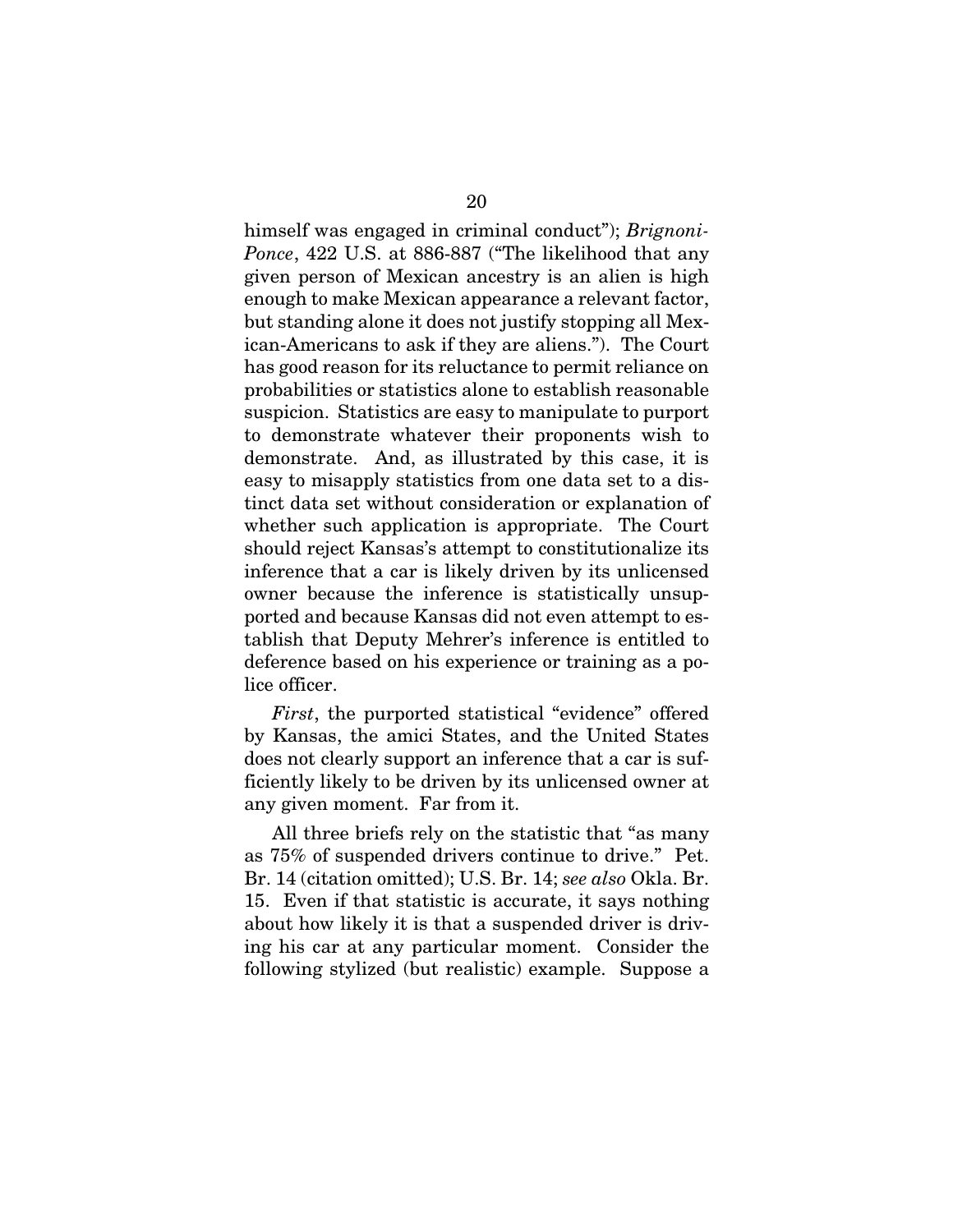woman's license was suspended for six months. During that time, her husband drove her car twice each day—to and from work on weekdays and to and from the grocery store and religious services on weekends. If the woman drove her car twice in that period (say, to take her husband to the doctor and home again), then 100 percent of the suspended drivers in that household drove the car registered to her in spite of her suspension—and, if asked, she would report that she "continued to drive" in spite of her suspension. *But* during the six-month period of suspension, the suspended driver was the driver only .56 percent of the times the car was driven. Even if she drove the car twice per month, she was the driver only 3 percent of the times the car was driven. The fact that "as many as 75% of suspended drivers" may "continue[] to drive" does not establish—as a matter of statistics or common sense—that suspended drivers as a group continue to drive approximately 75 percent as much as they did before their suspensions. Such a statistic also fails to take account of variations in driving patterns in and among different jurisdictions—a missing fact that an experienced law-enforcement officer might be able to fill in if the State were willing to offer his testimony.

Kansas leans heavily on amicus Oklahoma to make the statistical arguments here—but Oklahoma's submissions are incomplete and inaccurate. Oklahoma's primary statistical argument asserts that the owner of a vehicle is its driver most of the time. To make that case, Oklahoma relies on data maintained by one of its agencies about crashes in Oklahoma. After cherrypicking the data it prefers to rely on in various ways, *see* Okla. Br. 7-9, Oklahoma reveals that in the subset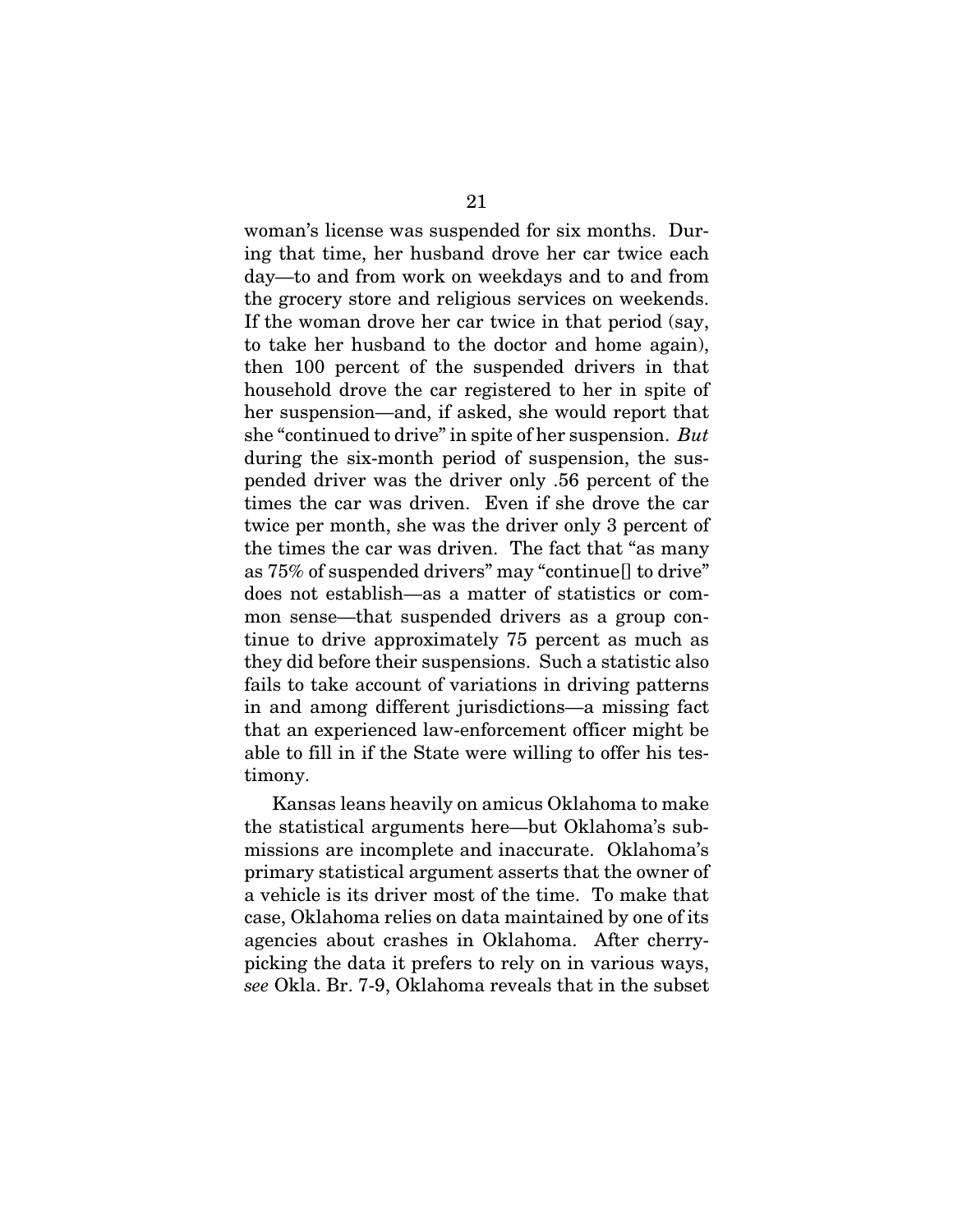of crashes it deems relevant, a car was driven by its owner 71 percent of the time, *id.* at 10. Glaringly absent from Oklahoma's analysis is any indication of how often the driver of a car was *unlicensed*. Upon request, Oklahoma generously shared its data set with counsel for Glover—and confirmed that the data it used does not track whether a driver in a crash had a valid license. That is a critical omission from Oklahoma's statistical analysis. The relevant data for assessing the reasonableness of Kansas's assumption that an unlicensed car owner is driving his car is not how often *all* car owners drive their own car, but how often *unlicensed* owners do so. Although some unlicensed drivers continue to drive some of the time, the fact of a suspended or revoked license is surely a deterrent to most drivers most of the time. *See Prouse*, 440 U.S. at 660 (noting that, "absent something more than mere assertion to the contrary," it is natural to think that "the unlicensed driver" would "be deterred by the possibility of being involved in a traffic violation or having some other experience calling for proof of his entitlement to drive"). Oklahoma fails to account for that deterrent effect, and the data it relies on therefore do not address whether it is reasonable to infer that a car is being driven by its *unlicensed* owner.

The United States is correct (U.S. Br. 8-9) that an officer need not assume that all citizens are following the law when he has reason to suspect otherwise. But when an officer purports to rely *only* on a probabilitybased inference, we should not allow him to assume that all relevant citizens are breaking the law. Nothing about this context counsels otherwise: as discussed at pp. 39-43, *infra*, many license suspensions are based on a driver's inability to pay a fine, not on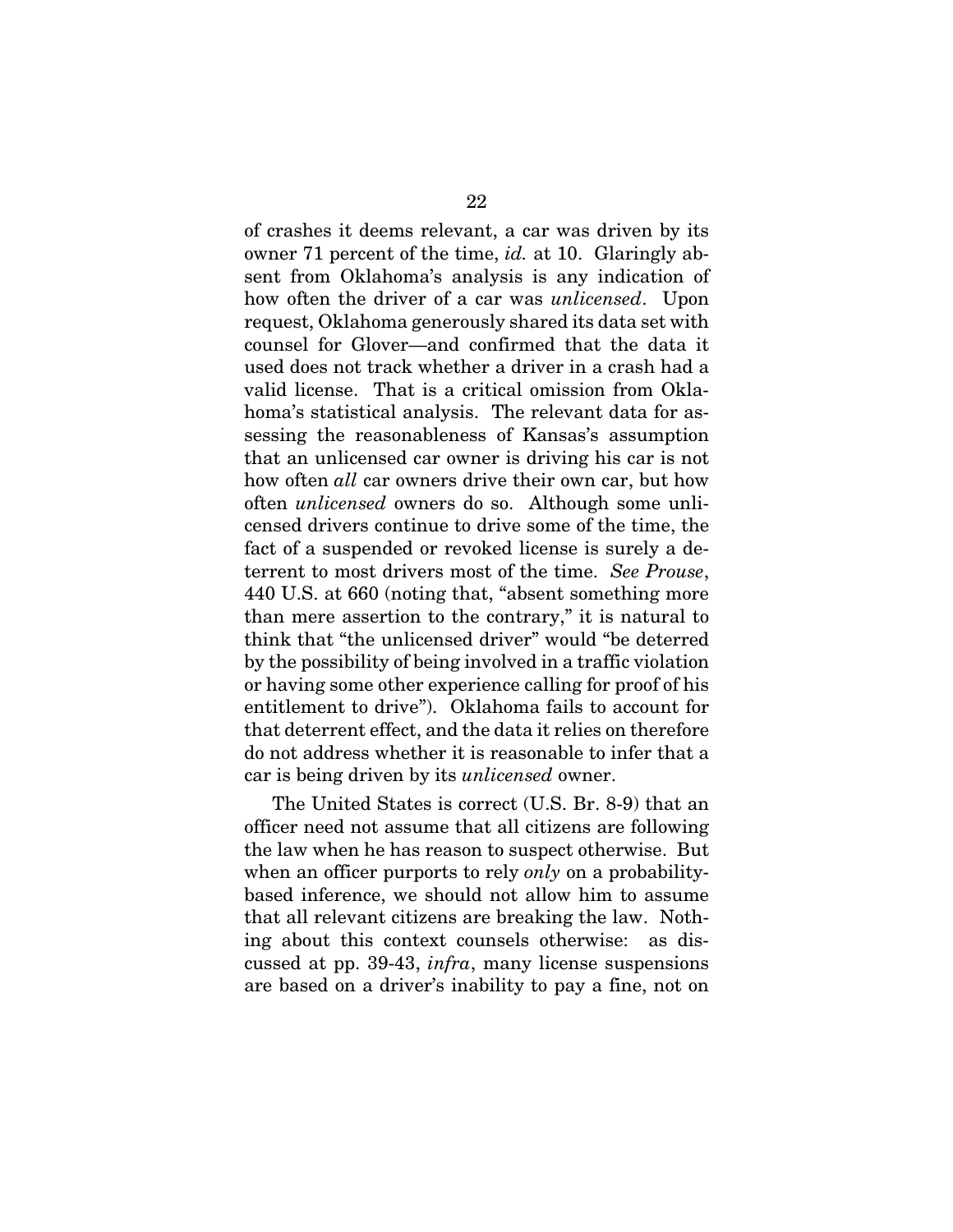any pattern of violating traffic laws. The fact that a car owner has a suspended or revoked license should be taken into account when assessing how likely it is that *he* will be the driver of his car—at least when the only crime under suspicion is that he is driving without a license. None of the statistics that Kansas and its amici rely do that.

Oklahoma's other statistics fare no better. Its repeated assertion (at 12, 14), for example, that "unlicensed drivers are only 2.6% of all motorists on the road" is utterly unsupported. The authority Oklahoma cites states that 2.6 percent of drivers involved in fatal crashes had an *unknown* license status and that only 7.8 percent of drivers in the fatal crashes they studied had a license that had been suspended, revoked, cancelled, denied, or expired. AAA Found. for Traffic Safety, *Unlicensed to Kill* 2 (Nov. 2011). The study offers no information about what percentage of "all motorists on the road" are unlicensed—either as a national statistic or broken down by State or community. Nor does the study explain whether data on fatal crashes can be extrapolated to infer behavior patterns by drivers more broadly.

Oklahoma further errs in asserting that Kansas "has the fifth highest rate of drivers with suspended licenses." Okla. Br. 14-15 & n.6. The study it relies on does not purport to show the percentage of drivers in Kansas with suspended or revoked licenses at any particular moment. Instead, it reports the number of individuals who shopped for a particular brand of car insurance and self-reported that their license had been suspended or revoked in the previous three years. The article admits that it calculated the "percentage of *shoppers* in each state with a *history* of" suspensions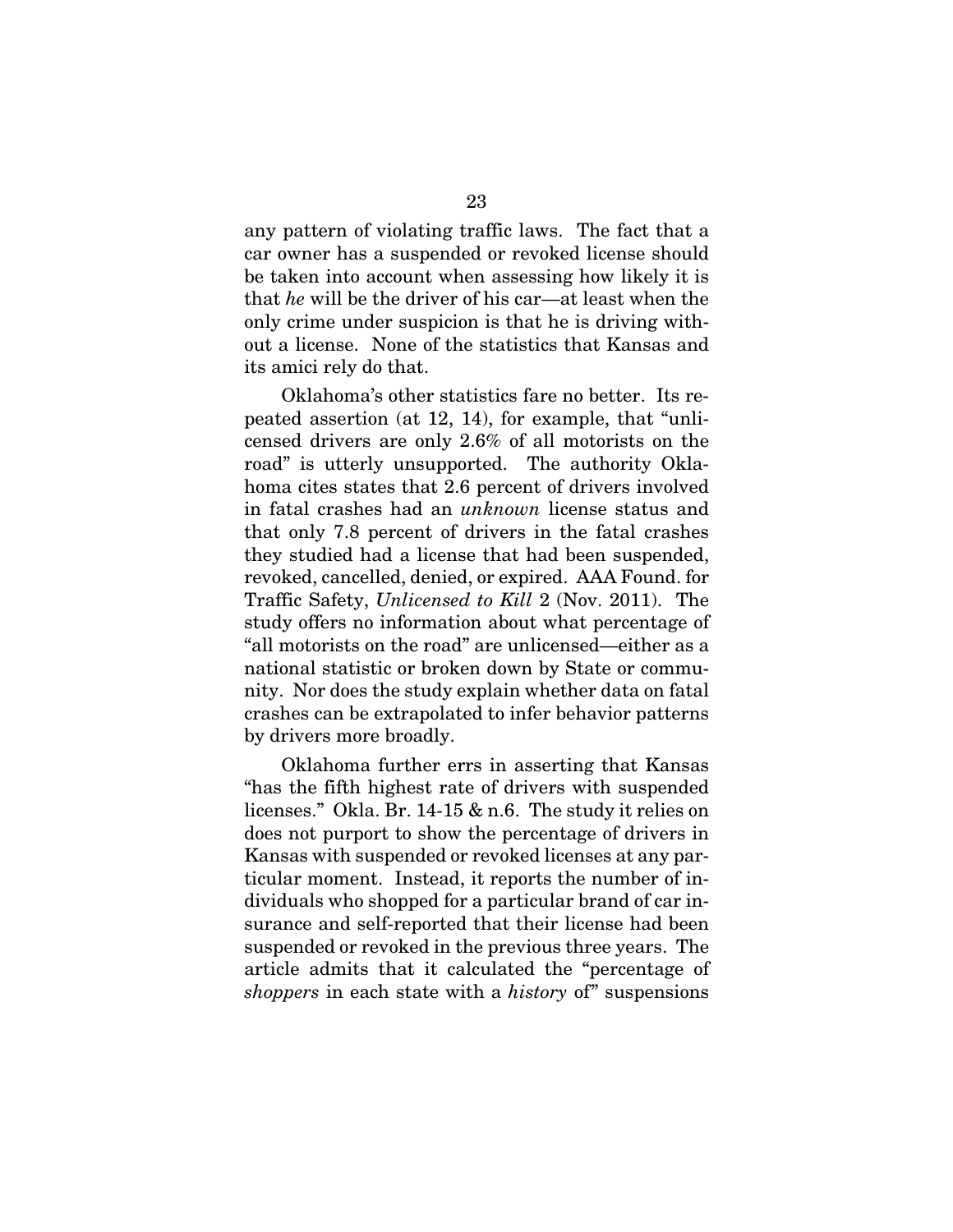or violations, *not* the proportion of drivers in each State with a currently suspended or revoked license at any point.<sup>2</sup> For all we know, not a single person who responded to that survey lacked a valid license at the time of the survey, let alone continued to drive without a valid license.

Kansas and Oklahoma's misleading or mistaken use of incomplete statistics illustrates why a State should have to present its evidence to a judge in the context of a suppression hearing, rather than simply asserting ill-founded conclusions after the fact. If the statistics the governments rely on in this case had been presented to the trial court, their reliability and relevance could have been examined. They were not. For the reasons explained, those statistics are neither reliable nor relevant—or at least not self-evidently so—but it should not be left to this Court to make that determination in the first instance. This is a court of review, not a statistics class. Kansas had the burden of justifying the reasonableness of Deputy Mehrer's inference when Glover filed a motion to suppress. The trial court and Kansas Supreme Court correctly held that it failed to do so.

<sup>2</sup> *The 10 States with the Most Suspended/Revoked Licenses*, Insurify (June 4, 2018), https://insurify.com/insights/the-10-stateswith-the-most-suspended-revoked-licenses/ (emphasis added). Glover relied on that study in his brief in opposition—but not to show the proportion of suspended or revoked drivers in Kansas. The study separately reports the number of licensed drivers and registered cars per State; those data come from reliable Federal Highway Administration statistics, not from a nonrandom sample of insurance shoppers. *Ibid.* Of course, even those numbers do not tell us anything about how often an unlicensed car owner drives his car.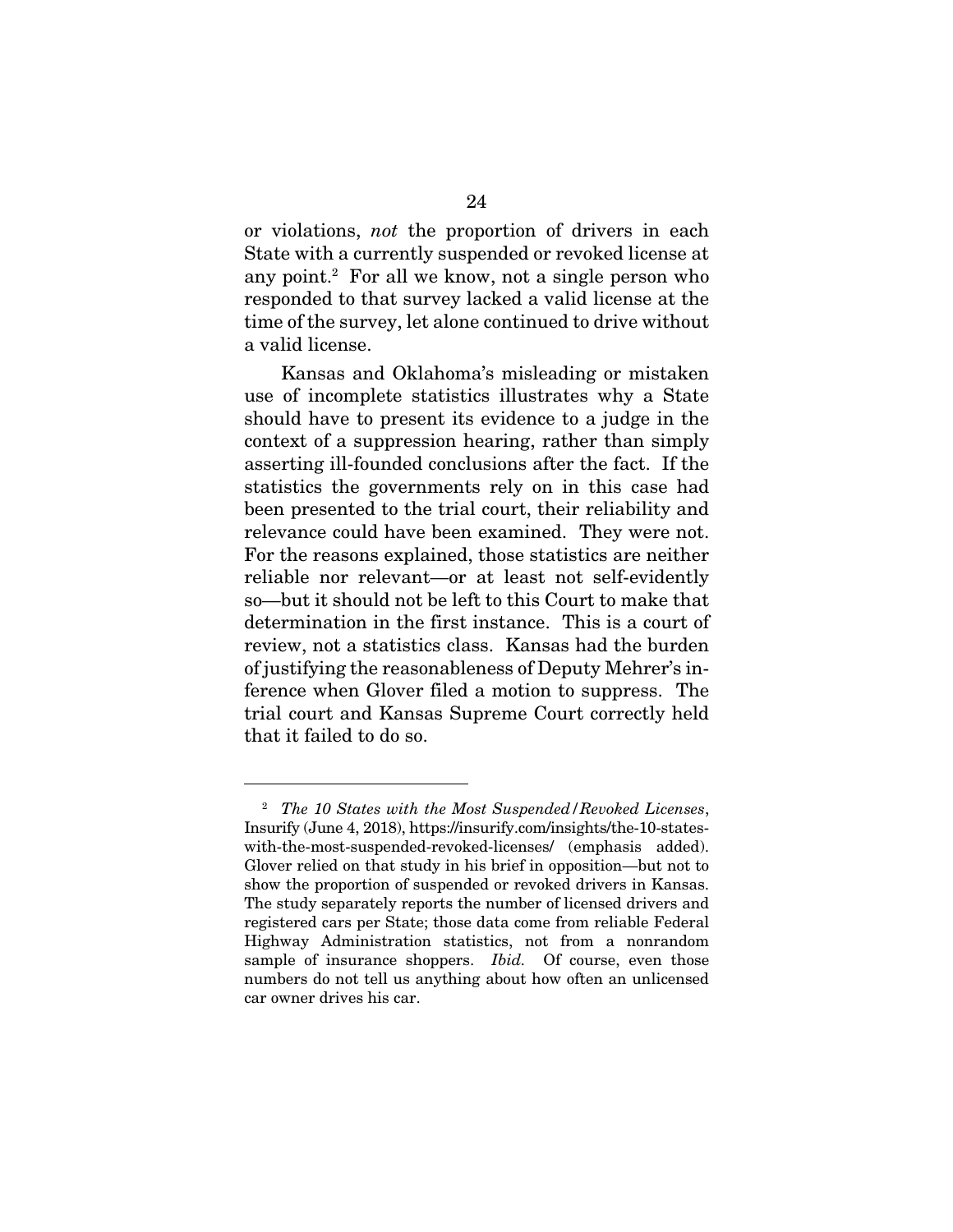*Second*, although a court may find reasonable suspicion in the absence of statistical support based on the experience and training of a law-enforcement officer, the record contains literally *no evidence* to support the reasonableness of Deputy Mehrer's inference that a car on the road is being driven by its unlicensed owner.

Kansas submitted no evidence about the extent to which drivers continue to drive after their license has been revoked or suspended. Kansas submitted no evidence about whether Glover himself had previously driven without a valid license. Kansas submitted no evidence about Deputy Mehrer's experience enforcing Kansas's traffic-safety laws. Kansas submitted no evidence about Deputy Mehrer's training on enforcing Kansas's laws prohibiting unlicensed drivers from driving. Perhaps the officer had found that the owner of a car is its driver in 90 percent of traffic stops; perhaps he had found that the owner of a car is its driver in 1 percent of traffic stops; perhaps he had been trained that nearly all unlicensed drivers continue to drive; perhaps he had been trained that almost no unlicensed drivers continue to drive on a regular basis. We have no idea because Kansas chose not to rely on Deputy Mehrer's experience and training as a law-enforcement officer to justify his inference that Glover was likely to be driving his car in spite of his license revocation. We also have no idea how accurate and upto-date the Kansas Department of Revenue files are, in Deputy Mehrer's experience. If he had relied on similar data 100 times to initiate a traffic stop and in 95 of those cases, the owner's license had already been reinstated, that would inform a court's assessment of the reasonableness of his suspicion. All—or even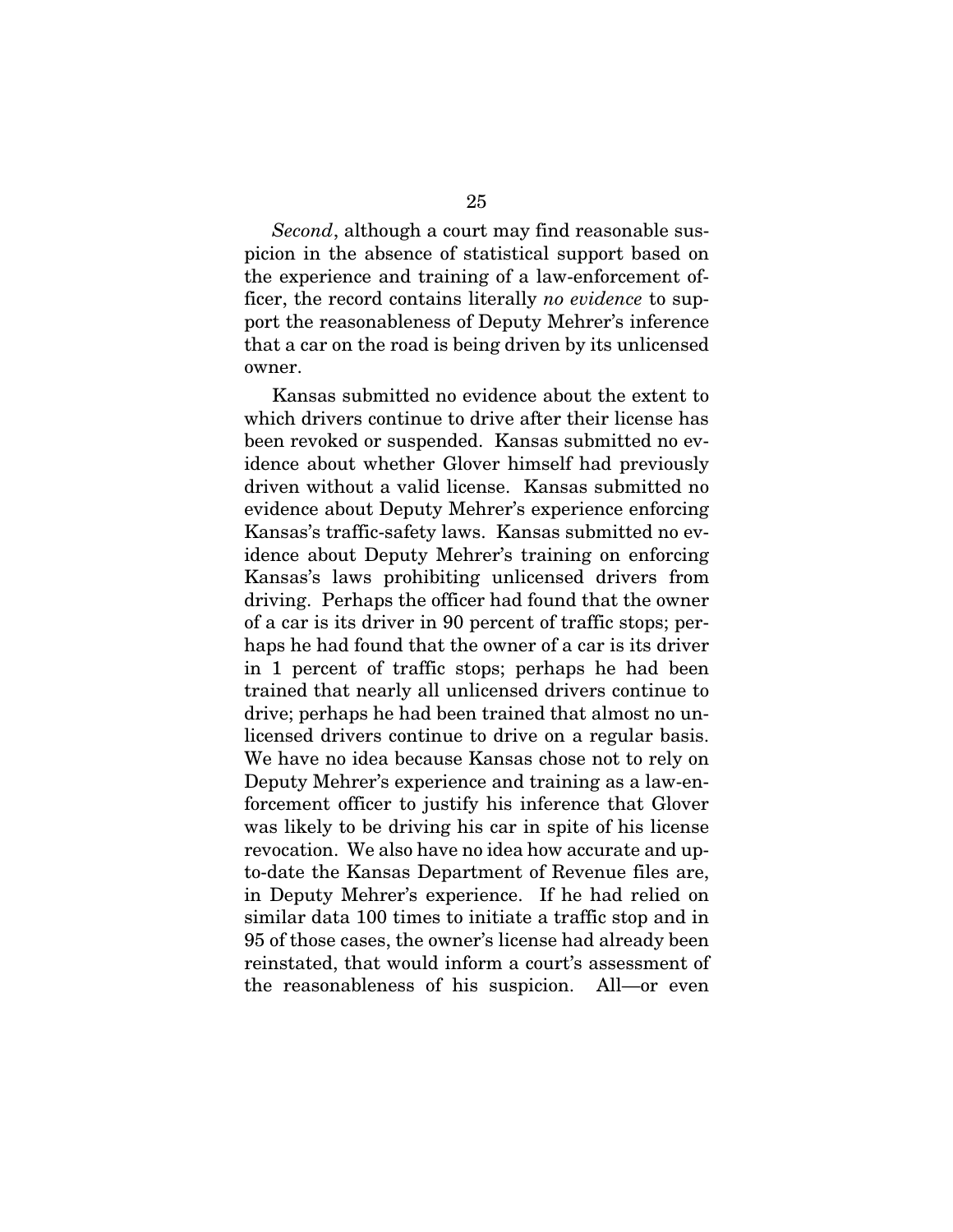*any*—of those gaps might have been filled in by testimony from Deputy Mehrer about his training or experience. Kanas offered none. That stands in stark contrast to many of the cases Kansas relies on, including *United States v. Cortez-Galaviz*, where the officer testified about his "typical response" upon learning that a car is not registered as insured, 495 F.3d 1203, 1205 (10th Cir. 2007) (Gorsuch, J.), and about how often in his experience the database returned incorrect information, U.S. Br. 6-8, *Cortez-Galaviz*, 2007 WL 760094 (Feb. 8, 2007).

An officer is entitled to rely on reasonable inferences he may draw from the totality of the circumstances he observes—but those inferences must be reasonable "in light of his experience." *Terry*, 392 U.S. at 27. This Court has made clear that "officers [may] draw on their own experience and specialized training to make inferences from and deductions about the cumulative information available to them that 'might well elude an untrained person.'" *Arvizu*, 534 U.S. at 273 (quoting *Cortez*, 449 U.S. at 418); *see Brignoni-Ponce*, 422 U.S. at 885. But a court need not defer to an officer's inference when nothing in the record suggests that it is grounded in his experience and training as an officer. In *Brown*, for example, the Court explained that an officer's unsupported assertion that a defendant "looked suspicious" was "to be distinguished from the observations of a trained, experienced police officer who is able to perceive *and articulate* meaning in given conduct which would be wholly innocent to the untrained observer." 443 U.S. at 52 & n.2 (emphasis added).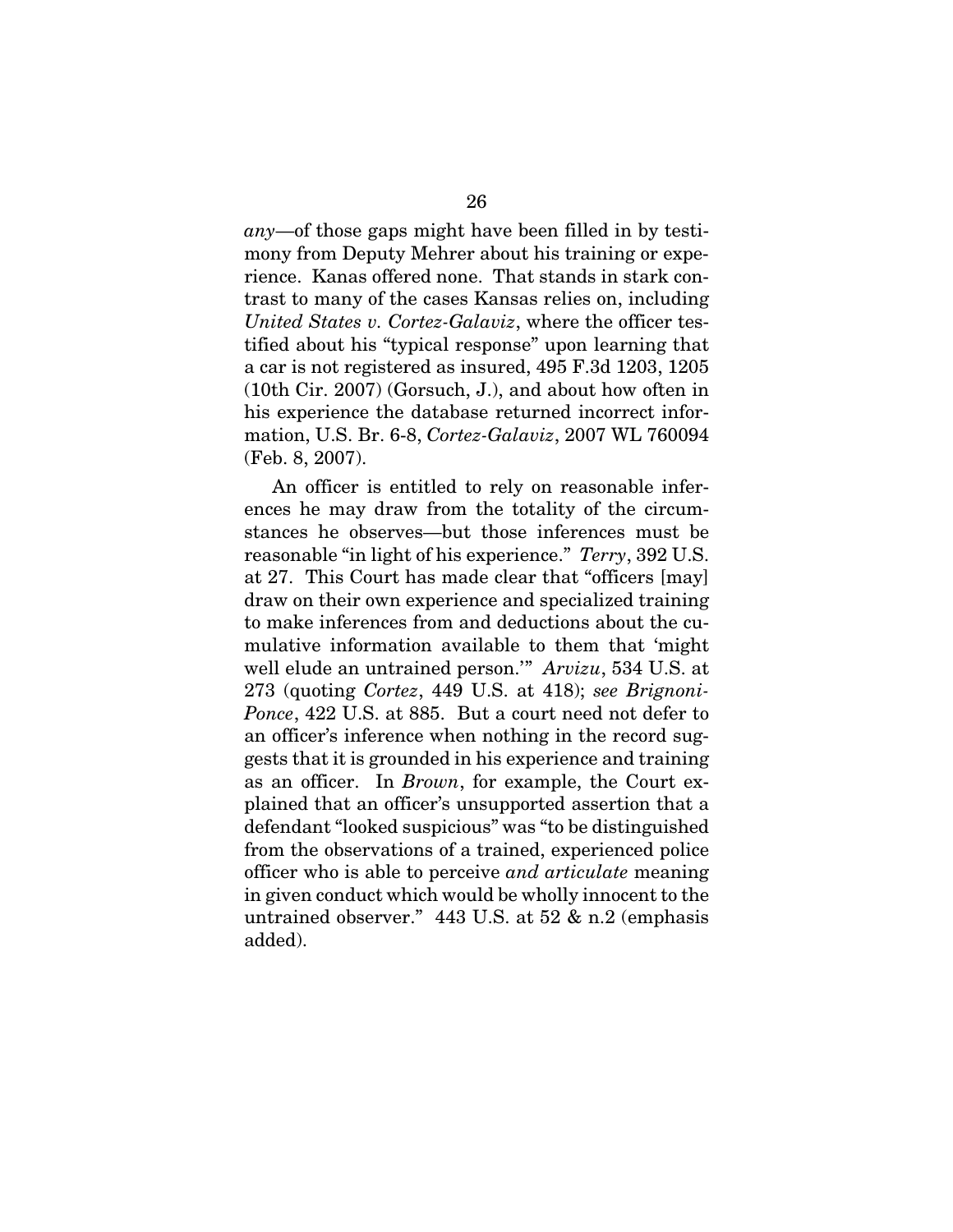Kansas acknowledges (Pet. Br. 19) that courts should credit reasonable inferences "draw[n]" from officers' "own experience and specialized training" when assessing whether an officer had reasonable suspicion that would justify a seizure. Notably, Kansas does *not* argue that the record in this case supports a conclusion that Deputy Mehrer's inference was based on his experience and training. Amicus National District Attorneys Association simply asserts (at 7) that "[t]he inferences here were based on the officer's experience." That evidentiary assertion has no basis in the record. Kansas would have this Court excuse the dearth of evidence in the record by instead adopting a bright-line constitutional rule that every law-enforcement officer in every community in the country is entitled to assume (absent evidence to the contrary) that the owner of a car is driving the car. The Court should decline that invitation.

Kansas should not be permitted to rely on post-hoc rationalizations to circumvent its burden of establishing that the seizure of Glover was reasonable based on what the officer knew at the time. Having passed up the chance to submit evidence below, Kansas *now* purports to rely on statistical data and the allegedly "known" "fact" that drivers with suspended licenses have a tendency toward recidivism. Pet. Br. 14. Even if Kansas's statistics and assertions about recidivism were relevant and reliable (they are not, *see* pp. 20-25, *supra*), Kansas could not retroactively satisfy its burden of establishing what Deputy Mehrer knew then with general assertions now of what people generally ought to know. None of the arguments Kansas now relies on to support the reasonableness of Deputy Mehrer's inference was presented to the trial court. In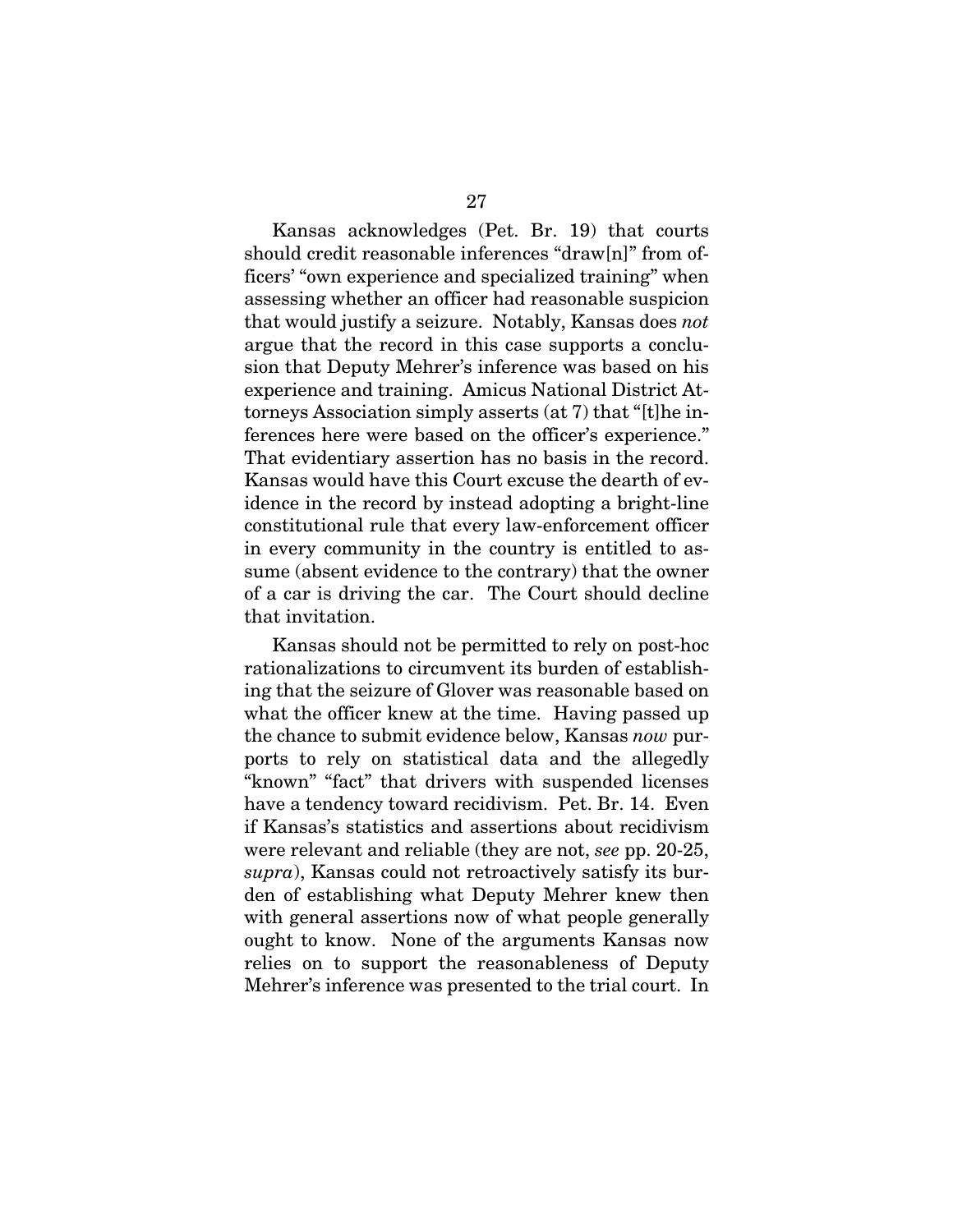*Brignoni-Ponce*, this Court rejected a similar attempt by the United States to rely for the first time on appeal on information that the seizing officer did not purport to rely on below. In that case, the United States argued that the location of the stop provided the context for assessing whether the officers were justified in stopping a car based on the occupants' ethnic appearance alone. 422 U.S. at 886 n.11. The Court rejected the United States' attempt to rely on "an after-the-fact justification" on appeal, *ibid.*, and it should do the same here.

*Third*, Kansas and its amici err in arguing that "common sense" establishes the reasonableness of the inference that a car is being driven by its owner. As explained, the type of common sense this Court has relied on in finding inference-based reasonable suspicion is common sense grounded in the training and experience of law-enforcement officers. *See Cortez*, 449 U.S. at 418 (explaining that the evidence of an officer's "commonsense conclusions about human behavior" "must be seen and weighed" "as understood by those versed in the field of law enforcement"). In the absence of any evidence or indication that Deputy Mehrer's inference had such a foundation, the mere assertion that it is "common sense" cannot satisfy the Fourth Amendment. *Cf. Navarette*, 572 U.S. at 410 (Scalia, J., dissenting) ("What proportion of the hundreds of thousands—perhaps millions—of careless, reckless, or intentional traffic violations committed each day is attributable to drunken drivers? I say 0.1 percent. I have no basis for that except my own guesswork.").

Significantly, the trial judge—who is just as likely to be familiar with patterns of traffic violations in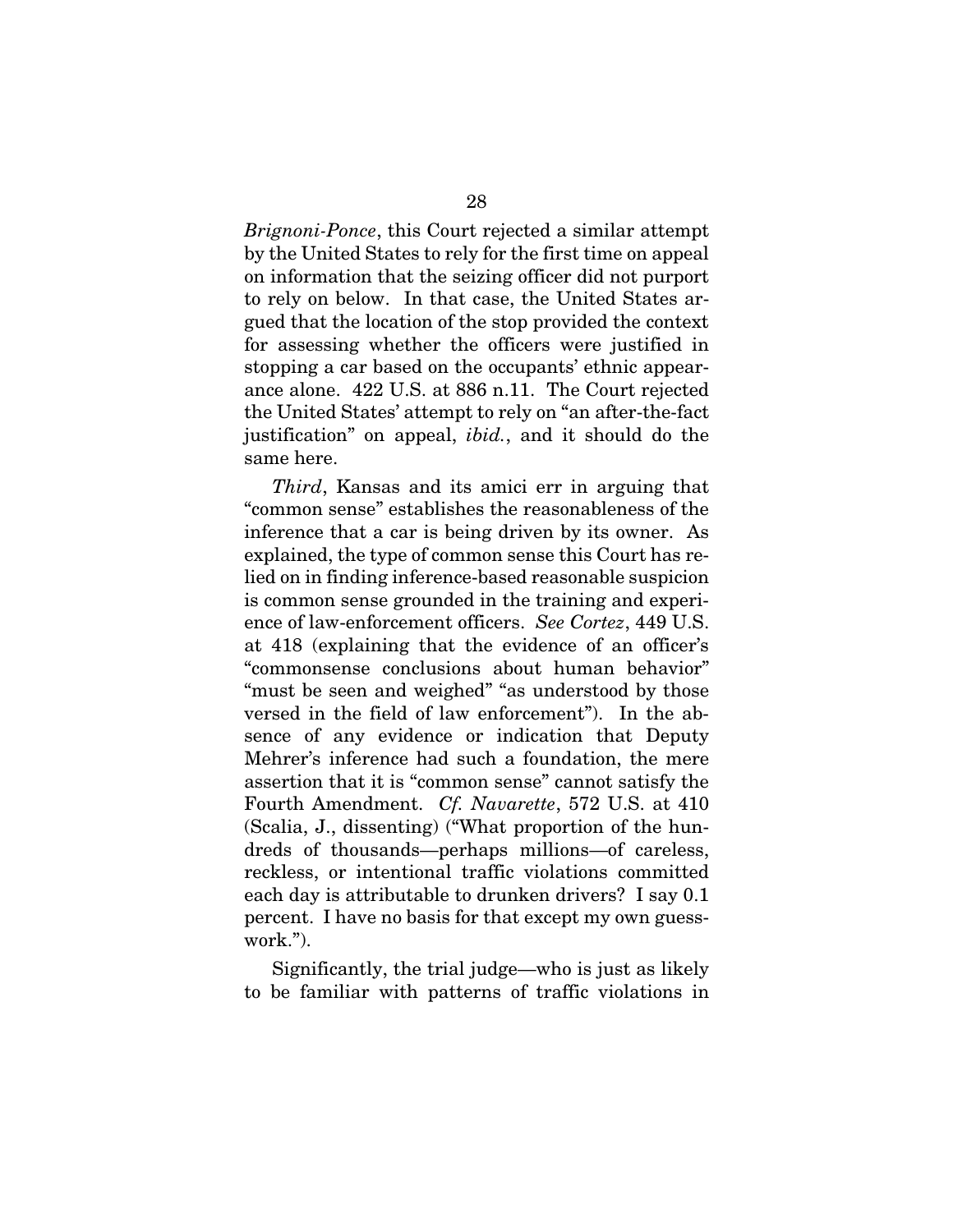Lawrence, Kansas as Deputy Mehrer is—found that common sense did *not* support the Deputy's inference. This Court has explained that a court reviewing a trial court's assessment of whether an officer had reasonable suspicion "should take care . . . to give due weight to inferences drawn from" the established "facts by resident judges and local law enforcement officers." *Ornelas*, 517 U.S. at 699. Here, no deference is due to Deputy Mehrer's inference because Kansas declined to present any evidence about its factual or experiencebased foundation. The trial judge, in contrast, drew the opposite inference—and explained that her inference was based on her observations and experience. Pet. App. 38-39. Because "[a] trial judge views the facts of a particular case in light of the distinctive features and events of the community," her inferences on that basis "deserve deference." *Ornelas*, 517 U.S. at 699.

More fundamentally, it is *not* common sense to think that the likelihood that a car is being driven by its owner will be the same in every community across the country. In some (and possibly all) States, teenagers are significantly more likely to drive (at all and with greater frequency) when they live in suburban or rural areas than when they live in urban areas. Katherine E. Heck & Keith C. Nathaniel, *Driving Among Urban, Suburban and Rural Youth in California* 13 tbl.2 (2011); *see* Fed. Highway Admin., U.S. Dep't of Transp., *Summary of Travel Trends: 2017 National Household Travel Survey* 96-97 tbl.33 (July 2018). That is true in Kansas where between 79 and 100 percent of fatal crashes among teenagers occurred in rural, rather than urban, areas. Kan. Dep't of Transp.,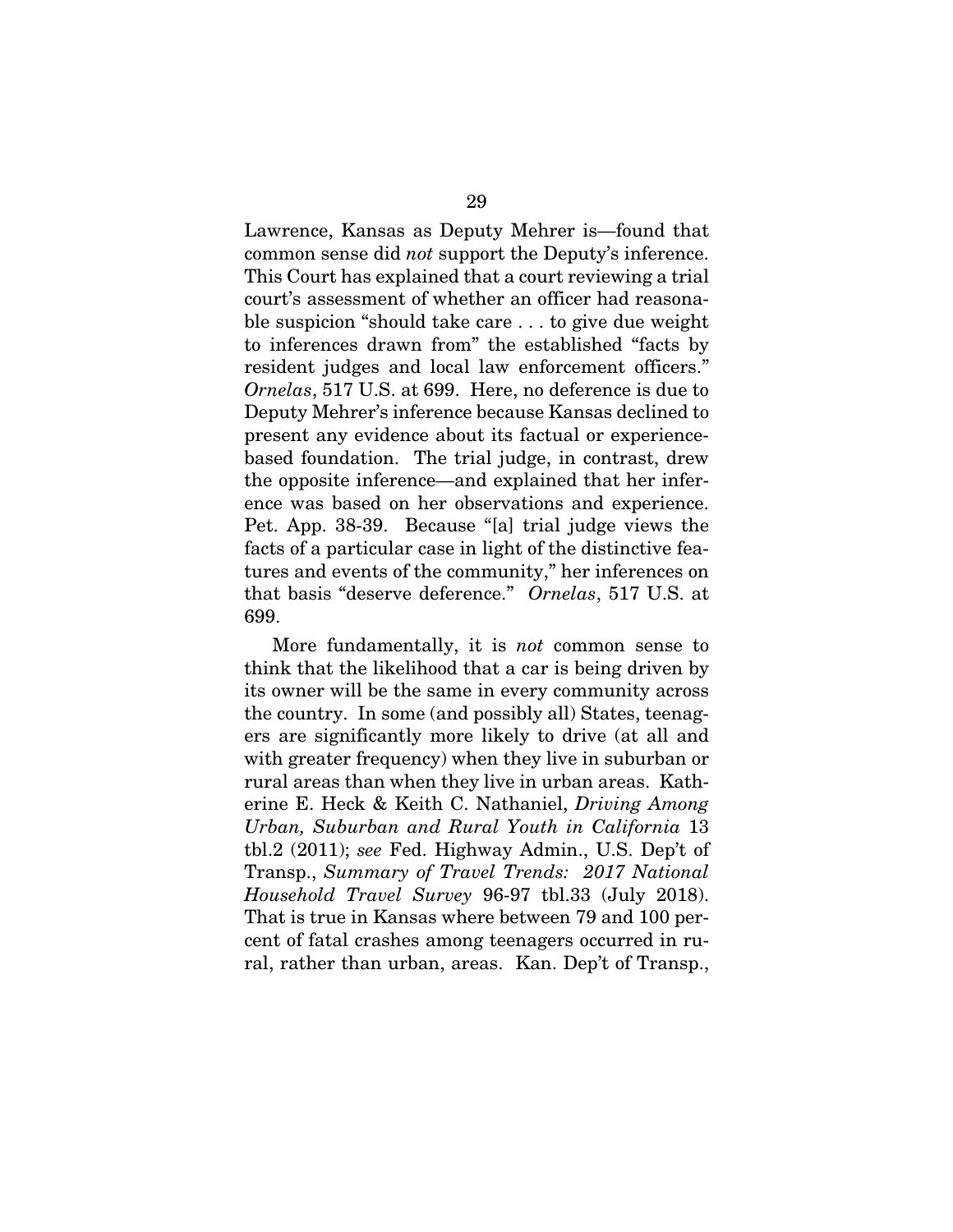*Teen Driving Statewide Statistics*. 3 Because a teenager is rarely the registered owner of a car, common sense dictates that the owner of a car is less likely to be driving the car in suburban and rural neighborhoods than in urban areas. How much less likely is a question that should be explored by a trial judge in a hearing on a motion to suppress. Common sense also tells us that assumptions about who is driving a car are likely to change over time. Millions of people are already taking advantage of an ever-growing network of peer-to-peer carshare networks—a trend that is sure to grow.<sup>4</sup> It makes little sense to constitutionalize Kansas's frozen assumption that takes no account of differences among communities and would not adapt to changing times.

*Fourth*, the United States argues (at 12) that "[t]he inference that a person may be driving his own car has also played a role in rapidly developing criminal investigations focused on a particular suspect." The United States offers two such examples: (1) FBI agents' apprehension of the so-called "Beltway Snipers" based on a tip that the car registered to suspect John Allen Muhammed had been spotted at a rest stop, and (2) officers' reliance on license-plate and registered-owner information when issuing AMBER alerts to recover abducted children. The United States' argument is a non

<sup>3</sup> http://www.ksdot.org/burtrafficsaf/teen/pdf/teenstats.pdf (last visited Aug. 23, 2019).

<sup>4</sup> *See* Peter Holley, *Airbnb for Cars Is Here. And the Rental Car Giants Are Not Happy*, Wash. Post (Mar. 30, 2018), https://www.washingtonpost.com/news/innovations/wp/2018/03/ 30/airbnb-for-cars-is-here-and-the-rental-car-giants-are-nothappy/?utm\_term=.67407489cf9f.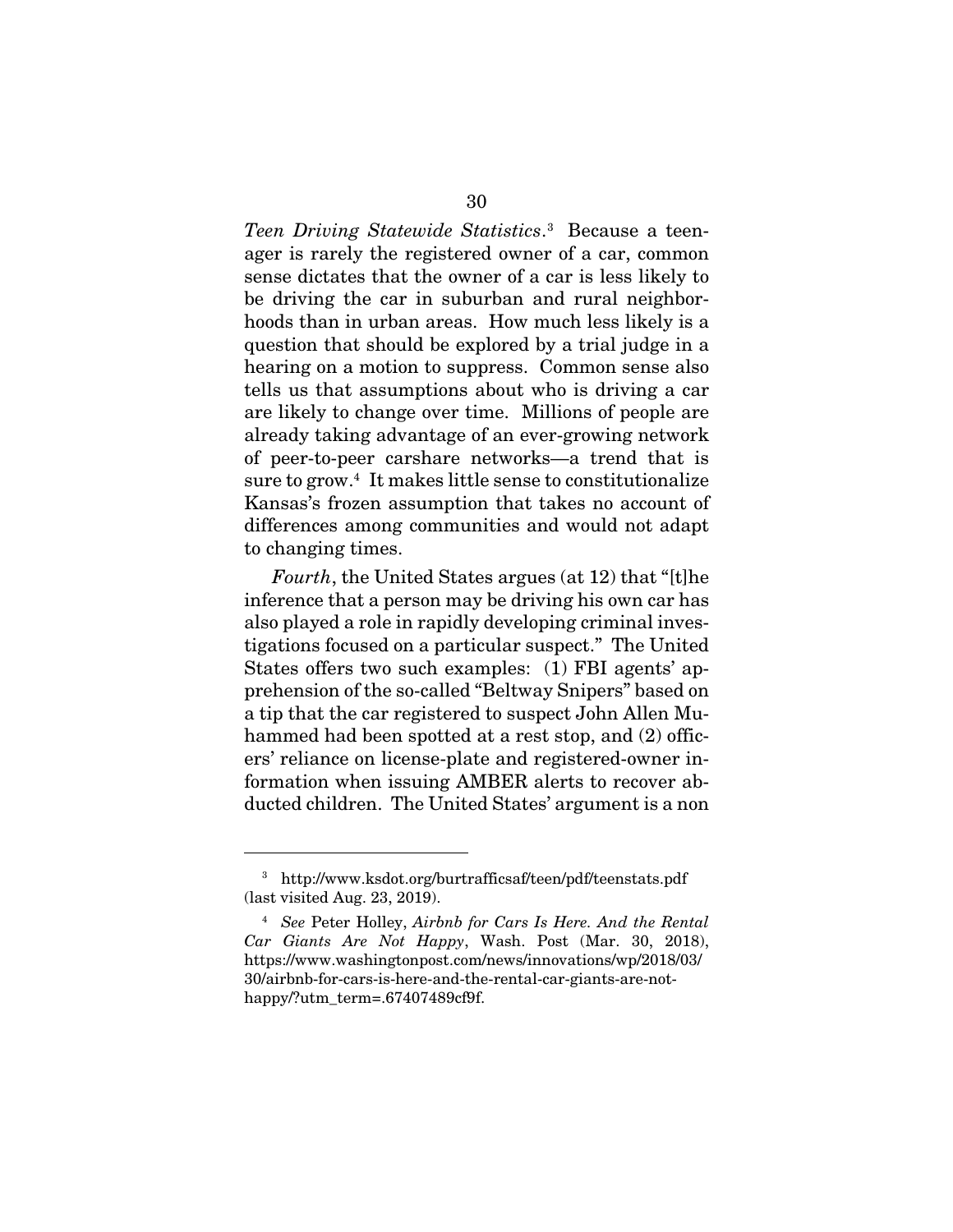sequitur for two reasons. First, the United States relies on examples where reasonable suspicion is not required because a *different* exception to the probablecause requirement applies. Second, the United States' examples are premised on the inference that the owner of a car is *present* in his car, not that the unlicensed owner of a car is driving his car.

In each of the situations the United States relies on, an officer would be justified in conducting a traffic stop *without* reasonable suspicion that the stopped car is being driven by its owner because the Fourth Amendment's exigent-circumstances exception would apply. This Court has made clear that law-enforcement practices such as traffic stops or checkpoints that would not be justified for "ordinary crime control purposes" are sometimes permissible in exigent circumstances. *City of Indianapolis v. Edmond*, 531 U.S. 32, 44 (2000). Whereas officers generally cannot conduct random or checkpoint stops "to see if there just happens to be a felon leaving the jurisdiction," for example, they can set up a checkpoint if they have reason to believe that a dangerous criminal is likely to flee by a particular route. *Ibid.*; *accord Illinois v. Lidster*, 540 U.S. 419, 428 (2004) (checkpoint seeking information about a hit-and-run accident justified).

In the case of the Beltway Snipers, the exigent-circumstances exception plainly applied. By the time of the traffic stop, Muhammed's crime spree had resulted in "ten deaths, three grievous woundings, and a metropolitan area of approximately four million people who had been subjected to three weeks of inexpressible terror"—with no end in sight. *Muhammad v. State*, 934 A.2d 1059, 1072 (Md. Ct. Spec. App. 2007). That standing alone would be sufficient to justify a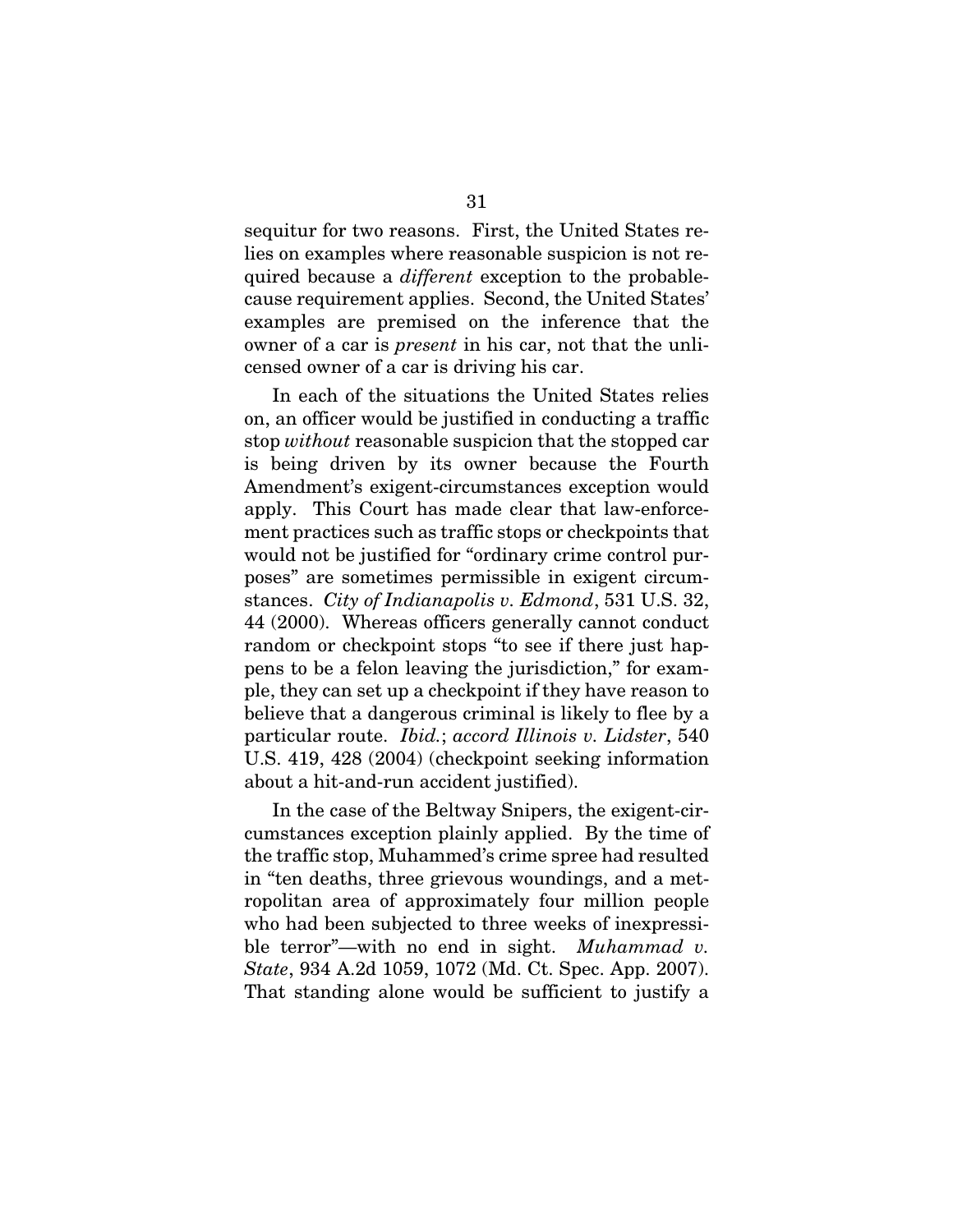stop of Muhammed's car absent reasonable suspicion that he was driving it once he was suspected as the shooter. In fact, the officers did have reason to believe he was driving it because he had been stopped and issued a warning a few weeks earlier while driving the car. *Id.* at 1070. They also had reason to believe that the car itself had been used to facilitate the crime spree—an independent and sufficient justification to stop it. The exigent-circumstances exception would be equally applicable in the United States' AMBER-alert example. This Court recently held as much, explaining that it need not recognize a Fourth Amendment exception for cell phone searches because "the availability of the exigent circumstances exception" allows officers "to address some of the more extreme hypotheticals that have been suggested," including "a child abductor who may have information about the child's location on his cell phone." *Riley*, 573 U.S. at 402. If a child abduction situation authorizes an officer to search a cell phone where a warrant would otherwise be required, it surely authorizes an officer to stop the abductor's car in an attempt to locate the child, the abductor, or information about either one.

At bottom, the United States' point is simply that we can understand why an officer would think that the owner of a car might be in it. It is hard to argue with that—but that does not mean that it is reasonable as a Fourth Amendment matter to seize a person based on the assumption that the unlicensed owner of a car is driving it. When the officers in *Brown* observed the defendant in an alley in an area known for drug trafficking, it may well have been reasonable for them to think that he might have been committing a crime. *See* 443 U.S. at 48-49. But the reasonable-suspicion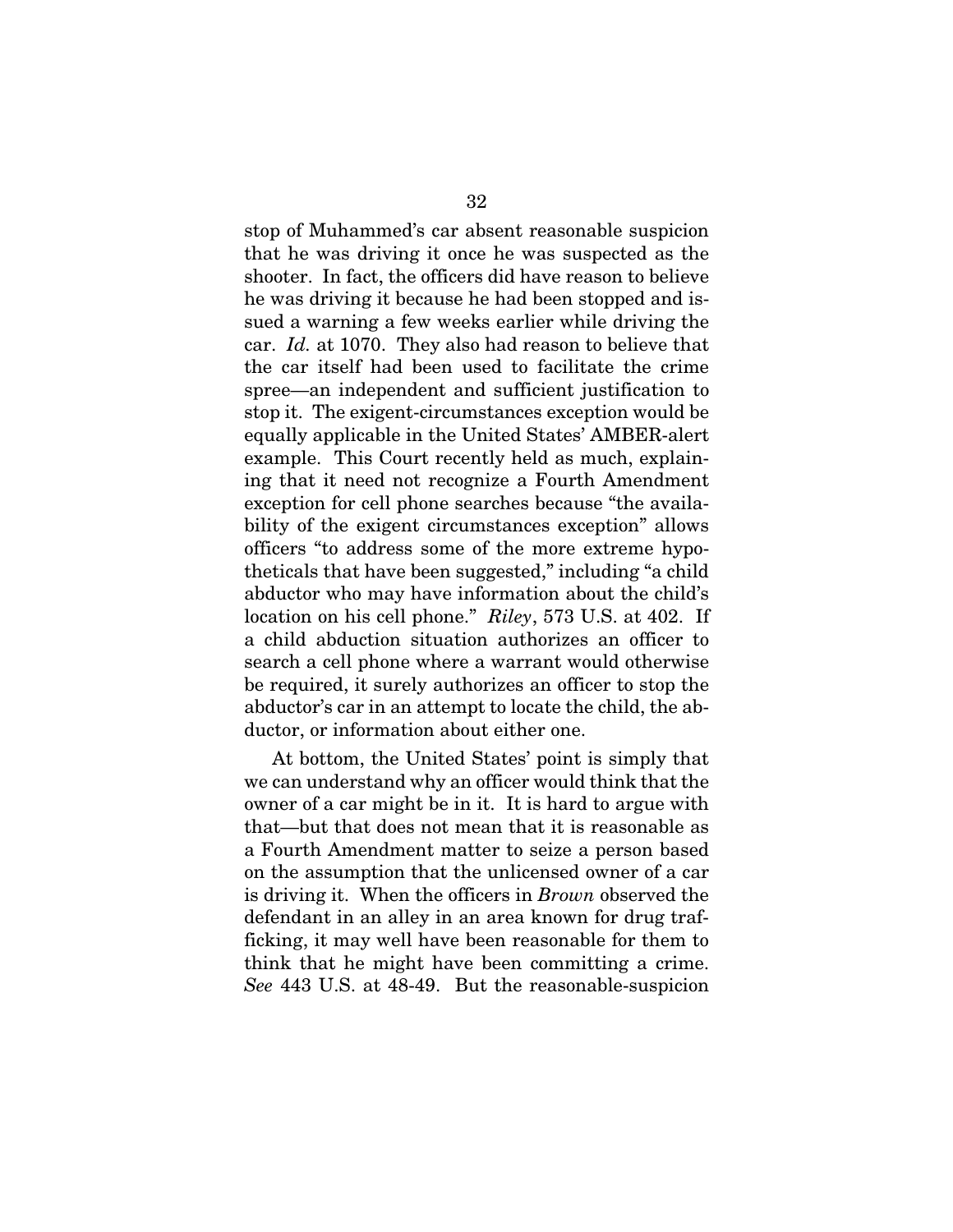exception requires more than an understanding of why an officer's interest was piqued.

The United States' examples are inapposite for the additional reason that they address the probability that the owner of a car is *present* in the car, not driving it. The same is true where an officer stops a car based on the fact that there is a warrant out for the arrest of its owner. *See* U.S. Br. 11. The probability that a car's owner is present in his car is surely higher than the probability that the *unlicensed* owner of a car is driving the car. Whatever one may believe the relative probabilities are, they cannot be lumped together, particularly on a record devoid of evidence. This Court should therefore reject the attempt of amici Oklahoma (at 1, 5, 8, 13) and the National Fraternal Order of Police (at 9-12) to treat this case as implicating arrest warrants.<sup>5</sup>

*Fifth*, Kansas's reliance on a so-called "rebuttable presumption in civil actions that the registered owner of a vehicle is the driver," Pet. Br. 12-13, is misleading at best. Most of those cases rely on a civil presumption that the owner of a car was the driver of the car when the evidence shows that *the owner was present in the car*. *See*, *e.g.*, *Brayman v. Nat'l State Bank of Boulder*, 505 P.2d 11, 13 (Colo. 1973) (en banc) (applying "rebuttable presumption in law that the owner of a motor vehicle *being present in the vehicle*—but outside when found—was driving his own car) (emphasis added); *Privette v. Faulkner*, 550 P.2d 404, 406 (Nev. 1976)

<sup>&</sup>lt;sup>5</sup> Similarly, an officer may have reasonable suspicion to stop a car upon learning that the car is uninsured—if the State in which the officer works makes it illegal for anyone to drive an uninsured car.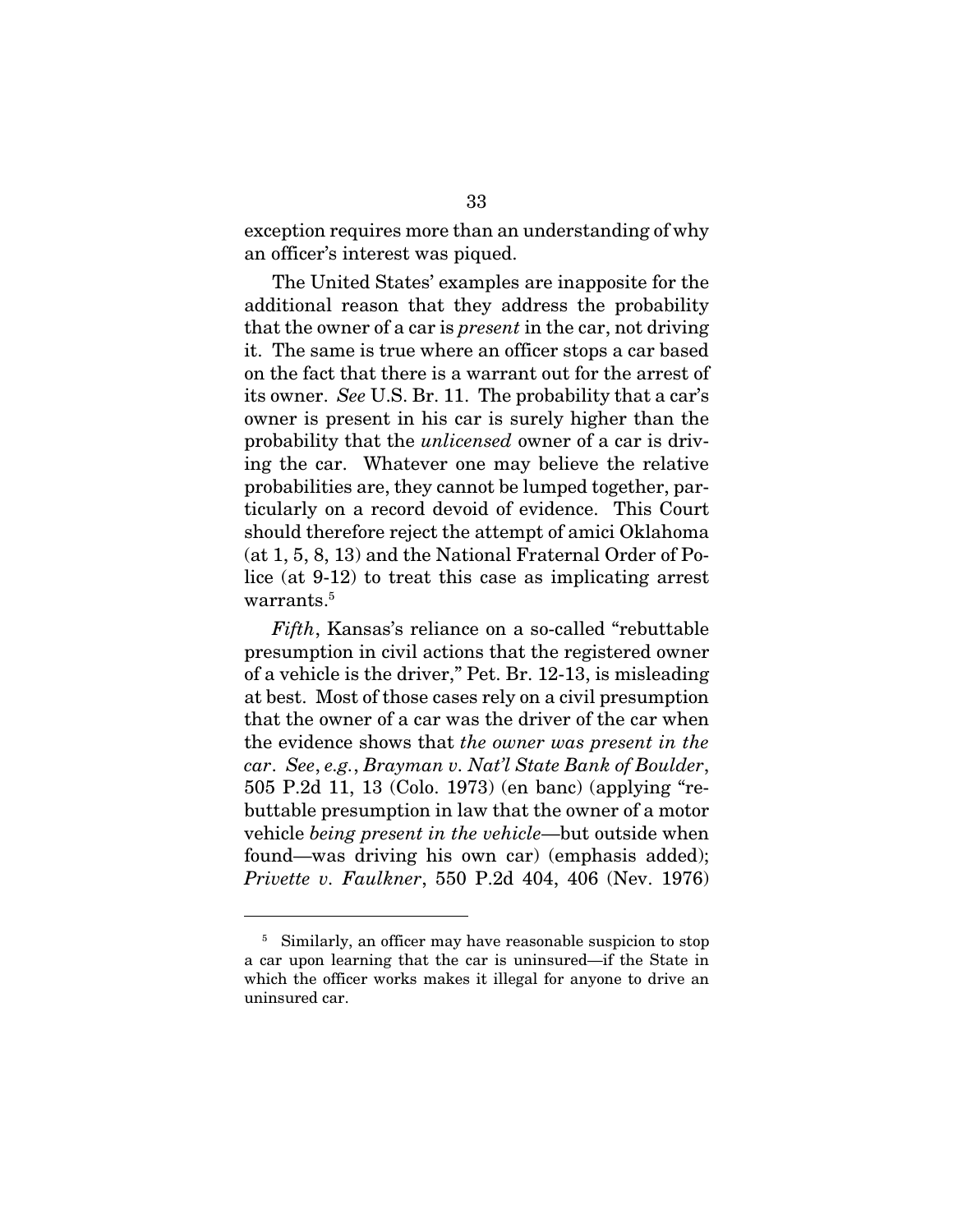(applying presumption "the owner of a vehicle *if present in the vehicle* is likely to be its driver") (emphasis added); *see also* 61 C.J.S. *Motor Vehicles* § 1228 (explaining that, although a "defendant's mere presence in [a] vehicle does not warrant a presumption that he or she was driving the vehicle at the time of [an] accident," a presumption that the defendant controlled the vehicle "may be presumed where he or she was operating the vehicle, where he or she was its owner *and was present* in the vehicle at the time of the accident, or where the driver was the one regularly employed by the owner to drive") (emphasis added) (footnotes omitted). Even if a civil presumption were relevant in this criminal context, the presumption Kansas relies on would not apply here—because by his own admission, Deputy Mehrer had no idea whether Glover was present in the car when he initiated the stop.

*Finally*, the implications of the governments' position are breathtaking, even if confined to the trafficsafety context: an officer would be justified in making a traffic stop anytime observed characteristics of a driver indicate that she is statistically likely to be committing a particular traffic offense. In its most recent survey of "traffic safety culture" in the United States a nationally representative poll of drivers 16 and older—the AAA Foundation for Traffic Safety revealed that 56 percent of drivers between the ages of 19 and 24, and 60 percent of drivers between the ages of 25 and 39, had admitted to reading a text message or email on a mobile phone while driving in the previous 30 days. AAA Found. for Traffic Safety, *2018 Traffic*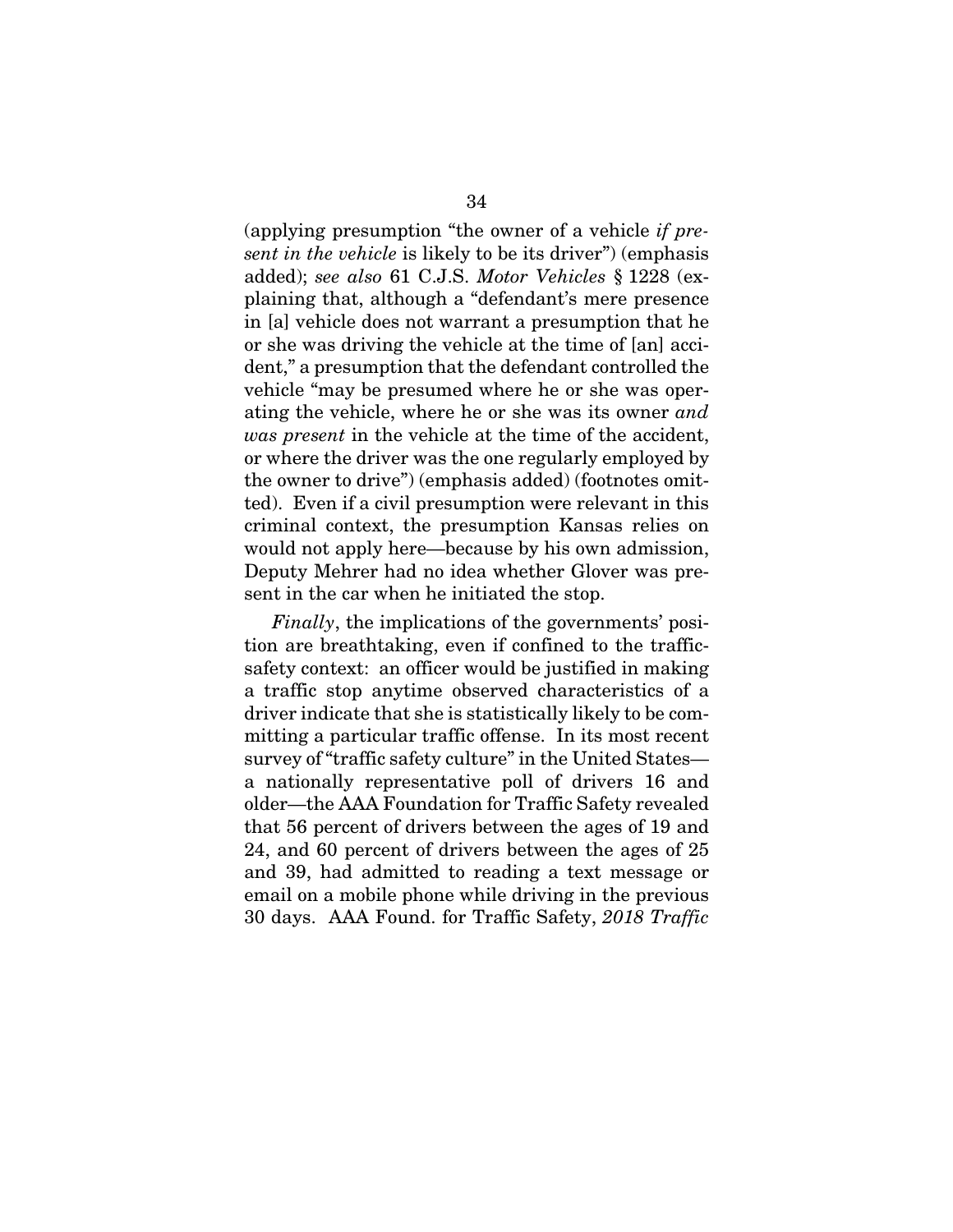*Safety Culture Index* 20 tbl.11 (June 2019).6 A similar proportion—52 and 54 percent of the same groups, respectively—admitted to typing or sending a text message or email in the same period. *Ibid.* In other words, more than half of drivers between the ages of 19 and 39 admit to engaging in illegal and unsafe behavior while driving—behavior that is difficult to detect from outside the car. Under Kansas's view of the Fourth Amendment, an officer would always have reasonable suspicion to stop a driver who appeared to be within that age range in order to investigate whether the driver was sending or reading a text message or email while driving—relying only on a probability-based inference that they might be. Obviously, that cannot be right. The Fourth Amendment does not countenance seizures that rest on probabilities alone; it requires that an officer's suspicion be particularized.

\* \* \* \* \*

To be clear, in many—probably most—cases, it will not be difficult for an officer to establish a sufficient basis to stop a car in order to investigate whether a driver lacks a valid license. Anytime an officer observes a violation of a traffic law or any other identifiably suspicious behavior by a driver, the officer can stop the car and assess whether the driver has a valid license.7 When, as here, the seizure takes place in a

<sup>6</sup> https://aaafoundation.org/wp-content/uploads/2019/06/ 2018-TSCI-FINAL-061819\_updated.pdf.

<sup>7</sup> *See United States v. Pyles*, 904 F.3d 422, 424 (6th Cir. 2018) (suspicious behavior); *Cortez-Galaviz*, 495 F.3d at 1204 (suspicious behavior); *State v. Vance*, 790 N.W.2d 775, 778 (Iowa 2010) (suspicious behavior); *State v. Pike*, 551 N.W.2d 919, 920-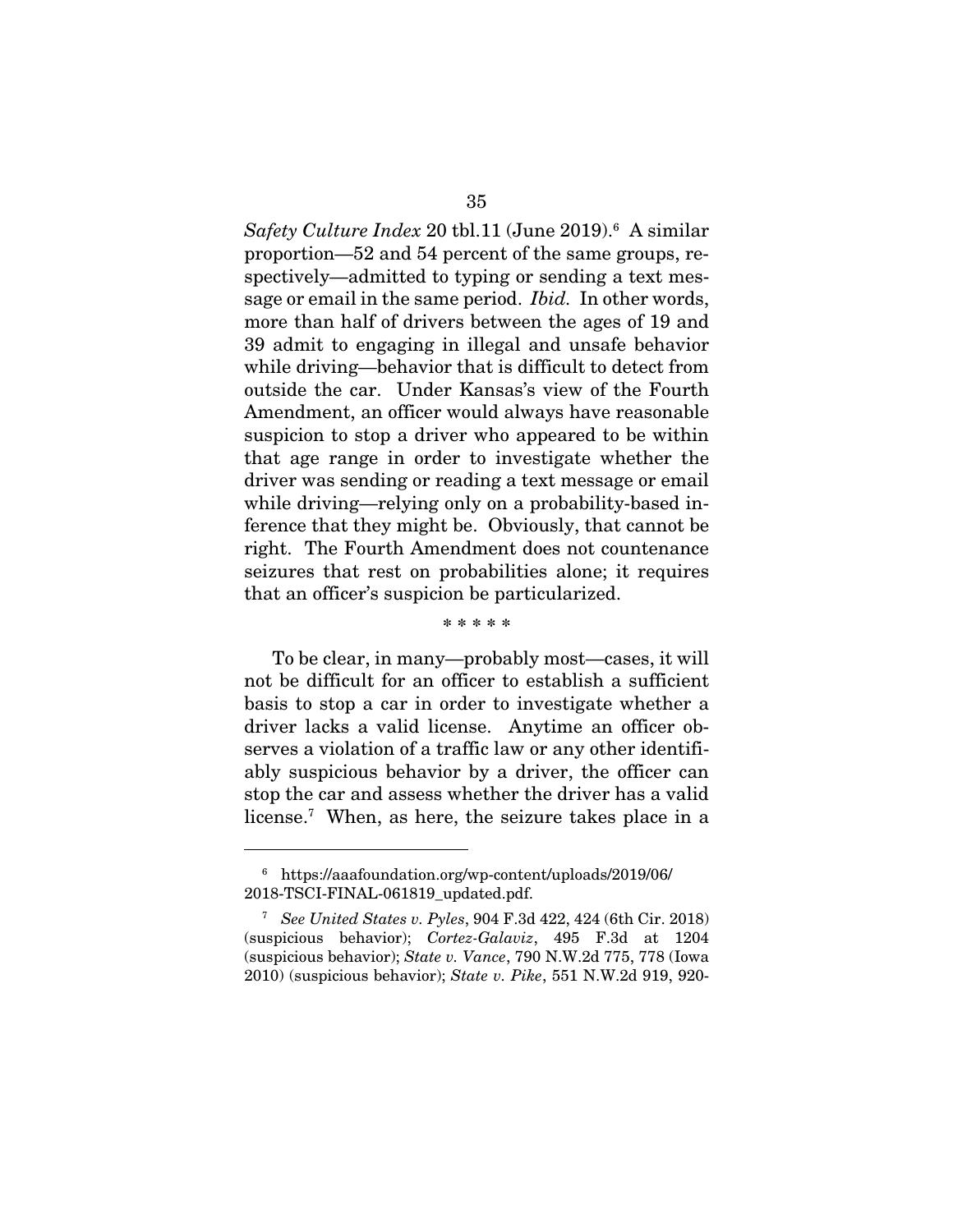commercial area with regular stop lights and multiple lanes of traffic in each direction, an officer should not have a difficult time observing some physical characteristics of the driver to see whether he may be the owner.8 When an officer knows that the unlicensed owner of a car has previously driven on a suspended license, that would provide an additional ground for reasonable suspicion.<sup>9</sup> And when an officer can articulate how his training and experience support an inference that the unlicensed owner of a particular car is likely to be its driver, then the officer can testify to that at the suppression hearing. But the fact that it should be relatively easy for a State to satisfy its burden does not excuse the State from actually satisfying that burden. As this Court has emphasized, the "exception to the requirement of probable cause" that *Terry* created is "'narrow [in] scope'" and "this Court 'has been careful to maintain'" its limited nature. *Ybarra v. Illinois*, 444 U.S. 85, 93 (1979) (quoting

<sup>921 (</sup>Minn. 1996) (suspicious behavior); *State v. Smith*, 905 N.W.2d 353, 359 (Wis.) (suspicious behavior), *cert. denied*, 139 S. Ct. 79 (2018) (all cited at Pet. Br. 10, 14, 18, 21, 24-26; U.S. Br. 9-13, 18).

<sup>8</sup> *See State v. Tozier*, 905 A.2d 836, 838-839 (Me. 2006) (officer "observe[d] that the driver [was] of the same gender as the registered owner"); *Commonwealth v. Deramo*, 762 N.E.2d 815, 817-818 (Mass. 2002) (officer "testified that he identified the defendant prior to making the stop"); *Pike*, 551 N.W.2d at 921 (officer observed that the driver matched the owner's gender and age); *State v. Donis*, 723 A.2d 35, 37-38 (N.J. 1998) (officer observed that the driver matched the owner's gender and height) (all cited at Pet. Br. 10, 11, 14, 16, 18 and/or U.S. Br. 9-10, 13).

<sup>9</sup> *See Vance*, 790 N.W.2d at 778 (cited at Pet. Br. 10, 24, 26; U.S. Br. 10, 18); *State v. Hamic*, 129 P.3d 114, 118-119 (Kan. Ct. App. 2006) (cited by court of appeals, Pet. App. 26-28).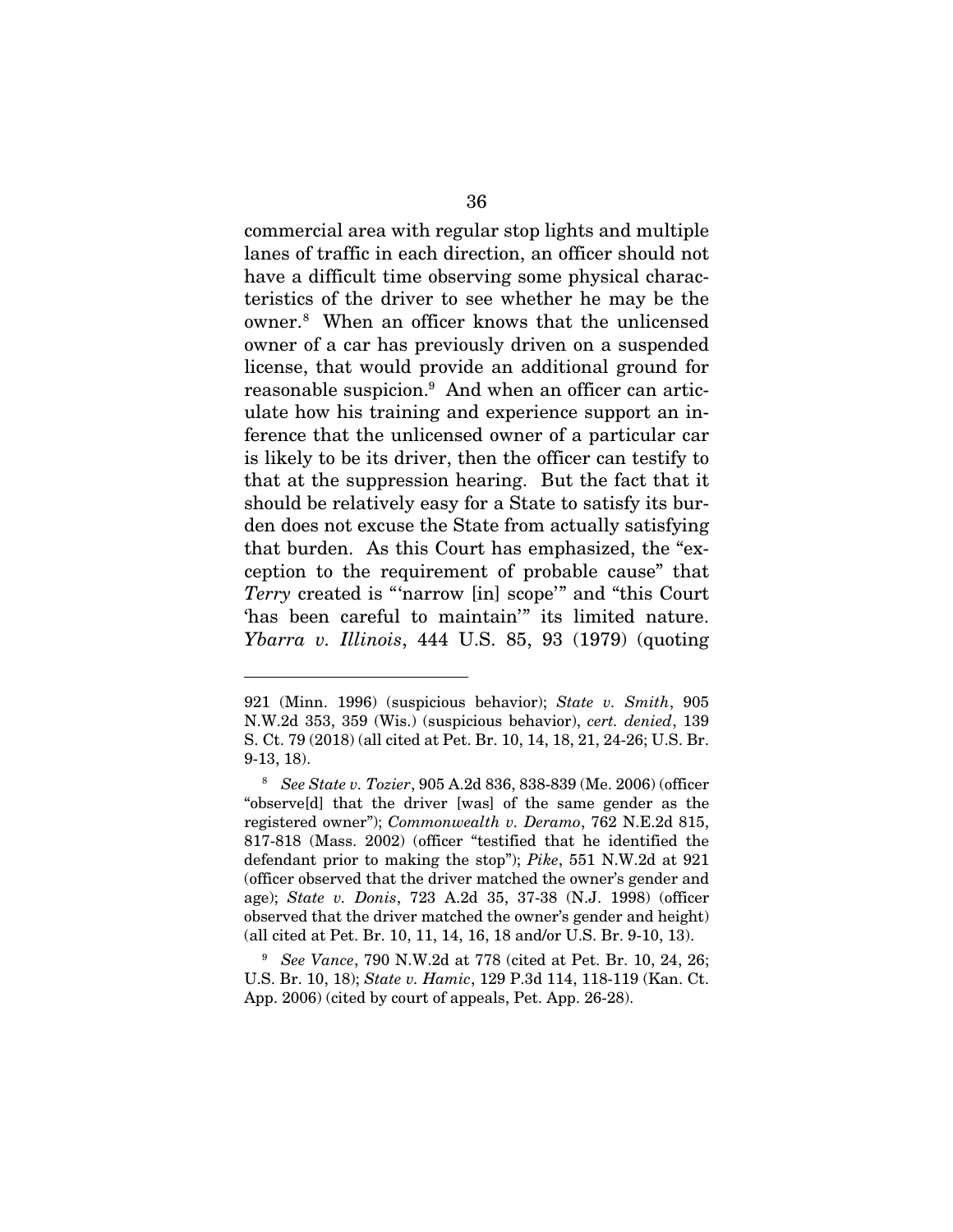*Dunaway v. New York*, 442 U.S. 200, 210 (1979)). A State cannot stipulate that its officer had reasonable suspicion—it must establish reasonable suspicion based on the totality of the circumstances and based on any rational inferences the officer drew from the circumstances in light of his training and experience. Because Kansas failed to do any of that, the Kansas Supreme Court correctly held that it failed to meet its burden of establishing reasonable suspicion.

# II. The Balance Of Government And Private Interests Does Not Support Kansas's Proposed Bright-Line Rule.

"The central inquiry under the Fourth Amendment" is whether a search or seizure was "reasonable[] in all the circumstances of the particular governmental invasion of a citizen's personal security." *Terry*, 392 U.S. at 19. In circumstances where a warrant is impracticable and probable cause is lacking, "there is 'no ready test for determining reasonableness other than by balancing the need to search [or seize] against the invasion which the search [or seizure] entails.'" *Id.* at 21 (quoting *Camara v. Mun. Court*, 387 U.S. 523, 536-537 (1967)) (brackets in original). The Court uses that type of balancing to determine whether a category of search or seizure must be justified by probable cause, reasonable suspicion, or some other quantum of evidence, *id.* at 20-23—and this Court has made clear that nothing less than reasonable suspicion is required for a traffic stop, *Berkemer v. McCarty*, 468 U.S. 420, 439 (1984). The Court has also balanced law-enforcement and privacy interests when determining whether an officer's suspicion is particularized and reasonable enough to justify a specific seizure. *See*, *e.g.*, *United States v. Montoya de Hernandez*, 473 U.S.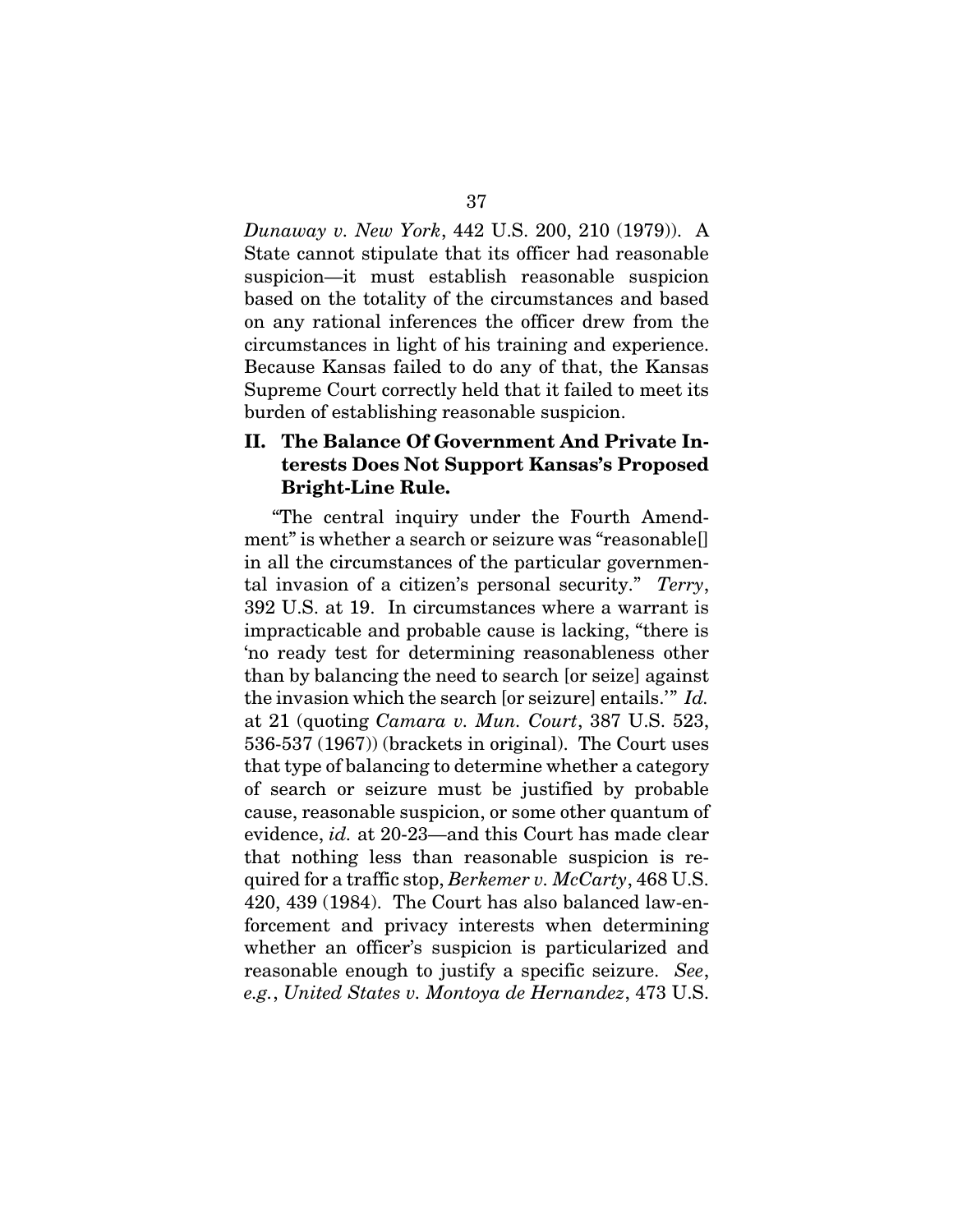531, 537 (1985); *Brown*, 443 U.S. at 50; *see also* Pet. App. 52 (Kansas's response to motion to suppress). "Consideration of the constitutionality" of "seizures that are less intrusive than a traditional arrest" "involves a weighing of the gravity of the public concerns served by the seizure, the degree to which the seizure advances the public interest, and the severity of the interference with individual liberty." *Brown*, 443 U.S. at 50-51; *see Whren v. United States*, 517 U.S. 806, 818 (1996); *United States v. Mendenhall*, 446 U.S. 544, 561 (1980) (Powell, J., concurring in part and concurring in the judgment).

Kansas asks for a bright-line constitutional rule but the balance of law-enforcement and private interests does not support such a rule in this case or in this type of case.

*A. The Government's Law-Enforcement Interest in This Category of Seizures Does Not Justify Its Reliance on an Unsupported and Unparticularized Inference.* 

In assessing the extent to which law-enforcement interests justify a seizure that is not based on probable cause, this Court has considered both the importance of the particular laws an officer seeks to enforce and the difficulty officers may have in enforcing those laws. *Montoya de Hernandez*, 473 U.S. at 538-539; *Brignoni-Ponce*, 422 U.S. at 881; *see Mendenhall*, 446 U.S. at 562 (Powell, J., concurring in part and concurring in the judgment). Neither factor supports the reasonableness of the stop here.

1. Kansas urges the Court to constitutionalize the unsupported inference that an unlicensed driver is likely to be driving his car because, they say, highway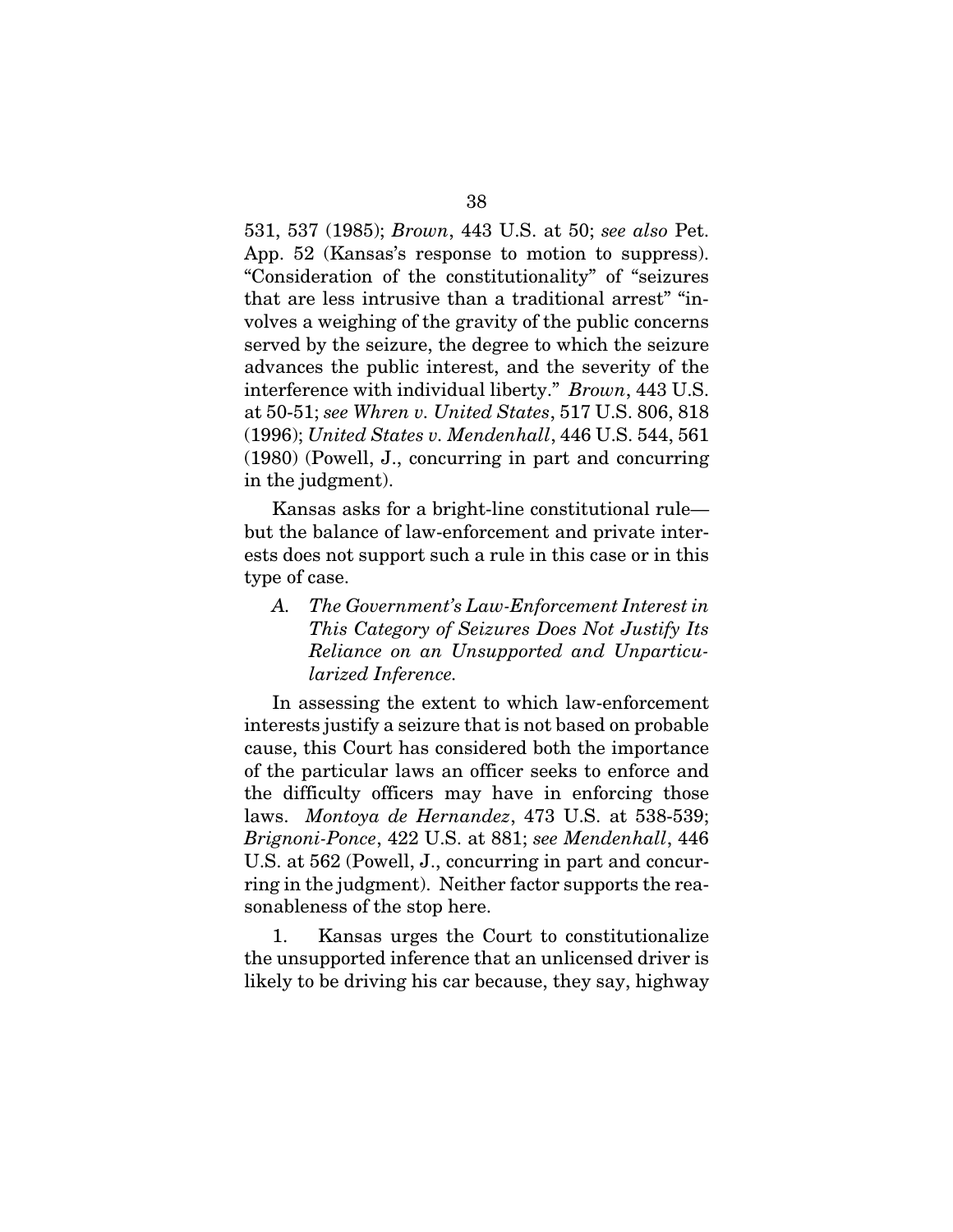safety demands it. As this Court has explained, a State's broad interest in "general crime control" does not justify the reasonableness of a stop, particularly when the officer's purported suspicion is not based on any acts of the person who is seized. *Edmond*, 531 U.S. at 43. Although "[t]he detection and punishment of almost any criminal offense serves broadly the safety of the community, and our streets would no doubt be safer" if drivers adhered perfectly to all driving-related regulations, an officer's desire to enforce laws related to driving suspensions and revocations is not enough to conjure up reasonable suspicion. *Ibid.* To be sure, in some contexts, officers are entitled to a thumb on the scale when assessing the reasonableness of traffic stops—but "[o]nly with respect to a small[] class of offenses" "is society confronted with the type of immediate, vehicle-bound threat to life and limb that" would justify such an approach. *Ibid.* Kansas has not demonstrated that this context warrants expanding the "narrow scope" of the reasonable-suspicion standard. *Ybarra*, 444 U.S. at 93 (citation omitted).

Kansas asserts (Pet. Br. 22) that it "revoke[s] the driving privileges of those who demonstrate an inability or unwillingness to abide by those restrictions." That is the sum total of Kansas's safety justification for the bright-line constitutional rule it seeks. As was true before the trial court, Kansas offers neither argument nor evidence to support a conclusion that all drivers with suspended or revoked licenses should be presumed to be unsafe. That is probably because they should not be.

In Kansas—and across the country—the State suspends licenses for a wide variety of reasons that have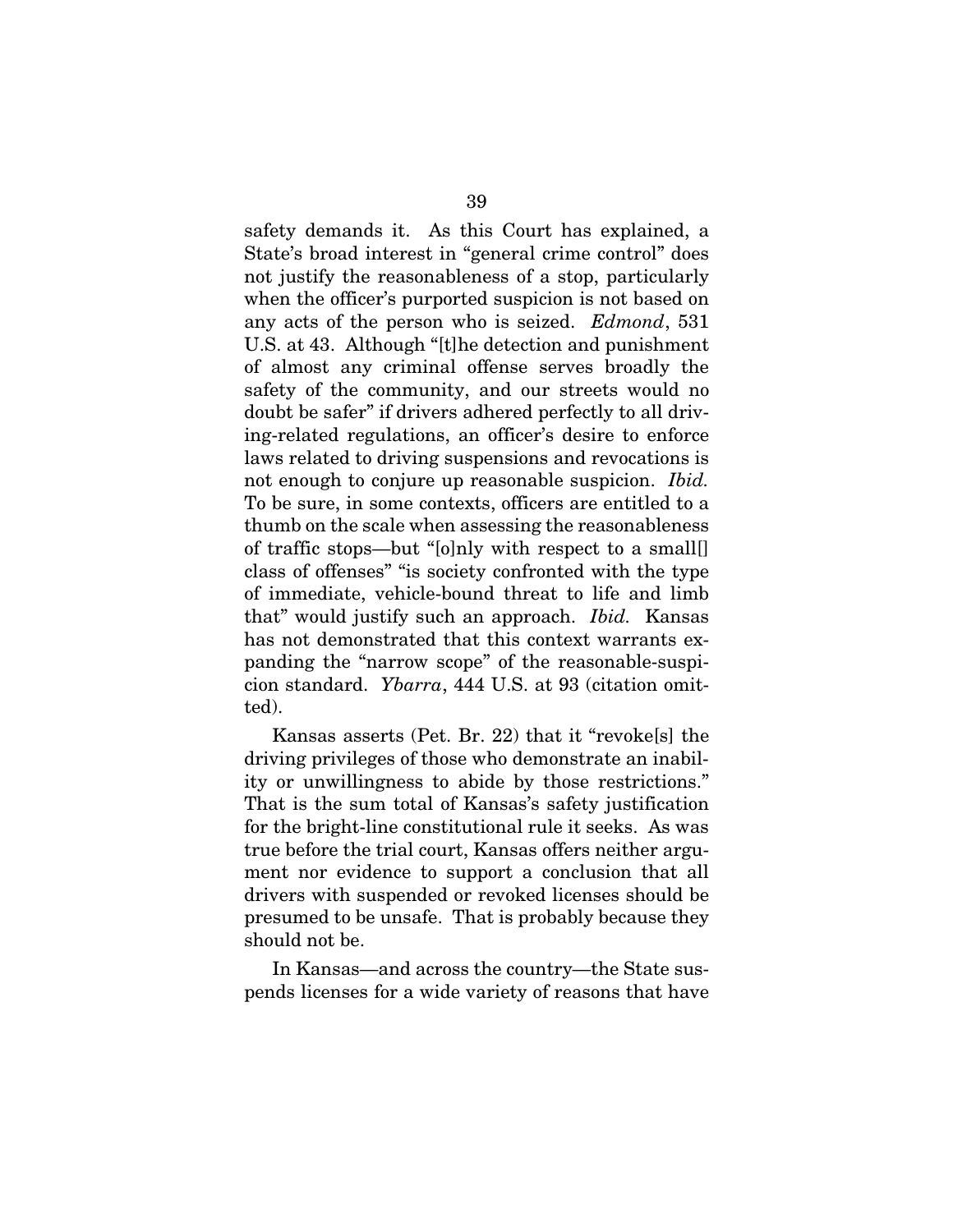nothing to do with highway safety, such as failing to comply with child support obligations, Kan. Stat. Ann. § 20-1204a(g), or failing to pay traffic tickets, Kan. Stat. Ann.  $\S 8-2110(b)(1)$ . In many States, the proportion (and raw number) of suspensions or revocations for reasons *unrelated* to traffic safety is staggering. In Florida, for example, approximately 76 percent of license suspensions are unrelated to traffic safety. James Craven & Sal Nuzzo, James Madison Inst., *Changing Course: Driver's License Suspensions in Florida* 1 (2018).10 "[I]ndividuals in Florida routinely have their licenses suspended for minor offenses that have nothing to do with driving, such as failure to pay court costs on time or forgetting a court date." *Id.* at 2. Florida suspends licenses based on, *inter alia*, failure to appear on a worthless-check charge, failure to pay child support, conviction of a graffiti offense as a minor, illegally possessing a firearm as a minor, and conviction for most drug offenses. *Ibid.* And suspensions on those bases are common. *E.g.*, *id.* at 3 (more than 1.4 million suspensions for failure to appear in fiscal year 2010-2011). When a license is suspended for a reason unrelated to traffic safety, there is *no* reason to assume that the driver is more likely to pose a safety risk than other drivers on the road.

Florida is not alone. A study of license suspensions in New Jersey revealed that less than six percent of all suspended drivers are suspended for purely driving-related reasons. Jon A. Carnegie & Alan M. Voor-

<sup>10</sup> https://www.jamesmadison.org/wp-content/uploads/2018/ 11/Backgrounder\_DriverLicense\_9.12.18\_v02-1.pdf.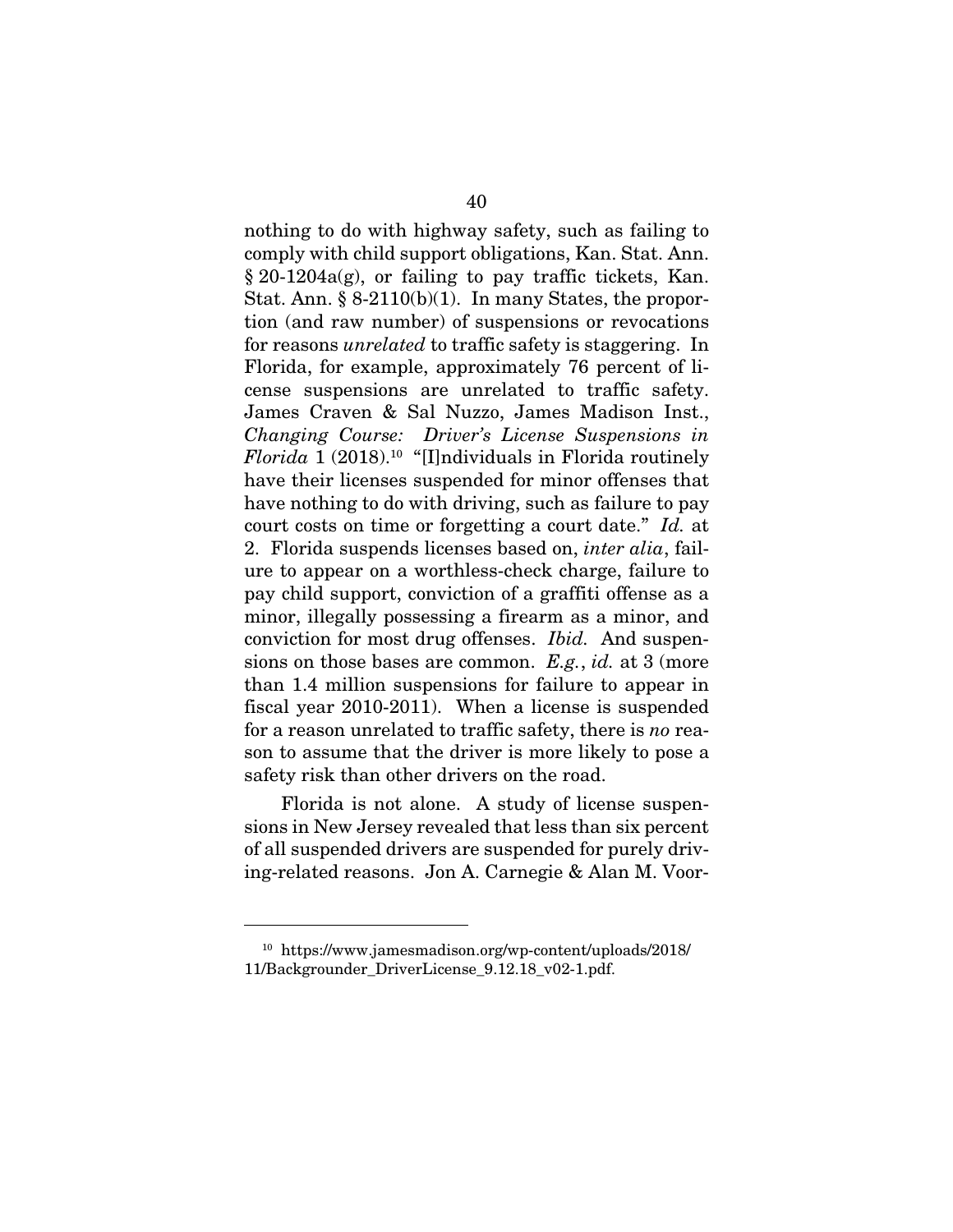hees, N.J. Dep't of Transp., *Driver's License Suspensions, Impacts and Fairness Study* 2 (Aug. 2007).11 At any given time, nearly half of the hundreds of thousands of license suspensions in New Jersey are based on failure to appear in court on a parking ticket or failure to pay an insurance surcharge. *Id.* at 22-23, 33. Nationwide, nearly 40 percent of license suspensions are unrelated to traffic safety. Joseph Shapiro, *How Driver's License Suspensions Unfairly Target the Poor*, NPR (Jan. 5, 2015)<sup>12</sup>; *accord* Am. Ass'n of Motor Vehicle Adm'rs, *Best Practices Guide to Reducing Suspended Drivers* 2 (2013)13 (in national study, 39 percent of all license suspensions were based on "social non-conformance reasons" such as bounced checks and truancy). A study by the National Highway Traffic Safety Administration (NHTSA) indicated that all States and the District of Columbia suspend licenses for non-driving reasons: 47 jurisdictions suspend licenses for failure to pay child support, 38 for a drugor alcohol-related offense by a minor other than a DUI, 15 for truancy, 13 for delinquent conduct by a minor, and 8 for failure to appear to satisfy a parking ticket. NHTSA, *Reasons for Driver License Suspension, Recidivism, and Crash Involvement Among Drivers with Suspended/Revoked Licenses* v-vi (Jan. 2009).

<sup>11</sup> https://www.nj.gov/transportation/refdata/research/reports/ FHWA-NJ-2007-020-V1.pdf.

<sup>12</sup> https://www.npr.org/2015/01/05/372691918/how-driverslicense-suspensions-unfairly-target-the-poor.

<sup>13</sup> https://www.aamva.org/WorkArea/DownloadAsset.aspx?id =3723.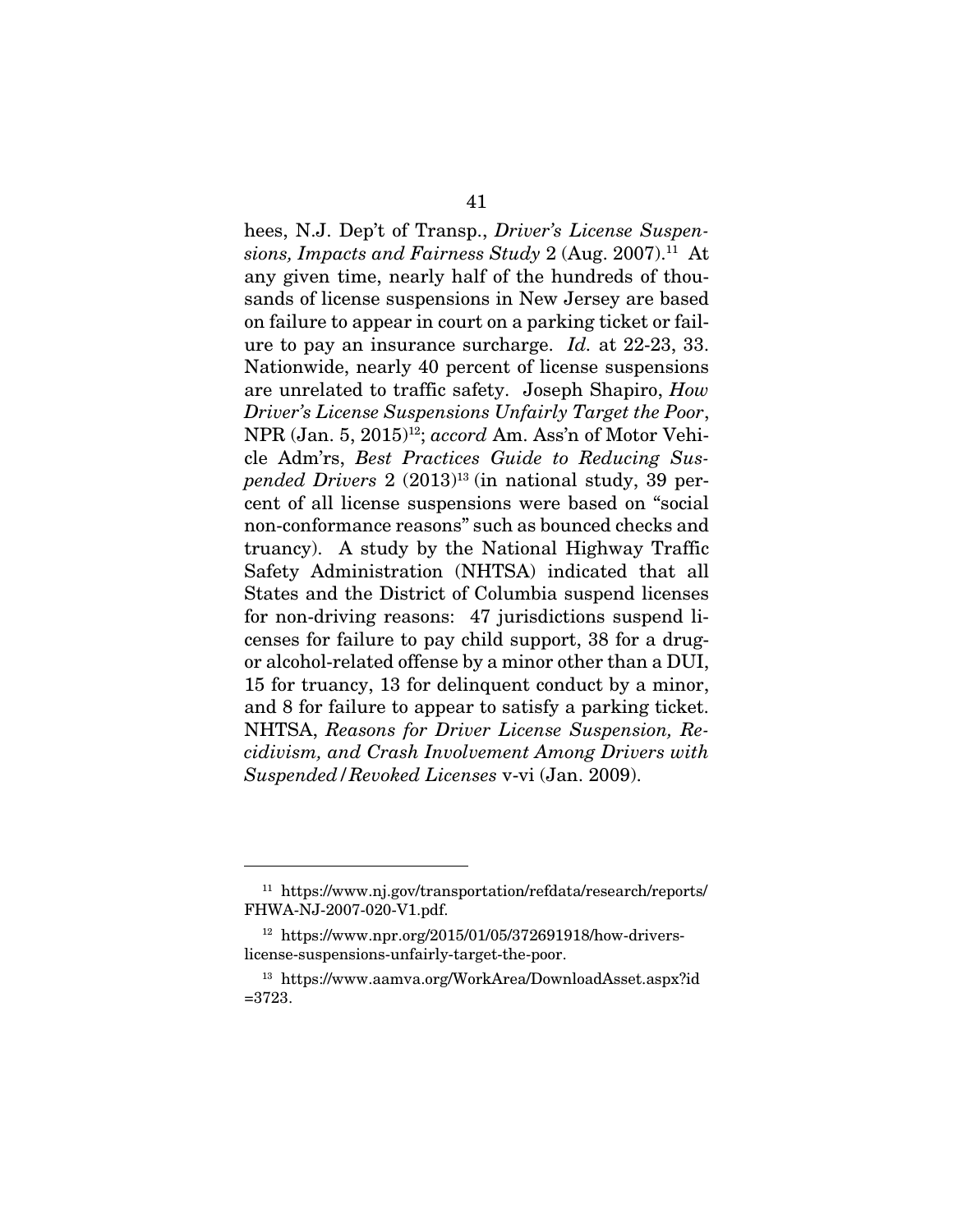Contrary to the inference Kansas would have this Court draw, data show that drivers with license suspensions unrelated to traffic safety are *not* statistically likely to be more dangerous on the road than drivers with valid licenses. "[D]rivers suspended for the nondriving-related reason of failing to pay child support," for example, "have [accident] rates that are comparable to drivers with valid licenses." David J. DeYoung & Michael A. Gebers, *An Examination of the Characteristics and Traffic Risks of Drivers Suspended/Revoked for Different Reasons*, 35 J. Safety Res. 287, 290 (2004). More generally, drivers with non-driving-related suspensions "do not pose a significant risk on the highways," *id.* at 294, and in fact have a *lower* crash rate than validly licensed male drivers under the age of 25, *id.* at 290. In its amicus brief, Oklahoma relies (at 14-15) on general statistics about the crash rates of unlicensed drivers. As with Oklahoma's other statistical arguments, the picture Oklahoma paints is incomplete: it fails to account for differences in crash rates based on the reason for a suspension. Because the record in this case contains *no information* about why Glover's license was revoked, Kansas's reliance on a safety justification is particularly weak.

Notably, Kansas's law-enforcement interest in preventing unlicensed drivers from driving is at an ebb in the only circumstances in which Kansas would need to rely on the bright-line rule they propose. When an officer observes a driver violating a traffic law or driving erratically, the officer can stop that driver without relying on a presumption about whether the driver is the owner. The presumption Kansas seeks to constitutionalize is material only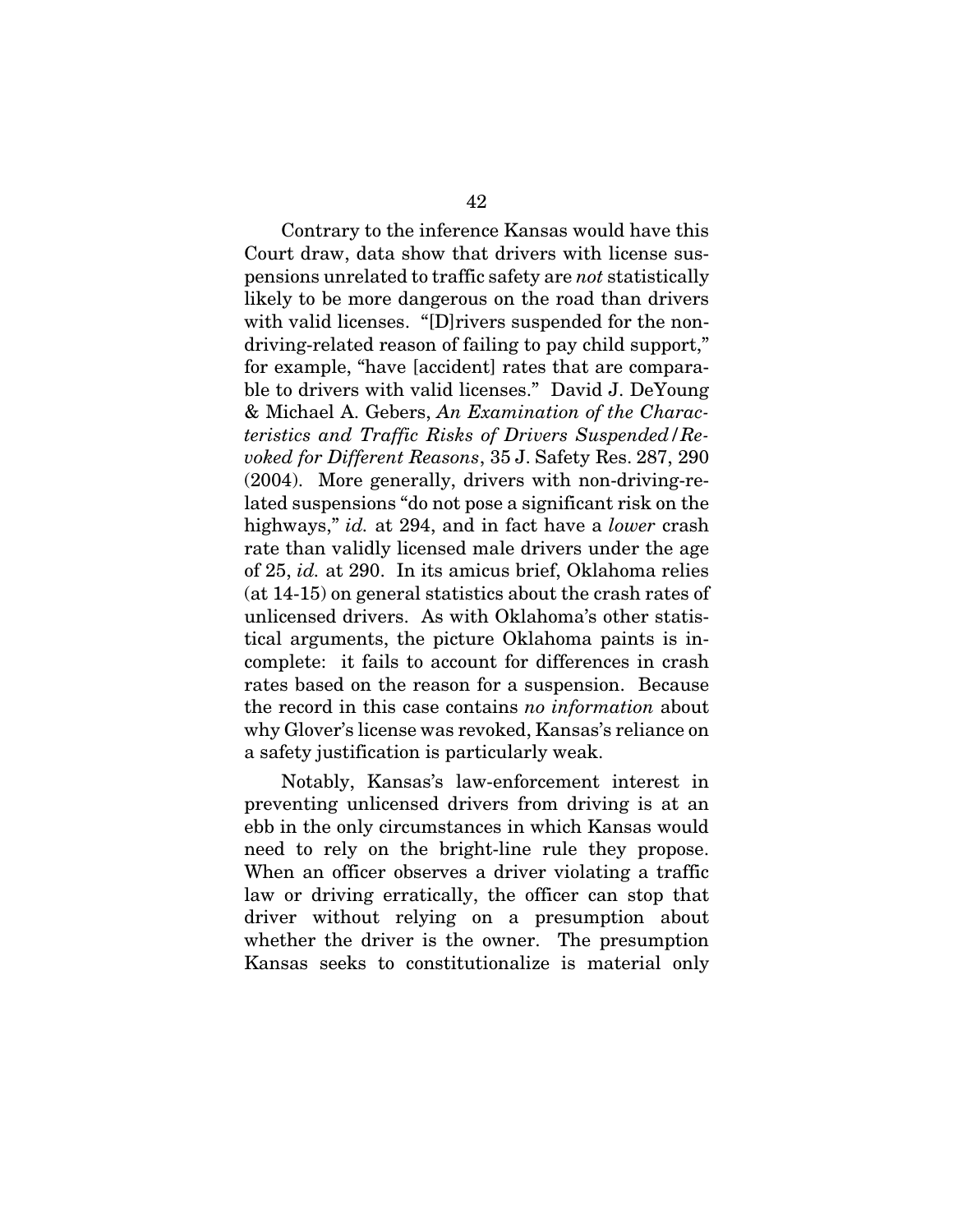when a driver is complying with every applicable traffic law.

2. In balancing "the public interest and the individual's right to personal security free from arbitrary interference by law officers" in a specific context, this Court has examined the difficulties officers have in enforcing laws in that context. *Brignoni-Ponce*, 422 U.S. at 878. Although an officer need not show that a seizure was the least intrusive means available to him, *Sokolow*, 490 U.S. at 11, this Court has assessed the reasonableness of particular stops in light of whether the targeted illegal activity is "difficult to detect." *Montoya de Hernandez*, 473 U.S. at 538-539 (finding reasonable suspicion of drug smuggling); *see Brignoni-Ponce*, 422 U.S. at 881 (noting "absence of practical alternatives for policing the border," but holding that traffic stop was nonetheless unreasonable).

Law-enforcement officers have no difficulty enforcing traffic-safety laws, including laws related to unlicensed drivers. In fact, the opposite is true. In *Delaware v. Prouse*, *supra*, this Court rejected Delaware's argument that an officer is entitled to conduct a suspicionless traffic stop in order to check whether the driver has a valid license. 440 U.S. at 657-663. In so doing, the Court relied in part on the relative ease officers have in enforcing traffic laws. "The foremost method of enforcing traffic and vehicle safety regulations, it must be recalled, is acting upon observed violations," the Court explained. *Id.* at 659. "Vehicle stops for traffic violations occur countless times each day; and on these occasions, licenses and registration papers are subject to inspection and drivers without them will be ascertained." *Ibid.*; *see Whren*, 517 U.S. at 810, 813 (officer's subjective motivation for traffic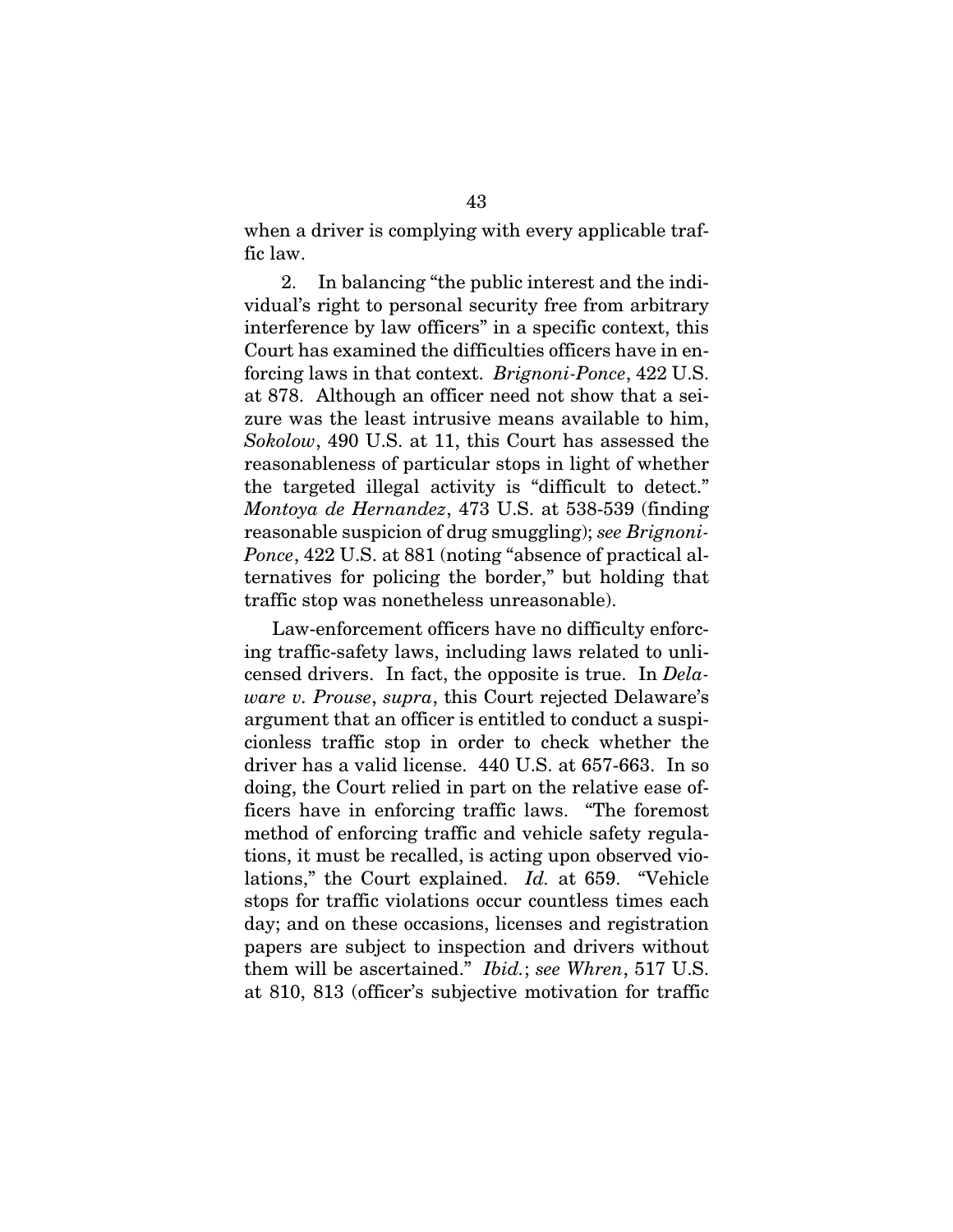stop irrelevant when officer observes a violation of traffic laws).

These days, traffic safety is so pervasively regulated that it is difficult to drive on a regular basis without violating some law. When an officer observes an infraction—*any* infraction—he can initiate a traffic stop based on probable cause. The same is true when a driver behaves in a way that an officer believes is suspicious. In all of those instances, the officer can stop the car and determine whether the driver has a valid license. Many traffic laws impose a subjective standard that reinforces the ease officers have in detecting traffic violations. In Kansas, for example, it is a violation to follow another car more closely than what is "reasonable and prudent"—a standard that will vary based on weather conditions, time of day, and traffic patterns. Kan. Stat. Ann. § 8-1523. Kansas cannot "make[] a convincing demonstration that the public interest demands" *the additional* leeway that its proposed one-size-fits-all rule would provide to seize drivers who are not violating any traffic law at all merely because they are driving a car owned by an unlicensed driver. *Brignoni-Ponce*, 422 U.S. at 878.

3. In addition to being unnecessary to enforce traffic-safety laws, Kansas's preferred approach would create perverse incentives, discouraging officers from gathering individualized information for fear that any additional evidence could destroy their prerogative to carry out a stop. Although an officer with reasonable suspicion need not continue investigating in order to rule out the possibility that the driver is not the owner, an officer who can easily observe the driver and assess whether he or she appears to be the owner should do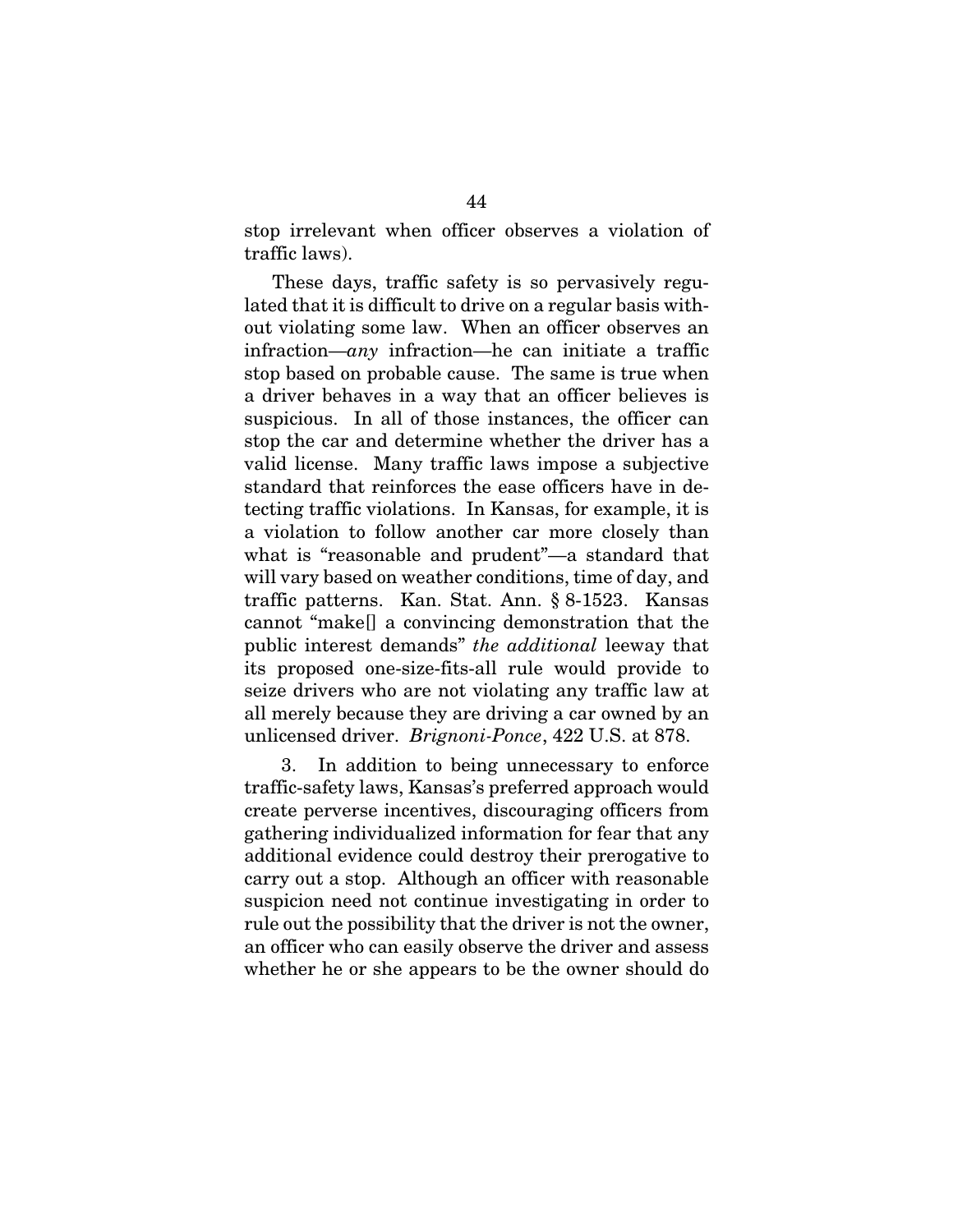so. Kansas's only response to that commonsense notion is to assert (Pet. Br. 25-26) that seeking such confirmation could be dangerous to officers when, *e.g.*, "the encounter happens at night, in bad weather," "at highway speeds, in heavy traffic, or on a narrow twolane road." Conspicuously absent from the State's arguments is any discussion of what happened *in this case*. Although no facts about the circumstances of the seizure were included in the stipulated facts, the Notice to Appear that was issued to Glover notes the date, time, and location of the seizure. Pet. App. 44-46. Deputy Mehrer seized Glover at 7:40 a.m. on April 28, 2016, while Glover was traveling westbound near the intersection of 23rd and Iowa Streets in Lawrence, Kansas. *Id.* at 44-45. At that time and on that day, it was full daylight with almost certainly no visual impairment from bad weather.<sup>14</sup> The stop took place in a developed commercial area with regular stop lights and multiple lanes of traffic in each direction. *See* n.1, *supra*. Surely the totality of circumstances a court should consider in determining whether Deputy Mehrer reasonably suspected Glover of driving without a valid license should take into account whether the officer could have pulled alongside Glover at a red light and peered into his window. But Kansas would

<sup>14</sup> *See* Lawrence, Kansas, USA – Sunrise, Sunset, and Daylength, April 2016, Timeanddate.com, https://www.timeanddate.com/sun/ usa/lawrence?month=4&year=2016 (last visited Aug. 23, 2019) (sunrise in Lawrence, KS was at 6:26 a.m. on that date); Weather History for Lawrence, KS, The Old Farmer's Almanac, https://www.almanac.com/weather/history/KS/Lawrence/2016- 04-28 (last visited Aug. 23, 2019) (Lawrence, KS Municipal Airport received .04 inches of precipitation on that date).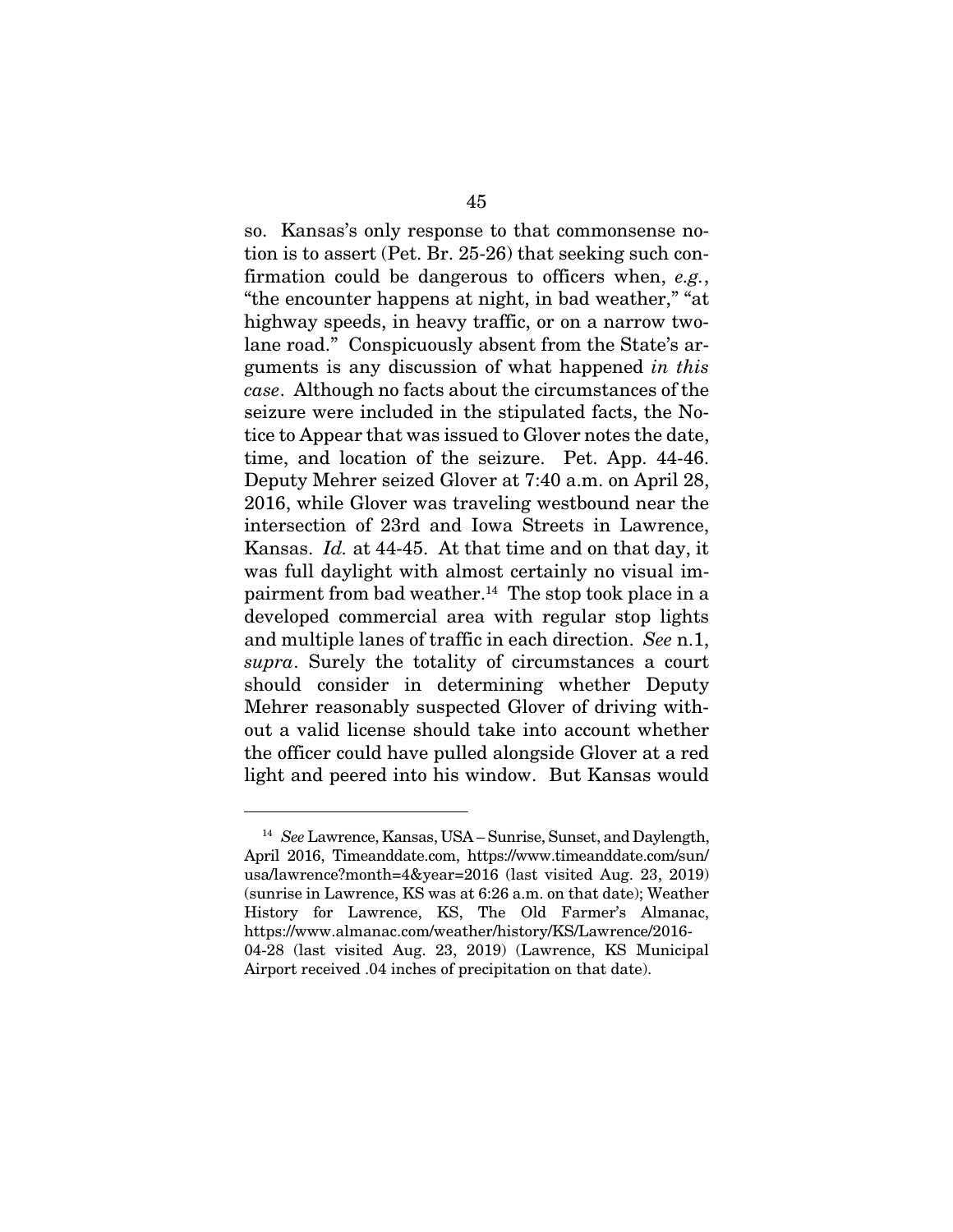have this Court hold, as a constitutional matter, that an officer's failure to take that simple action before seizing a driver is *irrelevant* in all cases. None of this Court's Fourth Amendment cases countenances such an approach—and the Court should reject it.15

Amicus National Fraternal Order of Police argues (at 13-14) that an officer should not be encouraged to verify whether a driver appears to be the owner when possible because officers *already* have to use their onboard computers to enter a user code and then consult multiple different applications and databases to determine if a car's owner is unlicensed—all "*while they are driving*." That is hardly a convincing argument for not requiring an officer to *look at the person he is seizing* before seizing him: if an officer feels that it is safe enough to engage in such extensive computer use while driving, it will be a rare case when it is unsafe to peer inside the window of an adjacent car.

## *B. Roving Traffic Stops Impose a Serious Burden on Individuals' Freedom.*

Kansas and the United States further err in arguing (Pet. Br. 24-25; U.S. Br. 15-17) that the degree of intrusion inherent in this type of stop is minimal and modest. If this Court adopts Kansas's proposed rule, it will subject many millions of drivers who are indisputably following every traffic law to the risk of being

<sup>15</sup> Amicus Oklahoma relatedly asserts (at 17) that observing the driver's physical characteristics may not help because an officer who runs a license-plate check may "not be provided a photograph of the registered owner and maybe not even obtain the owner's race." When that is true, that fact will be one tile in the mosaic of facts that makes up the totality of circumstances. But we have no idea if it is true in Kansas.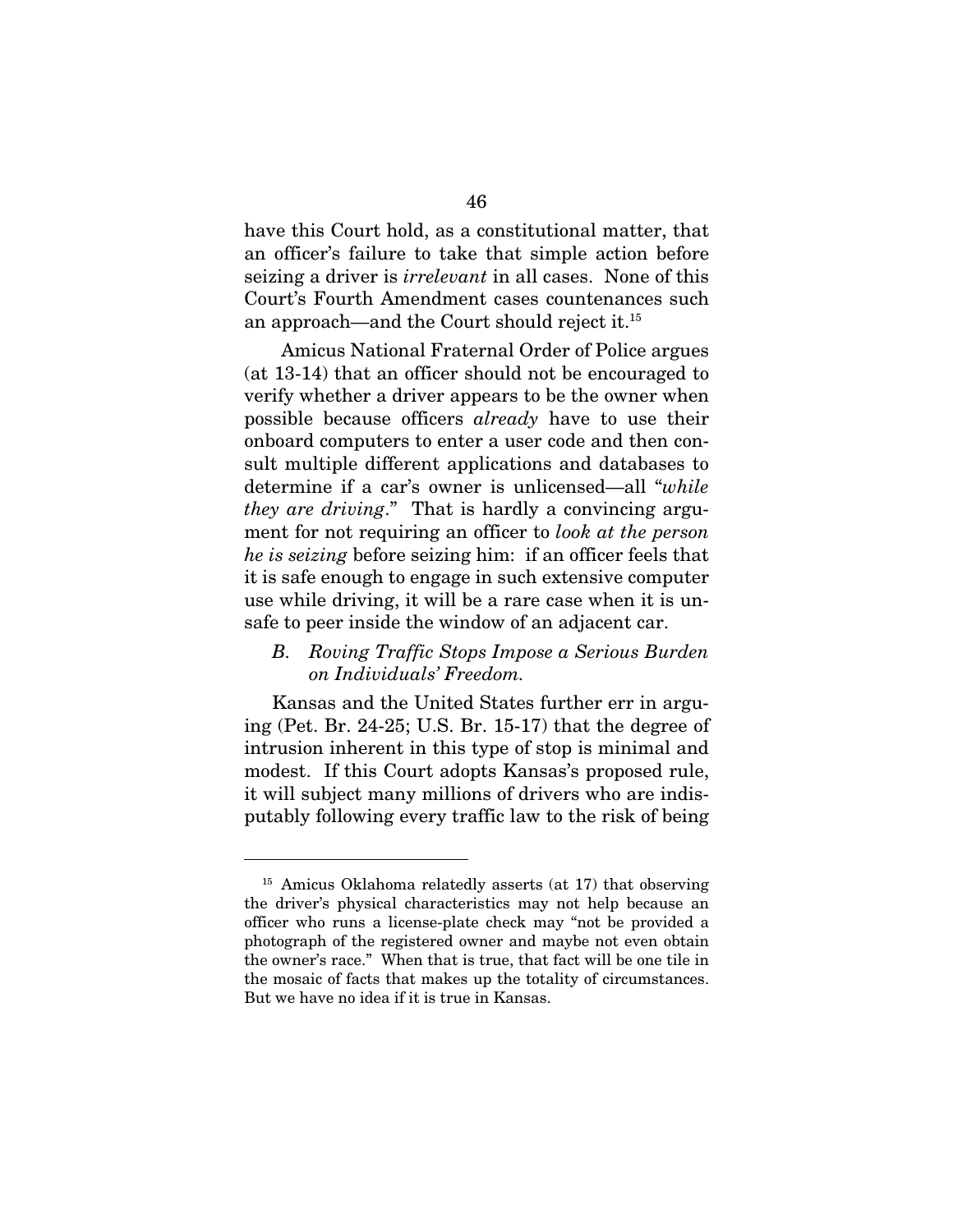seized at the side of the road and every ill consequence that comes with that.

1. Neither Kansas nor the United States attempts to grapple with the sheer number of drivers who could be subject to a roadside seizure without violating *any* traffic law. Because of the prevalence of license suspensions for non-driving reasons, many millions of Americans have suspended or revoked licenses at any given time. For example, in 2017, Florida suspended the licenses of 1.7 million drivers—nearly ten percent of its driving population. Craven & Nuzzo, *supra*, at 1. One recent study revealed that 4.2 million people in only *five* States (not including Florida) have lost their licenses because of unpaid court debt alone. Mario Salas & Angela Ciolfi, Legal Aid Justice Ctr., *Driven by Dollars: A State-by-State Analysis of Driver's License Suspension Laws for Failure to Pay Court Debt* 1 (Fall 2017)<sup>16</sup>; *accord* U.S. Gov't Accountability Office, GAO-10-217, *License Suspensions for Nondriving Offenses: Practices in Four States that May Ease the Financial Impact on Low-Income Individuals* 21 (Feb. 2010) (in 2005, approximately 7 million drivers in 31 States and the District of Columbia had license suspensions).

Under the rule Kansas proposes, anyone who drives a car owned by the many millions of drivers with suspended licenses would be subject to seizure at any time for no reason other than the fact of driving the car. It is true, as the United States contends, that "vehicles 'are subject to pervasive and continuing governmental regulation and controls, including periodic

<sup>16</sup> https://www.justice4all.org/wp-content/uploads/2017/09/ Driven-by-Dollars.pdf.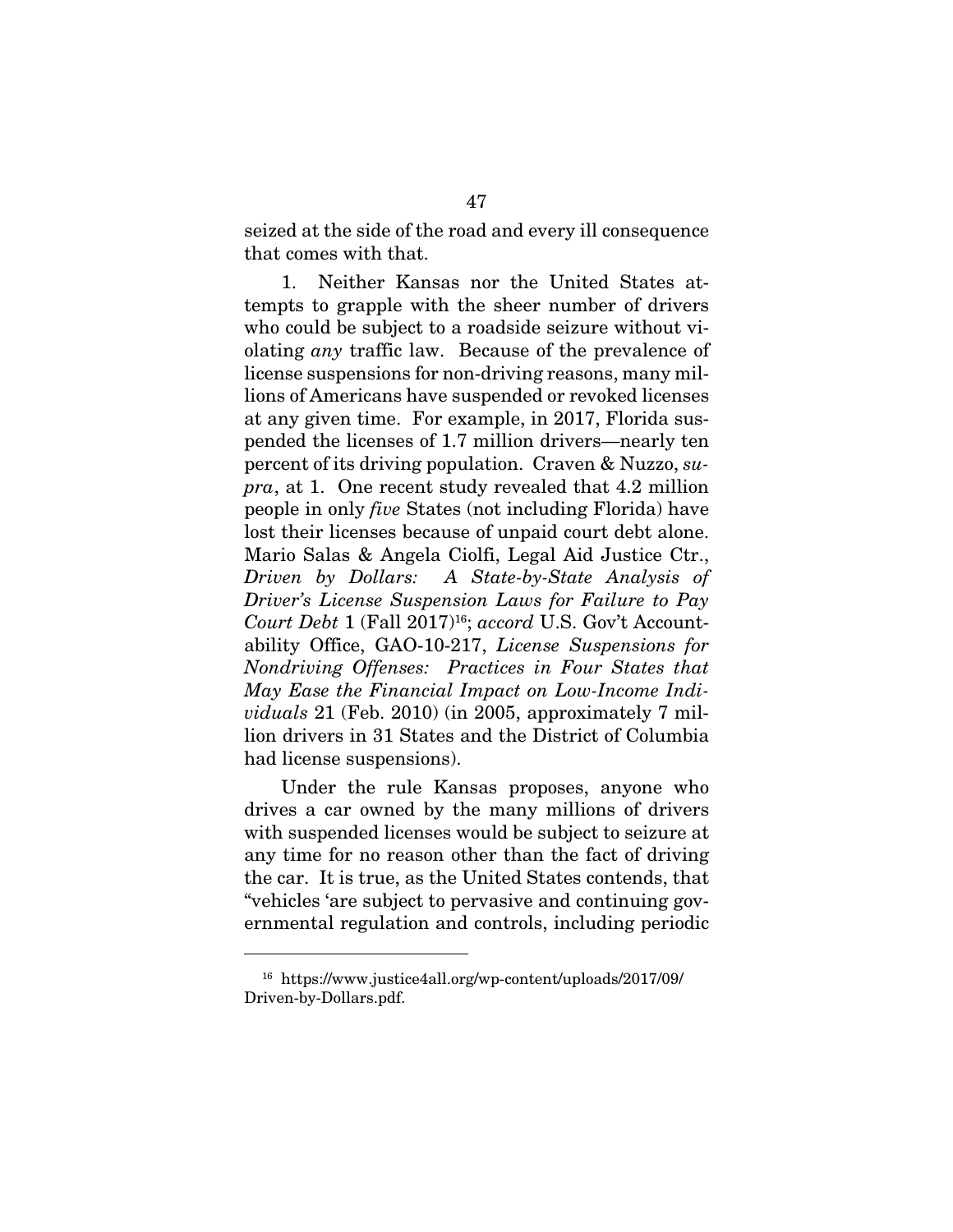inspection and licensing requirements.'" U.S. Br. 15 (quoting *New York v. Class*, 475 U.S. 106, 113 (1986)). But this Court has held that "[a]n individual operating or traveling in an automobile does not lose all reasonable expectation of privacy simply because the automobile and its use are subject to government regulation." *Prouse*, 440 U.S. at 662. "Automobile travel is a basic, pervasive, and often necessary mode of transportation to and from one's home, workplace, and leisure activities." *Ibid.* When the owner of a car loses his license, it becomes more likely that members of his household or community will drive his car in order to meet the daily requirements of his life or theirs. If the Fourth Amendment were to permit a driver to be "subject to unfettered governmental intrusion every time he" drove a car owned by an unlicensed driver—despite following all traffic laws—"the security guaranteed by the Fourth Amendment would be seriously circumscribed." *Id.* at 662-663.

Increasingly, the potential that an innocent driver will be subject to seizure for the sole reason that she is driving a car owned by an unlicensed driver is not limited by the constraints of an officer's ability to manually run checks on individual license plates. As four Justices noted in *United States v. Jones*, when it comes to all but the highest-priority offenses, officers have traditionally lacked the resources to "secretly monitor and catalogue every single movement of an individual's car for a very long period." 565 U.S. 400, 430 (2012) (Alito, J., concurring in the judgment). But over time, Kansas's preferred rule will sweep in ever more innocent drivers who are increasingly "at the mercy of advancing technology." *Kyllo v. United States*, 533 U.S. 27, 35 (2001).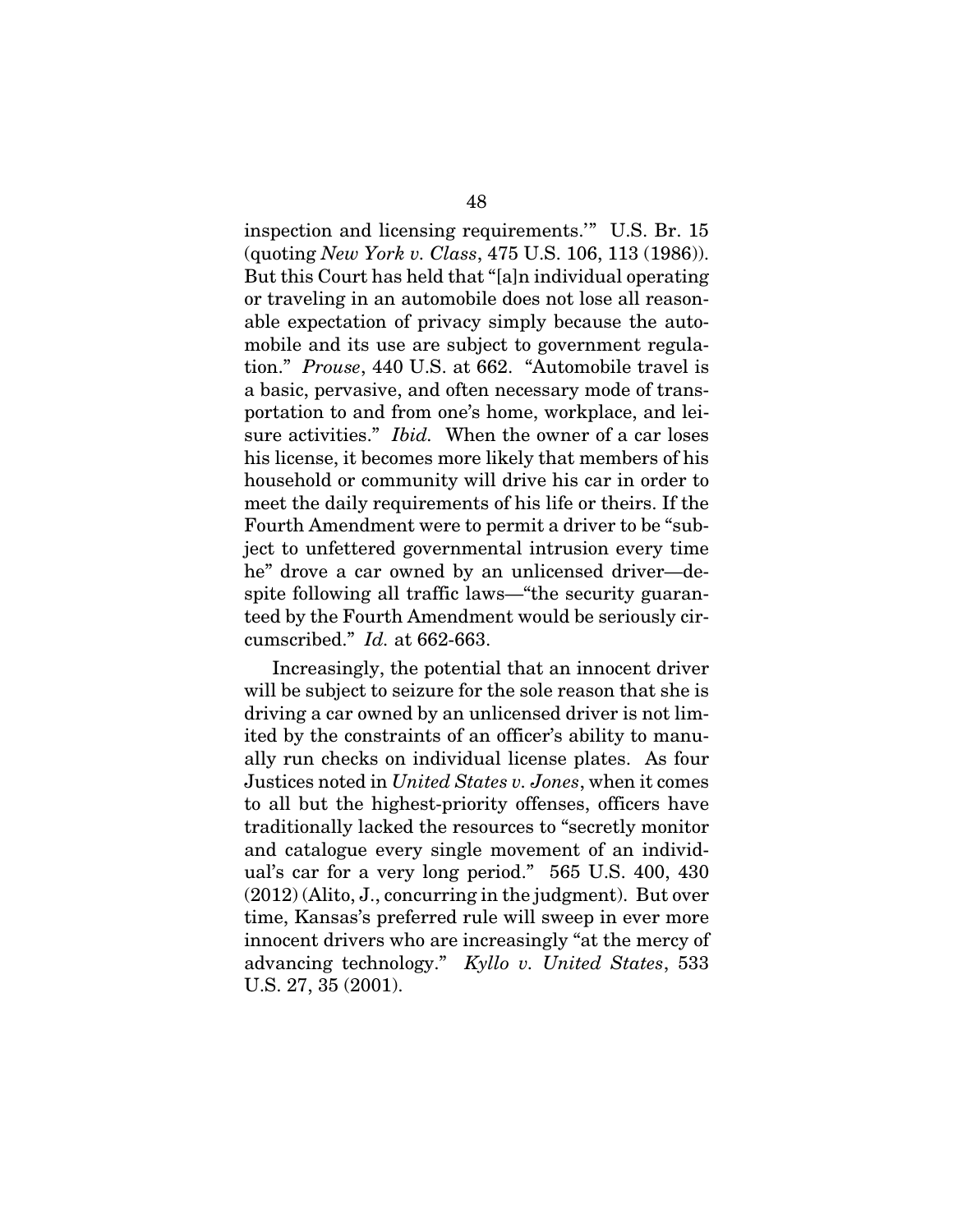Already, greater and greater deployment of automated license-plate readers (ALPRs) has vastly increased the likelihood that this category of innocent drivers will be subject to seizure. As one company brags, its cameras "can capture up to 1,800 license plates a minute during day or night, across four lanes of traffic and at speeds of up to 150 miles per hour, alerting officers within milliseconds if a plate is suspect."17 Given how saturated some cities already are with ALPRs, vehicles owned by unlicensed drivers would be automatically at risk of seizure throughout significant metropolitan areas, including Washington, DC, and Manhattan.<sup>18</sup> ALPRs in such areas are so prevalent that an innocent driver of a borrowed car could trigger an automatic ALPR alert—and the possibility of a warrantless seizure—on half a dozen occasions over the course of any single commute. "One wonders how a citizen seeking to be law-abiding and to structure his or her behavior to avoid these invasive, frightening, and humiliating encounters could do so." *Heien v. North Carolina*, 135 S. Ct. 530, 544 (2014) (Sotomayor, J., dissenting). The risk associated

<sup>17</sup> Kaveh Waddell, *How License-Plate Readers Have Helped Police and Lenders Target the Poor*, The Atlantic (Apr. 22, 2016) (internal quotation marks omitted), https://www.theatlantic.com/ technology/archive/2016/04/how-license-plate-readers-havehelped-police-and-lenders-target-the-poor/479436/.

<sup>18</sup> *See* Allison Klein & Josh White, *License Plate Readers: A Useful Tool for Police Comes with Privacy Concerns*, Wash. Post (Nov. 19, 2011), https://www.washingtonpost.com/local/licenseplate-readers-a-useful-tool-for-police-comes-with-privacy-concerns/2011/11/18/gIQAuEApcN\_story.html?utm\_term=.e902008 659b; Cara Buckley, *New York Plans Surveillance Veil for Downtown*, N.Y. Times (July 9, 2007), https://www.nytimes.com/2007/ 07/09/nyregion/09ring.html.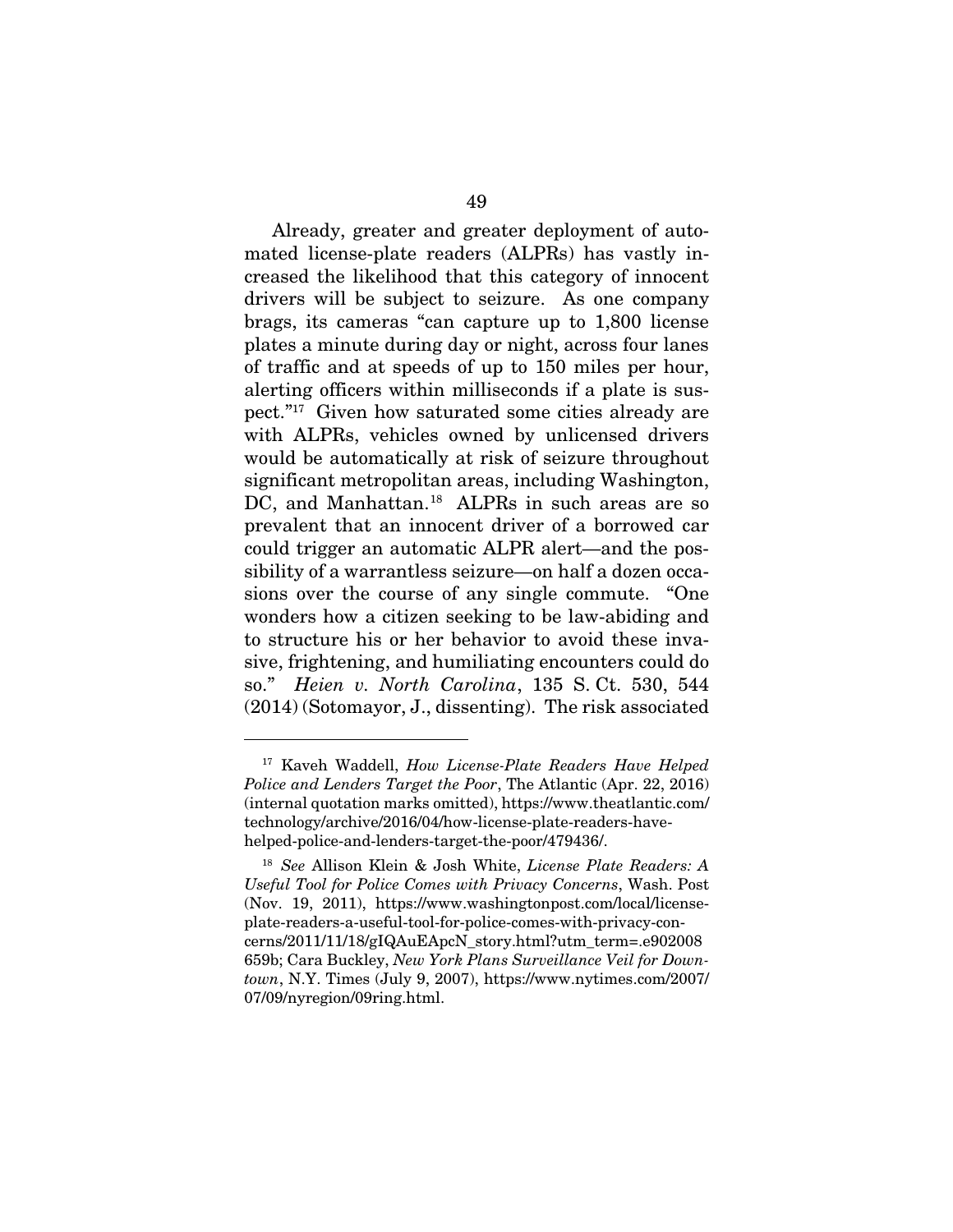with unlicensed driving may be "a serious matter, but so is the loss of our freedom to come and go as we please without police interference." *Navarette*, 572 U.S. at 414 (Scalia, J., dissenting).

2. Kansas argues (at 24) that the seizure at issue here is akin to checkpoint stops this Court has held are minimally intrusive. But Kansas ignores this Court's many decisions distinguishing ordinary roadside traffic stops from checkpoint stops on the ground that roadside stops are significantly *more* intrusive than checkpoint stops. The Court has explained, for example, that roadside stops generate "appreciably" more "concern or even fright" than checkpoint stops. *United States v. Martinez-Fuerte*, 428 U.S. 543, 558 (1976). Indeed, an ordinary traffic stop generally involves an "unsettling show of authority" that imposes a "physical and psychological intrusion" upon its occupants by "interfer[ing] with freedom of movement," imposing "inconvenien[ce]," "consum[ing] time," and "creat[ing] substantial anxiety." *Prouse*, 440 U.S. at 657.

The category of cases at issue here is those in which a driver is not violating any traffic laws or otherwise acting in a suspicious manner. Her only offense is that she is driving a car owned by an unlicensed driver. To such a driver—and to her passengers, which may include young children or other vulnerable people—a traffic stop is particularly likely to generate fear and anxiety because it will feel random. That psychological burden must be taken into account in determining whether this type of probability-based seizure is reasonable. Because so many license suspensions are based on a driver's inability to pay a fee, court cost, or support order, this type of stop will fall most heavily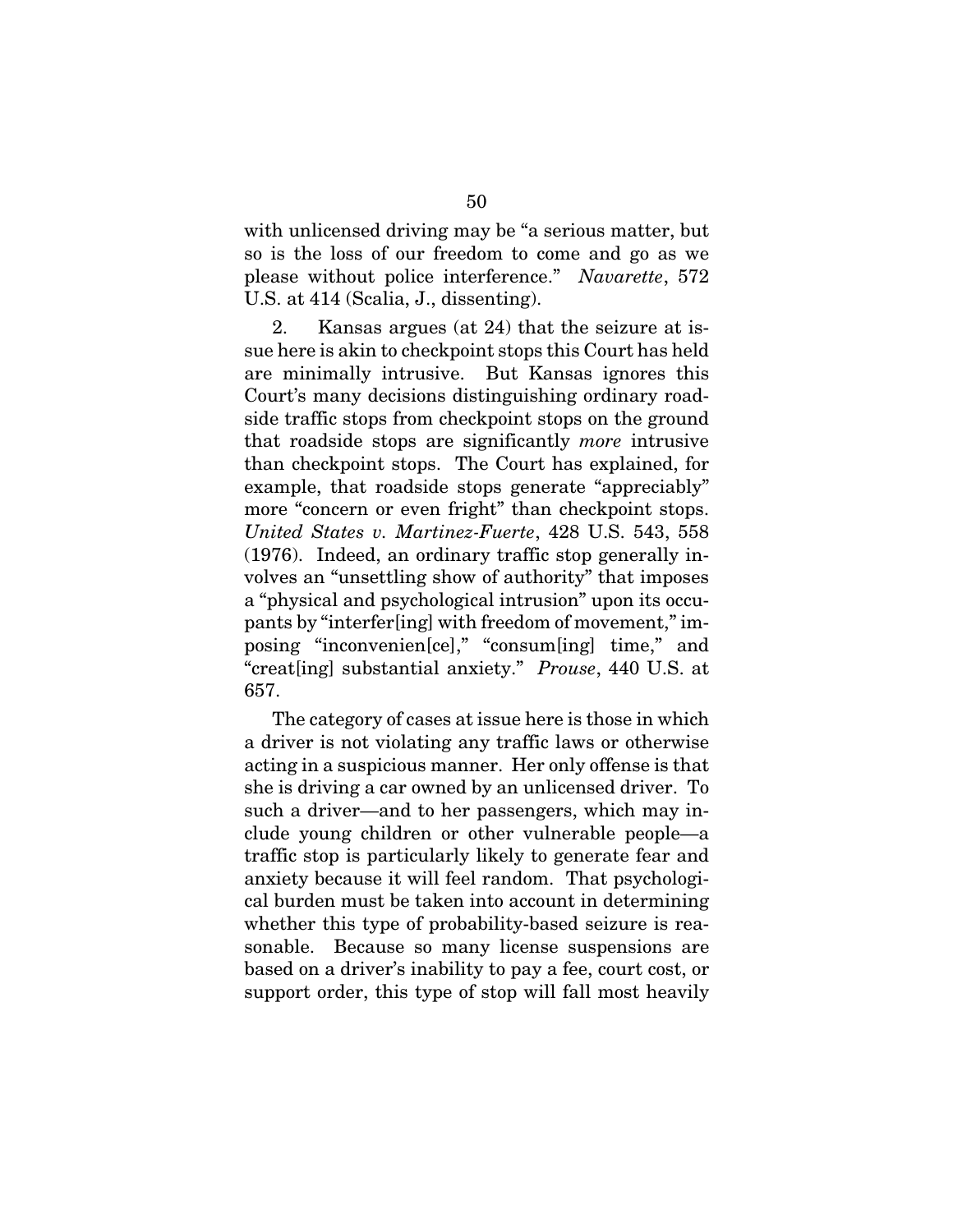on families and communities with relatively less economic power. When police intrusions fall more heavily on populations that are already disproportionately subject to police scrutiny, we "risk treating members of our communities as second-class citizens." *Utah v. Strieff*, 136 S. Ct. 2056, 2069 (2016) (Sotomayor, J., dissenting). "[T]he degree of community resentment aroused by particular [police] practices is clearly relevant to an assessment of the quality of the intrusion upon reasonable expectations of personal security caused by those practices." *Terry*, 392 U.S. at 17 n.14.

3. Finally, amicus United States significantly undersells the degree of intrusion occasioned by this type of stop, in addition to the fear and anxiety it causes.

The United States contends that, when "an officer learns upon approaching a stopped vehicle that the driver is definitely not the registered owner suspected of driving without a license (say, because the driver and the owner are different genders), then the driver 'must be allowed to go on his way.'" U.S. Br. 16 (quoting *Wardlow*, 528 U.S. at 126). Of course, "few motorists would feel free . . . to leave the scene of a traffic stop without being told they might do so." *McCarty*, 468 U.S. at 436. Thus, even when an officer has reason to know immediately upon exiting his patrol car that his suspicion is no longer reasonable, the encounter will not end at that point. The officer and driver must inevitably interact once the driver has been seized.

And once a traffic stop has been initiated, this Court's decisions allow an officer to engage in a range of intrusive conduct without exceeding the scope of the initial stop. This Court has held, for example, that an officer may "[i]nterrogat[e]" an individual "relating to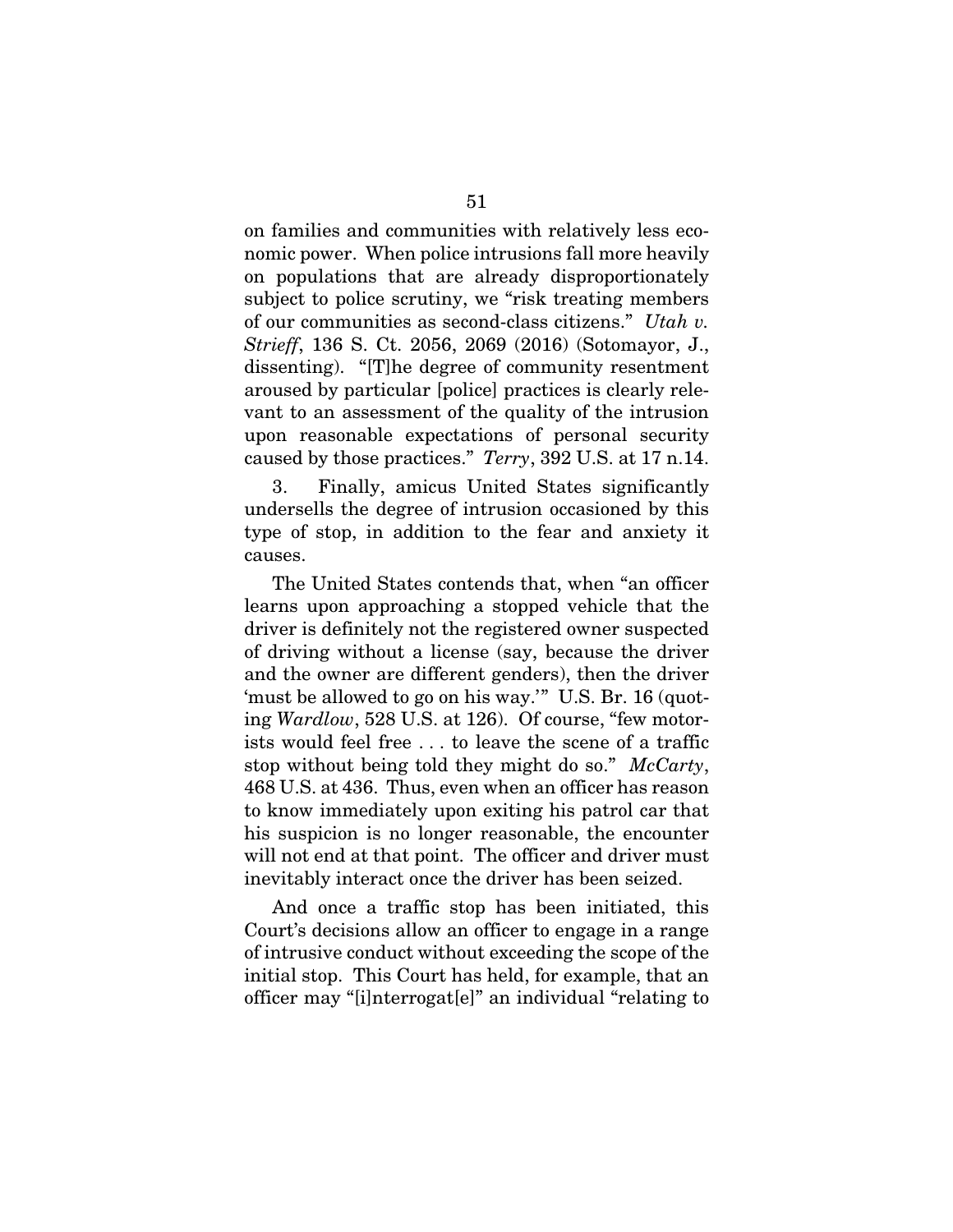[his or her] identity" and "request" "identification" without exceeding the permissible bounds of a "*Terry* stop." *Hiibel v. Sixth Judicial Dist. Court*, 542 U.S. 177, 185 (2004) (internal quotation marks omitted); *see Rodriguez v. United States*, 135 S. Ct. 1609, 1615 (2015). An officer may observe any aspect of the car (inside and out) that is in plain view—and act accordingly if he sees anything that independently produces reasonable suspicion or probable cause. An officer may seek consent to question the driver and/or consent to search the car. The officer may order the driver and every passenger in the car—to step out of the car without additional cause. *Maryland v. Wilson*, 519 U.S. 408, 414-415 (1997); *Pennsylvania v. Mimms*, 434 U.S. 106, 109-111 (1977) (per curiam). And, when doing so would not prolong the stop (such as when an officer has a partner and a K-9 unit in the car with him), an officer may conduct a dog sniff of the car. *Illinois v. Caballes*, 543 U.S. 405, 408-409 (2005); *Edmond*, 531 U.S. at 40.

Any of those further actions by an officer would likely be viewed as within the scope of the initial stop—and could very well put the driver at risk of being subject to additional intrusions. Even when a traffic stop is not justified by reasonable suspicion, an officer may prolong the stop, conduct a search, or make an arrest if he acquires an independent justification for doing so. In many cases, that is not difficult to do. This Court has "recognized that nervous, evasive behavior is a pertinent factor in determining reasonable suspicion." *Wardlow*, 528 U.S. at 124 (citing *Brignoni-Ponce*, 422 U.S. at 885; *Sokolow*, 490 U.S. at 8-9; *Florida v. Rodriguez*, 469 U.S. 1, 6 (1984) (per curiam)). When a teenaged driver is pulled over because she is